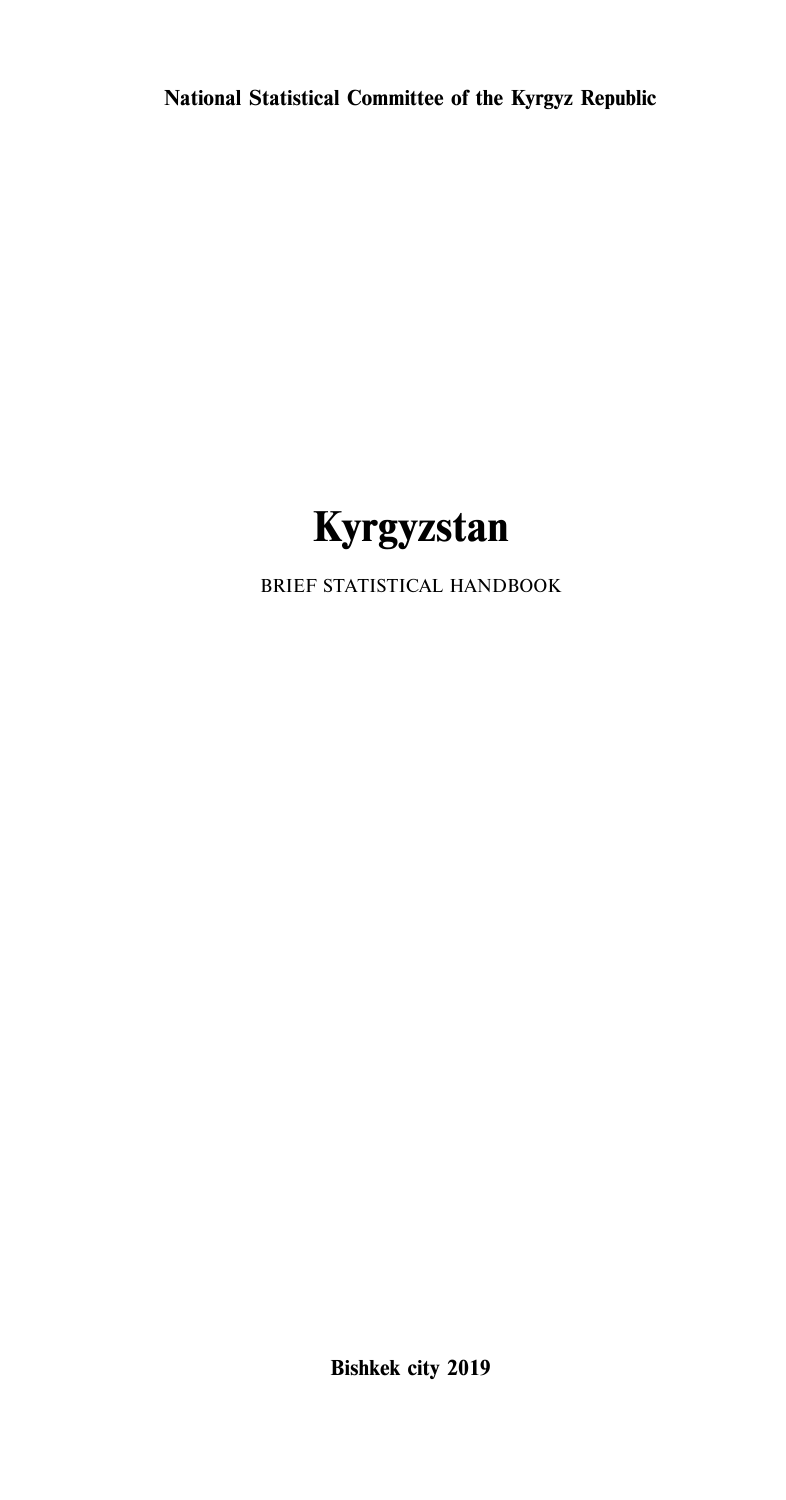Editorial board:

Chairman: A. Sultanov Members: N. Chuikov A. Orosbaev K. Isaliev Ch. Turdubaeva V. Biryukova E. Isenkulova

For information about this publication, please contact: The National Statistical Committee of the Kyrgyz Republic Summary Works and Statistical Information Dissemination Department Address: 374, Frunze str., Bishkek city;

Tel.: 996 (312) 625662; Fax: 66-01-38*;* Internet: www.stat.kg; e-mail: nsc\_mail@stat.kg;

This brief statistical handbook contains information on social and economic situation of the Kyrgyz Republic for 2017-2018 in comparison with previous years.

Some data for 2018 are preliminary.

Edition: 55 copies.

This publication is also available on electronic form.

Conventional signs:

- Data are absent (not applicable);
- Data are not available;
- 0,0 The indicator value is less than unit of measure.

In some cases, insignificant deviations of totals from the sum of components are explained by rounding of data.

While using statistical data in mass media and scientific papers, disseminating these data through information nets, hard copies, CD discs and other, **users have to refer to their source** (article 17 of the Law on State Statistics).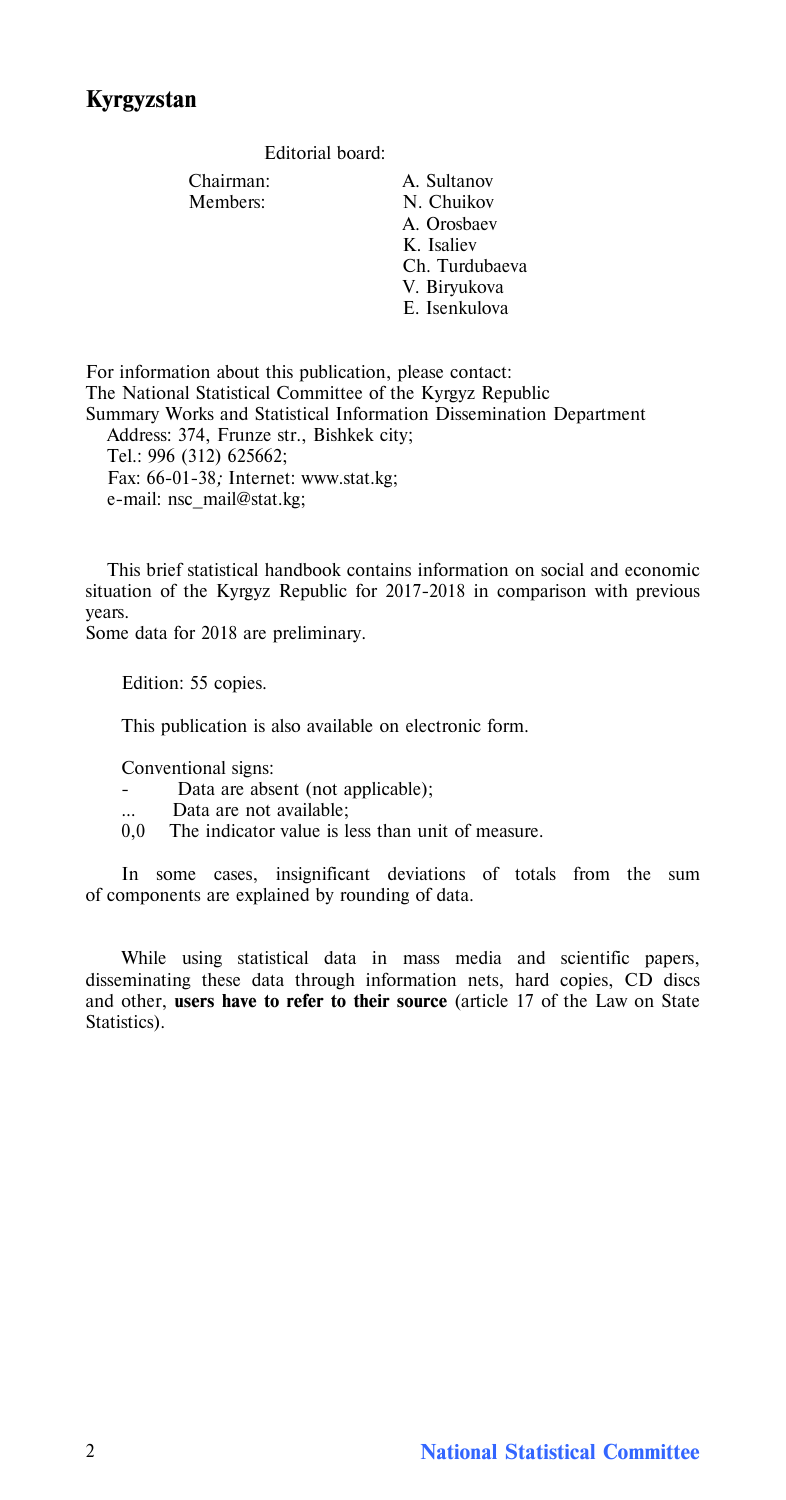# **Content**

|                                                                       | page   |
|-----------------------------------------------------------------------|--------|
| 1. GEOGRAPHICAL CHARACTERISTICS, CLIMATE                              |        |
| <b>AND ENVIRONMENT</b>                                                |        |
| State nature reserves and natural national parks                      | 6<br>6 |
| Land area<br>Household trash                                          | 6      |
| 2. GOVERNMENT AND MANAGEMENT AUTHORITIES,                             |        |
| <b>MAIN SOCIO-ECONOMIC INDICATORS</b>                                 |        |
| The number of civil servants employed in government bodies            |        |
| and local self-government employees                                   | 7      |
| Civil servants holding public office (graph)                          | 8      |
| Main social and economic indicators of the Kyrgyz Republic            | 8      |
| Indices of the main social and economic indicators                    | 9      |
| 3. POPULATION, HEALTH, CRIME                                          |        |
| Main demographic indicators                                           | 10     |
| Life expectancy at birth (graph)                                      | 11     |
| Marriages and divorces (graph)                                        | 11     |
| Number of first marriages by age group in 2018 (graph)                | 12     |
| The most popular names in the Kyrgyz Republic in 2018                 | 12     |
| National composition of the population                                | 12     |
| Share of individual nationalities in the total population in 2018     |        |
| (graph)                                                               | 13     |
| Health care resource                                                  | 14     |
| Died by cause of death in 2018                                        | 14     |
| Recorded crime by type                                                | 15     |
| The number of convicted on sentences of the courts, which entered     |        |
| into force, for certain types of crimes in 2018 (graph)               | 15     |
| <b>4. HOUSING CONDITIONS AND CONSUMPTION</b>                          |        |
| Housing conditions of population                                      | 16     |
| Household consumption expenditure                                     | 17     |
| Household consumption expenditure (graph)                             | 17     |
| Poverty                                                               | 18     |
| <b>5. LABOR AND WAGES</b>                                             |        |
| The main occupation of the population aged 15 years and older         |        |
| in $2017$ (graph)                                                     | 19     |
| Employed population by type of economic activity in 2017              | 20     |
| Officially recorded unemployed in 2018 (graph)                        | 20     |
| Monthly average wages and salaries by type of economic activity       | 21     |
| in 2018                                                               |        |
| <b>6. SOCIAL SECURITY AND PROTECTION</b>                              |        |
| Main social and economic indicators of population living standard     | 22     |
| The number of recipients of state benefits                            | 23     |
| Average size of assigned monthly state benefits                       | 23     |
| State budget expenditures for social protection (graph)               | 24     |
| Nursing homes for the elderly and people with disabilities            | 24     |
| 7. EDUCATION AND SCIENCE                                              |        |
| Pre-school educational organizations (graph)                          | 25     |
| Educational organizations and students                                | 25     |
| Students of educational institutions of higher professional education |        |
| by the areas of study (graph)                                         | 26     |
| Foreign students in the Kyrgyz Republic                               | 27     |
| Research and development                                              | 27     |

# **Kyrgyzstan, 2019** 3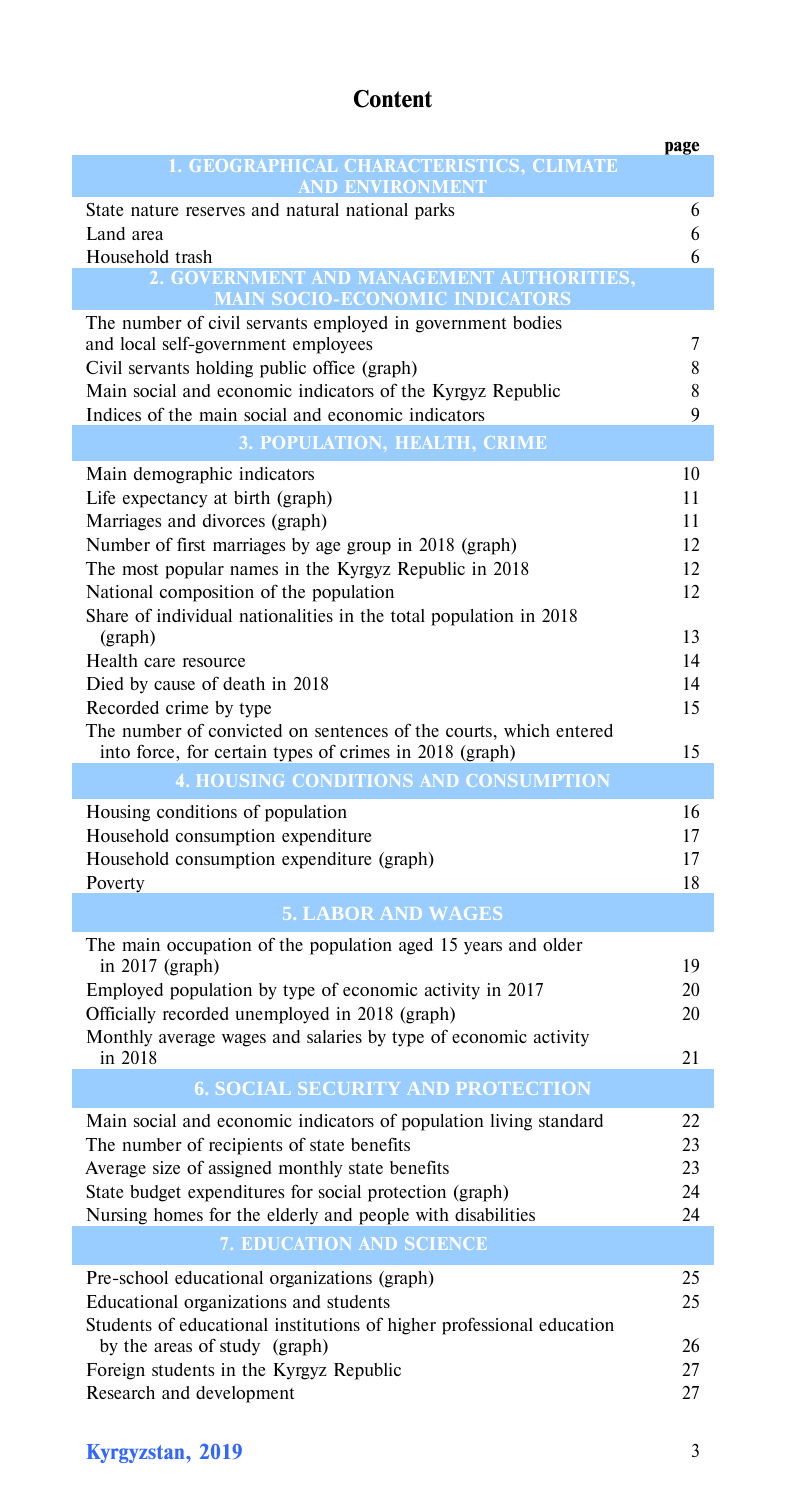|                                                                                               | page |
|-----------------------------------------------------------------------------------------------|------|
| 8. MEDIA, CULTURE, PUBLIC AND RELIGIOUS ASSOCIATIONS<br><b>AND ORGANIZATIONS</b>              |      |
| Newspapers                                                                                    | 28   |
| Number of visitors of cultural events in 2018 (graph)                                         | 29   |
| Registered public associations and organizations                                              | 29   |
| Registered religious associations and organizations                                           | 30   |
| 9. TOURISM                                                                                    |      |
| Main indicators of tourism development                                                        | 31   |
| Foreign citizens who crossed the border of the Kyrgyz Republic,<br>by country in 2018 (graph) | 32   |
| <b>10. PRICES AND TARIFFS</b>                                                                 |      |
| Prices and tariffs                                                                            | 33   |
| The cost of basic foodstuffs in the capitals of the EAEU Member                               |      |
| <b>States</b>                                                                                 | 34   |
| The purchasing power of the average monthly wage in the capitals                              |      |
| of the EAEU member states                                                                     | 34   |
| <b>11. NATIONAL ECONOMY</b>                                                                   |      |
| Gross domestic products                                                                       | 35   |
| Change of gross domestic product (GDP) (graph)                                                | 35   |
| Main indicators of industry                                                                   | 36   |
| Output of main types of industrial products (graph)                                           | 36   |
| Sown areas of crops by categories of farms in 2018 (graph)                                    | 37   |
| Production of main types of agricultural products in farms<br>of all categories               | 37   |
|                                                                                               | 37   |
| The number of main livestock and poultry species                                              |      |
| Investment and construction activity                                                          | 38   |
| Foreign direct investment by type of economic activity                                        | 38   |
| Foreign direct investment by country in 2018 (graph)                                          | 39   |
| Commissioning of residential buildings                                                        | 39   |
| Retail and wholesale trade                                                                    | 40   |
| Main indicators of transport                                                                  | 41   |
| Number of landline and mobile telephone subscribers (graph)                                   | 41   |
| <b>12. STATE BUDGET</b>                                                                       |      |
| State budget                                                                                  | 42   |
| State budget expenditures on social and culture sphere                                        | 42   |
| Structure of tax revenues in 2018 (graph)                                                     | 43   |
| <b>13. EXTERNAL ECONOMIC ACTIVITY</b>                                                         |      |
| External trade of the Kyrgyz Republic                                                         | 44   |
| Export-import operations of the Kyrgyz Republic with EAEU                                     |      |
| member states                                                                                 | 44   |
| Export shipments of the Kyrgyz Republic                                                       |      |
| to the EAEU Member States (graph)                                                             | 45   |

**page**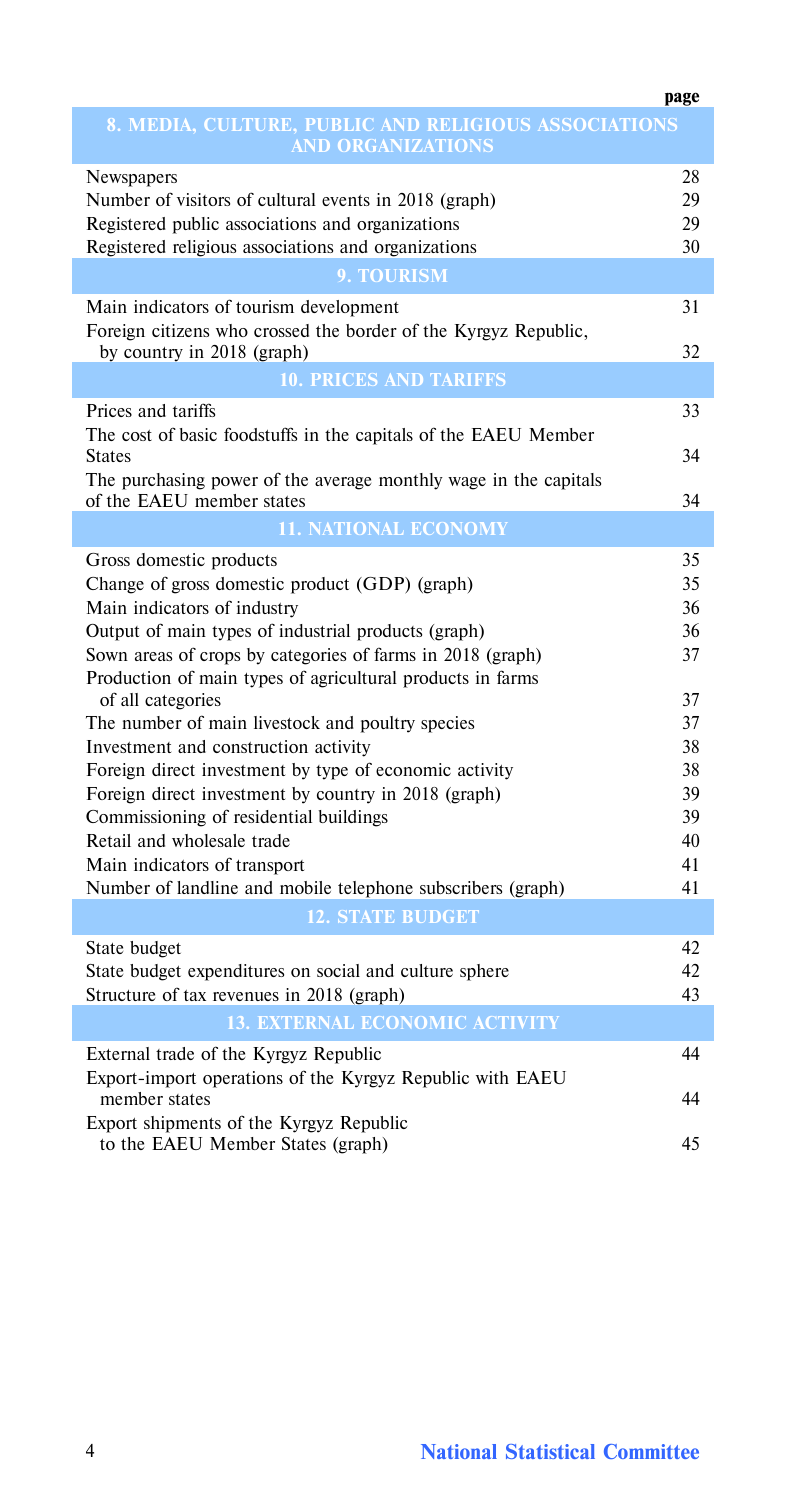

**1. GEOGRAPHICAL CHARACTERISTICS, CLIMATE AND ENVIRONMENT**

The Kyrgyz Republic is located in the north-east of the Central Asia. The country is bounded on the north by Kazakhstan, the southwest by Uzbekistan, the south by Tajikistan, on the east and south-east by China. The total length of boundaries of Kyrgyzstan is 4,5 thsd. km, and its territory is 199,9 thsd. km2.

Kyrgyzstan is a mountainous country. Almost 90% of the total territory is located higher than 1500 meters above sea level.

As of January 1, 2019, the number of resident population of the country has made up 6,4 million people. The average population density is 32 people per square kilometer.

The capital city of the country is Bishkek with a population of approximately more than 1 million people.

Big cities: Osh (299,5 thousand people), Djalal-Abad (119,1) thousand people), Karakol (79,3 thousand people), Tokmok (64,5 thousand people), Uzgen (60,2 thousand people).

The largest oblast in the area is Naryn (45,2 thousand sq. km).

The most densely populated oblasts are Osh and Chui (46-47 people per 1 sq. km).

Currently, the system of administrative and territorial structure of the republic includes 7 oblasts (regions) and 2 cities of republican level, 40 administrative districts, 31 cities, 9 urban-type settlements, 3 villages and 453 aiyl aimaks (village community).

There are more than 3,500 thousand rivers and rivulets and 1 923 lakes in the republic. There are 44 deposits of underground fresh and mineral waters.

The climate of the country is sharply continental, summer in the cities is rather hot, and relatively cool in the mountains. Winters are cold and snowy, especially in the highlands. The average air temperature in summer in Kyrgyzstan is  $+27^{\circ}$ C, the average minimum temperature is +16°C and the average maximum temperature is kept at  $+33^{\circ}$ C. In winter, air temperature is on average  $+1^{\circ}$ C, the average minimum temperature is -12°C, and the average maximum temperature is kept at  $+10^{\circ}$ C.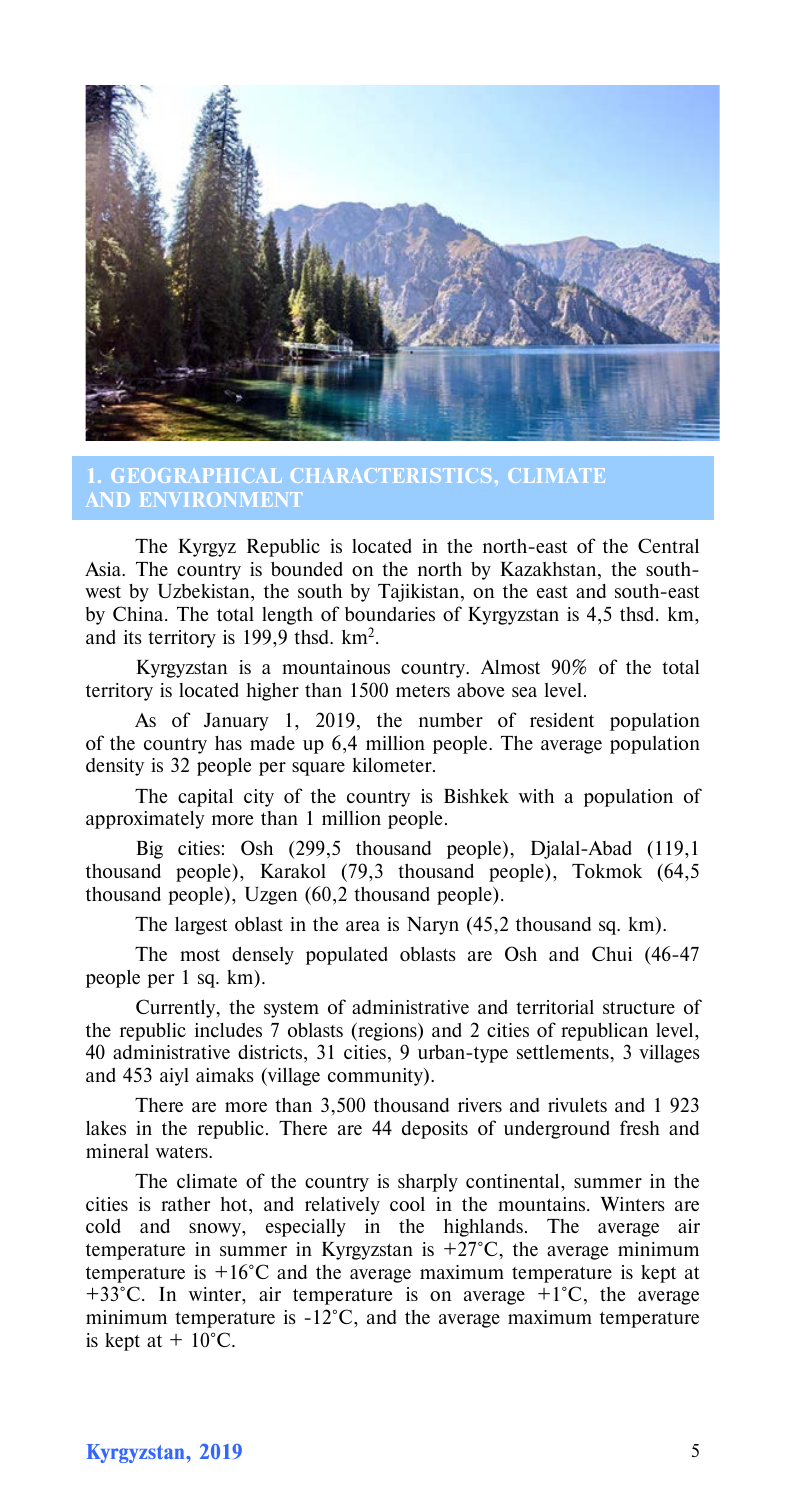# **State nature reserves and natural national parks**

*(at the end of 2018)*

|                        | Amount | Area, thousand<br>hectares |
|------------------------|--------|----------------------------|
| Nature reserves        | 10     | 578.5                      |
| Natural national parks | 13     | 724.0                      |

### **Land area1**

*(at the end of 2018)* 

|                                                            | <b>Million</b><br>hectares | In percent to the<br>total |
|------------------------------------------------------------|----------------------------|----------------------------|
| Land area - total                                          | 19,9                       | 100                        |
| Area of agricultural lands<br>Lands of specially protected | 6,8                        | 34,2                       |
| natural territories                                        | 1,2                        | 6,0                        |
| Forest land                                                | 2,5                        | 12,6                       |
| Reserve land                                               | 8,2                        | 41,2                       |
| Other lands                                                | 1,2                        | 6,0                        |

<sup>1</sup> According to the State Registration Service under the Government of the Kyrgyz Republic.

### **Household trash**

|                                                                   | 2016  | 2017  | 2018   |
|-------------------------------------------------------------------|-------|-------|--------|
| Household waste (solid waste) -                                   |       |       |        |
| total, thsd. tons                                                 | 995,7 | 981,5 | 1040,2 |
| including per capita, kg                                          | 162,2 | 156,9 | 162,8  |
| In percent to the total                                           | 100   | 100   | 100    |
| household waste                                                   | 49,8  | 43,7  | 45,2   |
| waste of enterprises, institutions<br>and organizations           | 24.0  | 20,7  | 20,6   |
| street garbage (including garbage)<br>from unauthorized dumps and | 15,3  | 20,4  | 16,5   |
| park waste)                                                       |       |       |        |
| market waste                                                      | 8,1   | 10,1  | 11,3   |
| other waste                                                       | 2,8   | 5,1   | 6,4    |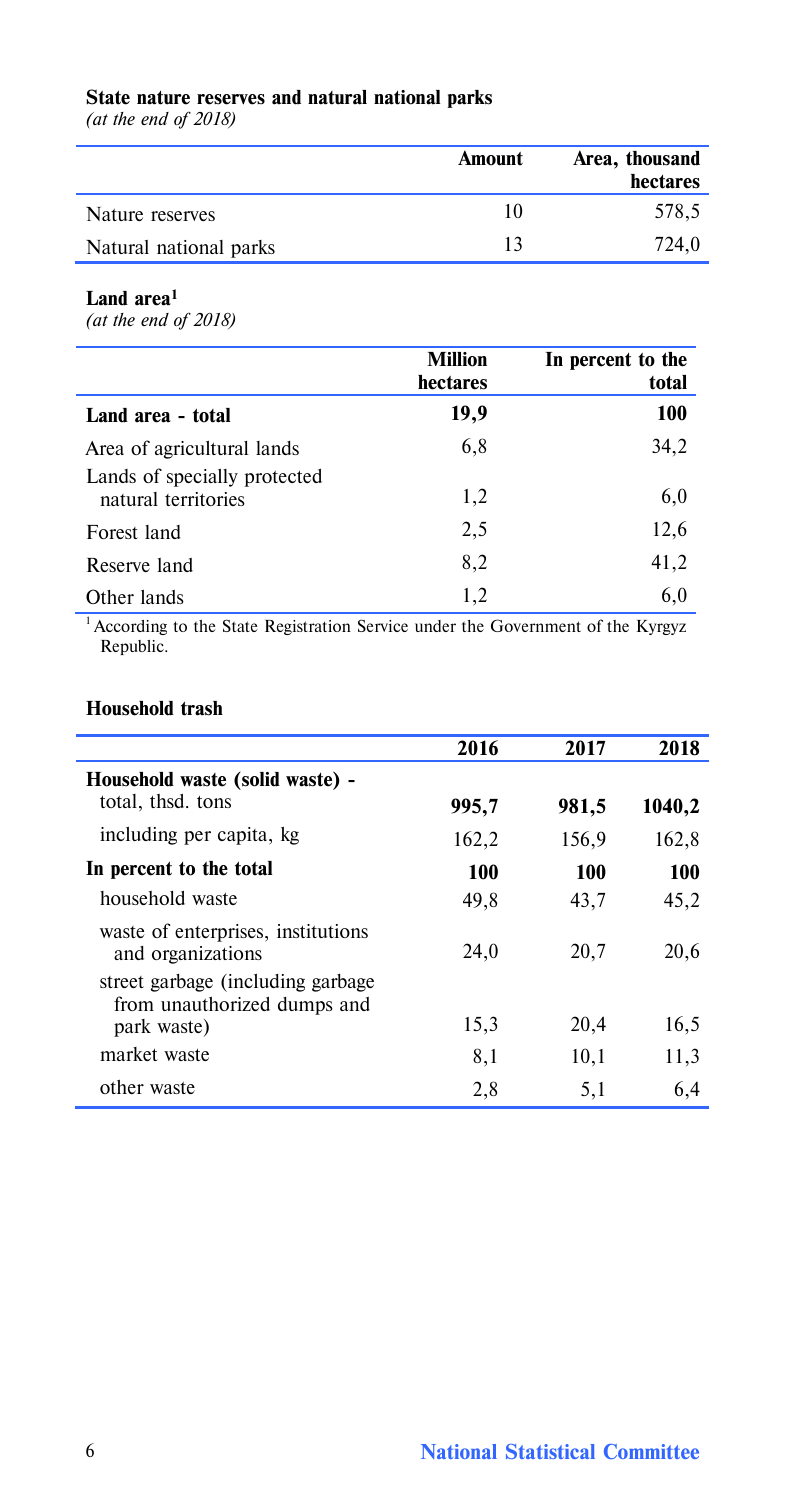

## **2. PUBLIC AUTHORITIES AND MANAGEMENT, MAIN SOCIO-ECONOMIC INDICATORS**

Kyrgyz Republic (Kyrgyzstan) is a sovereign, democratic, legal, secular, unitary, social state. State power in the republic based on the principles of the division of state power into legislative, executive and judicial branches.

The head of state is the President, who is elected for a term of six years.

The supreme representative body that exercises legislative power and control within its authority is the Zhogorku Kenesh (Parliament) of the Kyrgyz Republic.

Government, its subordinated ministries, state committees, administrative departments and local self-government bodies, carries out executive power in the republic.

The judicial system of the Kyrgyz Republic consists of the Supreme Court and local courts. The Supreme Court has a constitutional chamber.

# **The number of civil servants employed in government bodies and local self-government employees1**

*(at the beginning of 2019)*

|                                        | <b>Thousand</b><br>people | In percent<br>to the total |
|----------------------------------------|---------------------------|----------------------------|
| Civil servants                         | 17.8                      | 100                        |
| from them:                             |                           |                            |
| legislative activity                   | 0,6                       | 3,3                        |
| executive activity                     | 14,3                      | 80,0                       |
| judicial activities                    | 3,0                       | 16.7                       |
| <b>Local-self Government Employees</b> | 10,0                      | 100                        |

<sup>1</sup> Excluding government agencies providing defense, public order and security.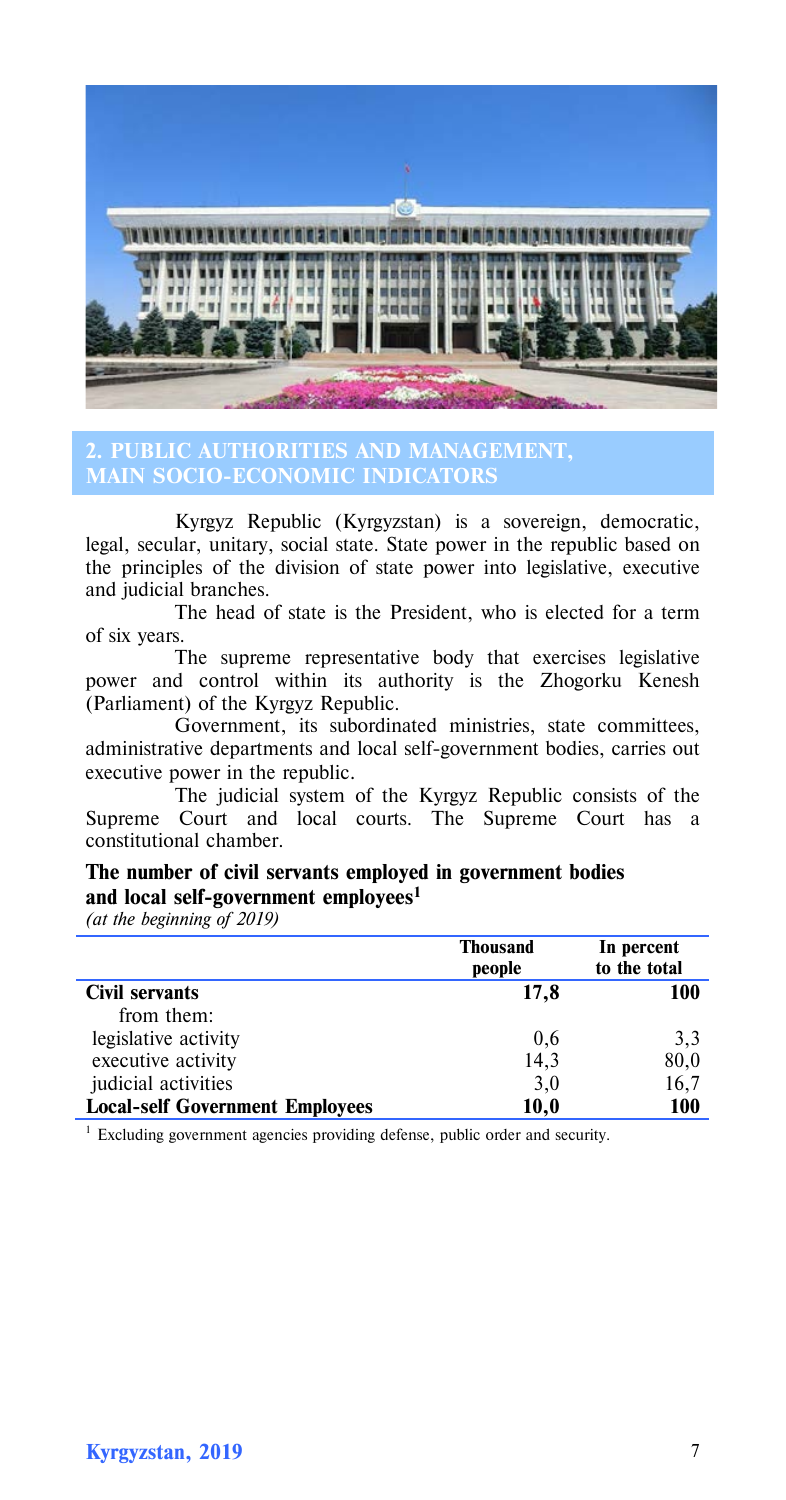# **Graph: Civil servants holding public office**



# **Main social and economic indicators of the Kyrgyz Republic1**

*(billion soms)*

|                                                                               | 2016     | 2017     | 2018                |
|-------------------------------------------------------------------------------|----------|----------|---------------------|
| Number of resident population<br>(as of the end of the year),<br>thsd. people | 6 140,2  | 6 256,7  | 6 389,5             |
| Monthly average nominal<br>wages of one employee,<br>soms                     | 14 847   | 15.670   | 16 218 <sup>2</sup> |
| Living wage (average per<br>capita, som per month)                            | 4 794,34 | 4 900,79 | 4 792,54            |
| Gross domestic product:                                                       |          |          |                     |
| billion soms                                                                  | 476,3    | 530,5    | 557,1               |
| per capita, thsd. soms                                                        | 81,8     | 89,3     | 91,8                |
| Industrial output                                                             | 209,8    | 237,2    | 250,6               |
| Gross output of agriculture                                                   | 197,4    | 208,5    | 203,8               |
| Fixed capital formation                                                       | 135,5    | 145,2    | 150,8               |
| Commissioning of residential<br>buildings, thsd. square m                     | 1 242,1  | 1471,7   | 978,6               |
| Wholesale and retail trade<br>turnover                                        | 456,4    | 513,8    | 553,6               |
| Cargo transportation by all<br>types of transport,<br>million tons            | 31,2     | 31,9     | 33,0                |
| Passenger traffic by all types<br>of transport, million people                | 682,2    | 709,9    | 731,6               |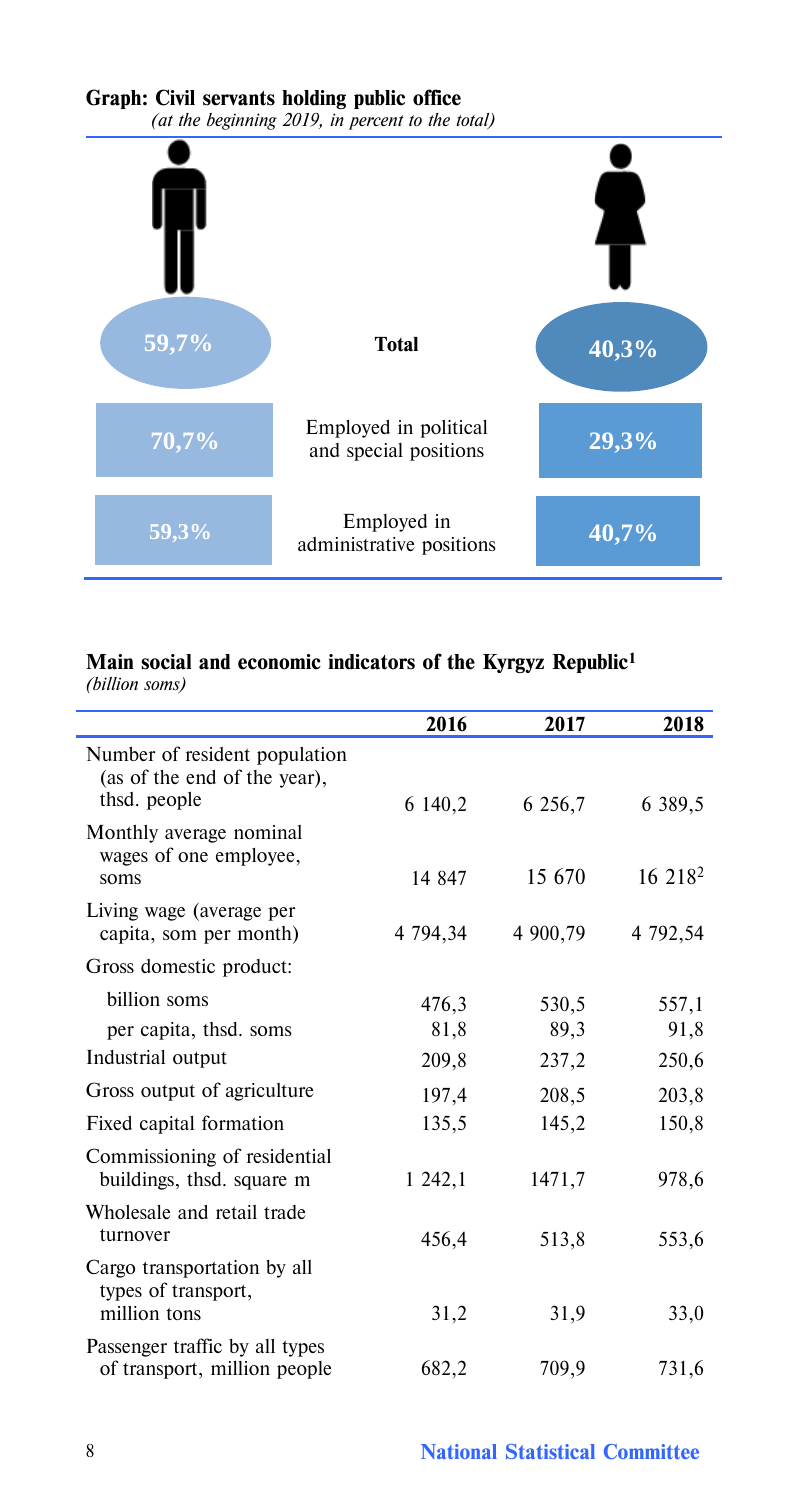|                                                | 2016   | 2017   | 2018   |
|------------------------------------------------|--------|--------|--------|
| External trade turnover,<br>million US dollars | 5573,6 | 6259,0 | 6672,0 |
| including:                                     |        |        |        |
| export                                         | 1573,2 | 1764,3 | 1764,6 |
| import                                         | 4000,4 | 4494,7 | 4907,4 |

<sup>1</sup> Data in value terms are in current prices.<br><sup>2</sup> Excluding small enterprises.

# **Indices of the main social and economic indicators**

*(as a % to the previous year)*

l, l.

|                                                                        | 2016  | 2017  | 2018               |
|------------------------------------------------------------------------|-------|-------|--------------------|
| Number of resident population                                          | 102,0 | 101,9 | 102,1              |
| Monthly average nominal wages<br>of one employee                       | 110,1 | 105,5 | 105,4 <sup>1</sup> |
| Gross domestic product (GDP)                                           | 104,3 | 104,7 | 103,5              |
| Industrial output                                                      | 104,9 | 111,5 | 105,4              |
| Agricultural production                                                | 103,1 | 102,4 | 102,7              |
| Fixed capital formation                                                | 105,8 | 106,6 | 103,3              |
| Commissioning of residential<br>buildings                              | 101,4 | 118,5 | 66,5               |
| Wholesale and retail trade turnover,<br>repair of cars and motorcycles | 108,3 | 108,8 | 105,5              |
| Freight traffic by all types<br>of transport                           | 105,3 | 102,3 | 103,4              |
| Passenger traffic by all types<br>of transport                         | 104,4 | 104,1 | 103,1              |
| External trade turnover,<br>million US dollars                         | 98,9  | 112,3 | 106,6              |
| including:                                                             |       |       |                    |
| export                                                                 | 106,1 | 112,1 | 100,0              |
| import                                                                 | 96,3  | 112,4 | 109,2              |

<sup>1</sup> Excluding small enterprises.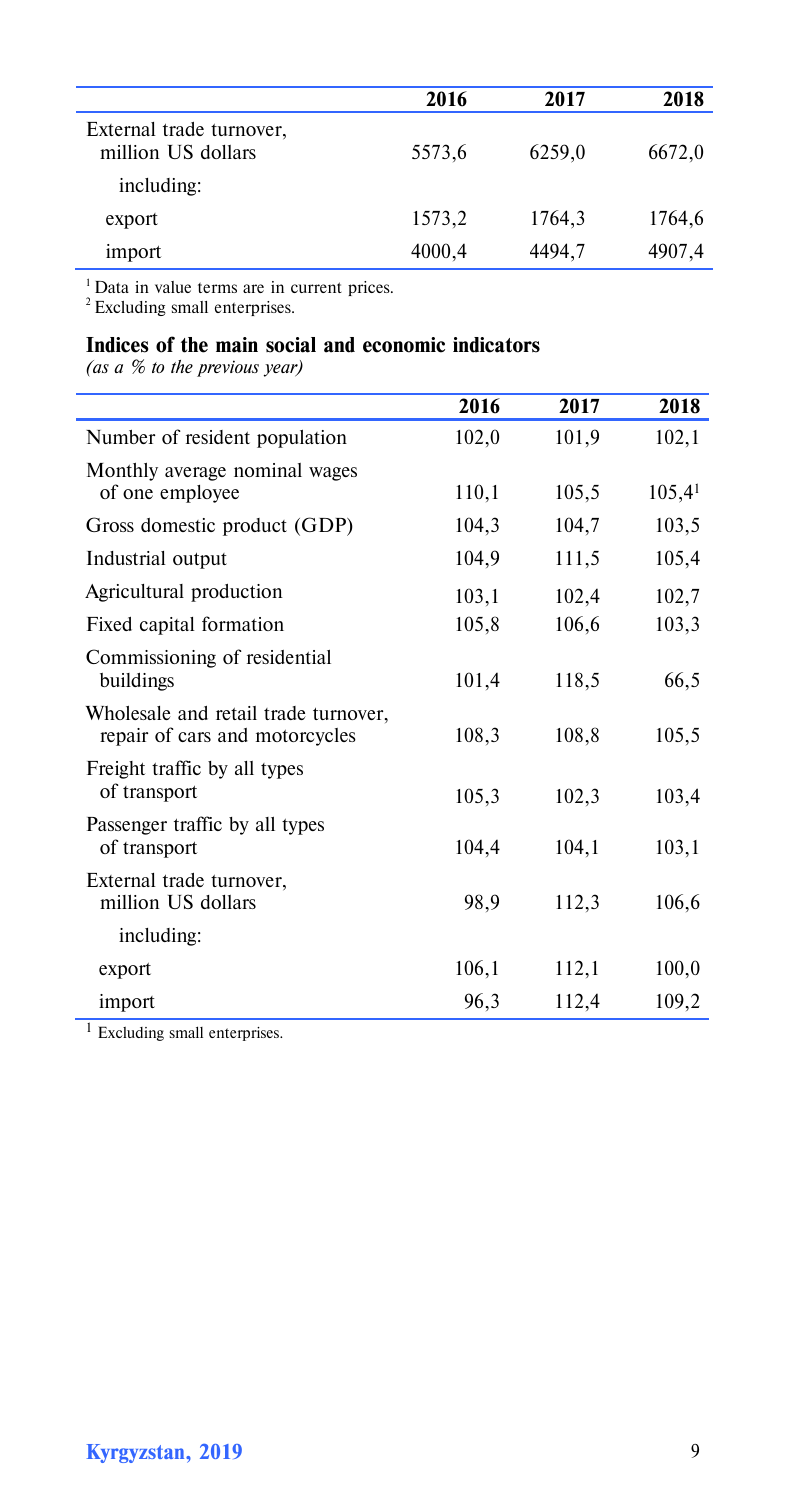

## **Main demographic indicators**

l,

|                                                                       | 2016        | 2017        | 2018        |
|-----------------------------------------------------------------------|-------------|-------------|-------------|
| Number of resident population<br>(as of the end of the year) - total, |             |             |             |
| thsd. people                                                          | 6 140,2     | 6 256,7     | 6 3 8 9 .5  |
| urban                                                                 | 2 0 7 3 , 9 | 2 121,0     | 2 173,6     |
| rural                                                                 | 4 066,3     | 4 1 3 5 , 7 | 4 2 1 5 , 9 |
| From total number of population<br>at the age:                        |             |             |             |
| under working age <sup>1</sup>                                        | 2 063,9     | 2 1 1 9 , 5 | 2 188,5     |
| working $age2$                                                        | 3 628,4     | 3 665,1     | 3 701,9     |
| over working age <sup>3</sup>                                         | 447,9       | 472,1       | 499,1       |
| Per 1000 population:                                                  |             |             |             |
| birth                                                                 | 26,0        | 24,8        | 27,1        |
| death                                                                 | 5,5         | 5,4         | 5,2         |
| including infants under 1 years                                       |             |             |             |
| of age (per 1000 births)                                              | 16,6        | 15,6        | 14,8        |
| natural population growth                                             | 20,5        | 19,4        | 21,9        |
| marriages                                                             | 7,9         | 7,0         | 7,8         |
| divorces                                                              | 1,5         | 1,5         | 1,7         |
| migration outflow                                                     | $-0,7$      | $-0,6$      | $-0.9$      |

 $1$  0-15 years of age.

<sup>2</sup> The population of working age includes men aged 16-62 years and women 16-57 years.<br><sup>3</sup> The population of over working age includes men at the age of 63 years and older; women - 58 years and older.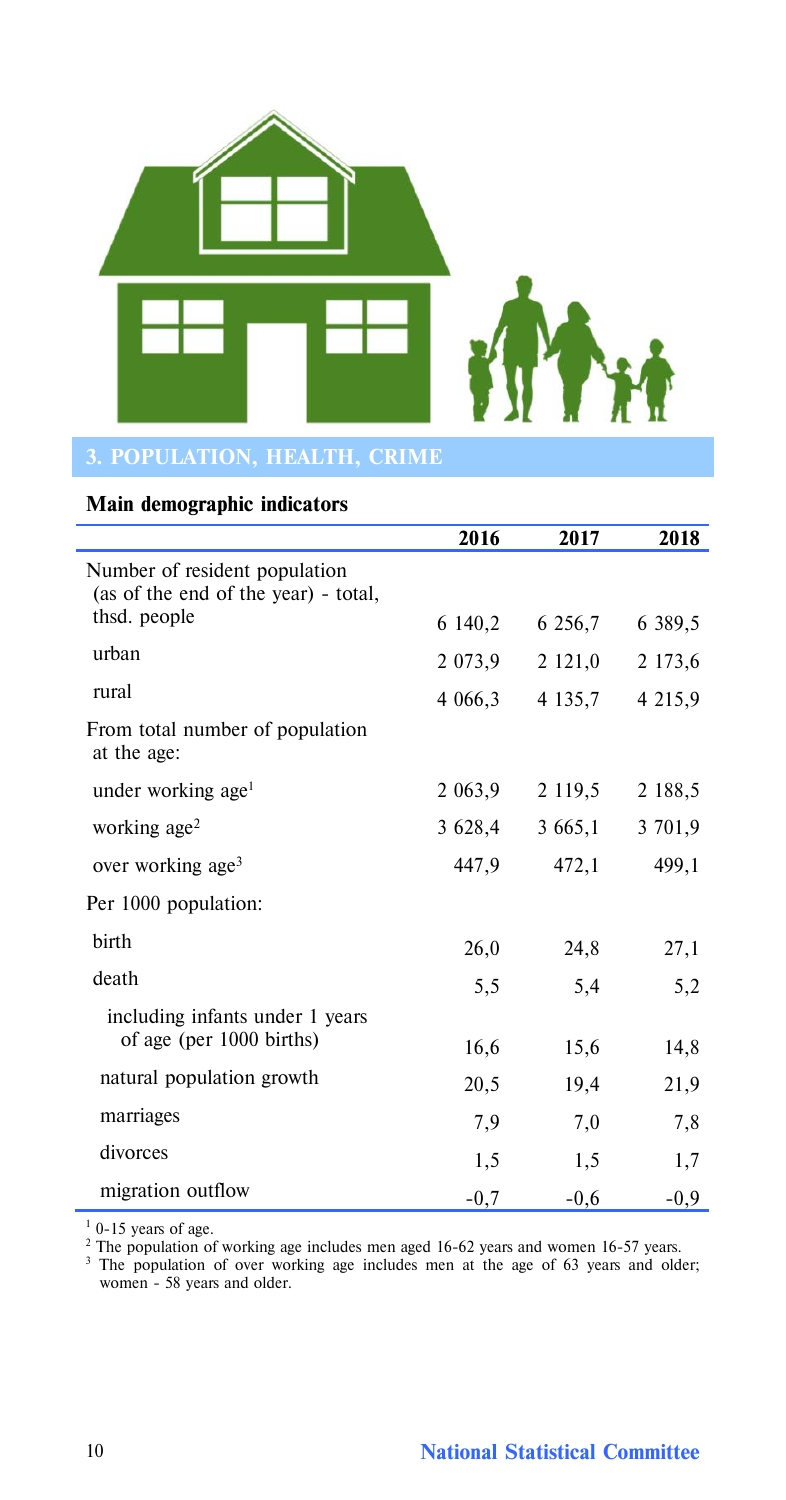# **Life expectancy at birth**



**Marriages and divorces** *(thousand)*

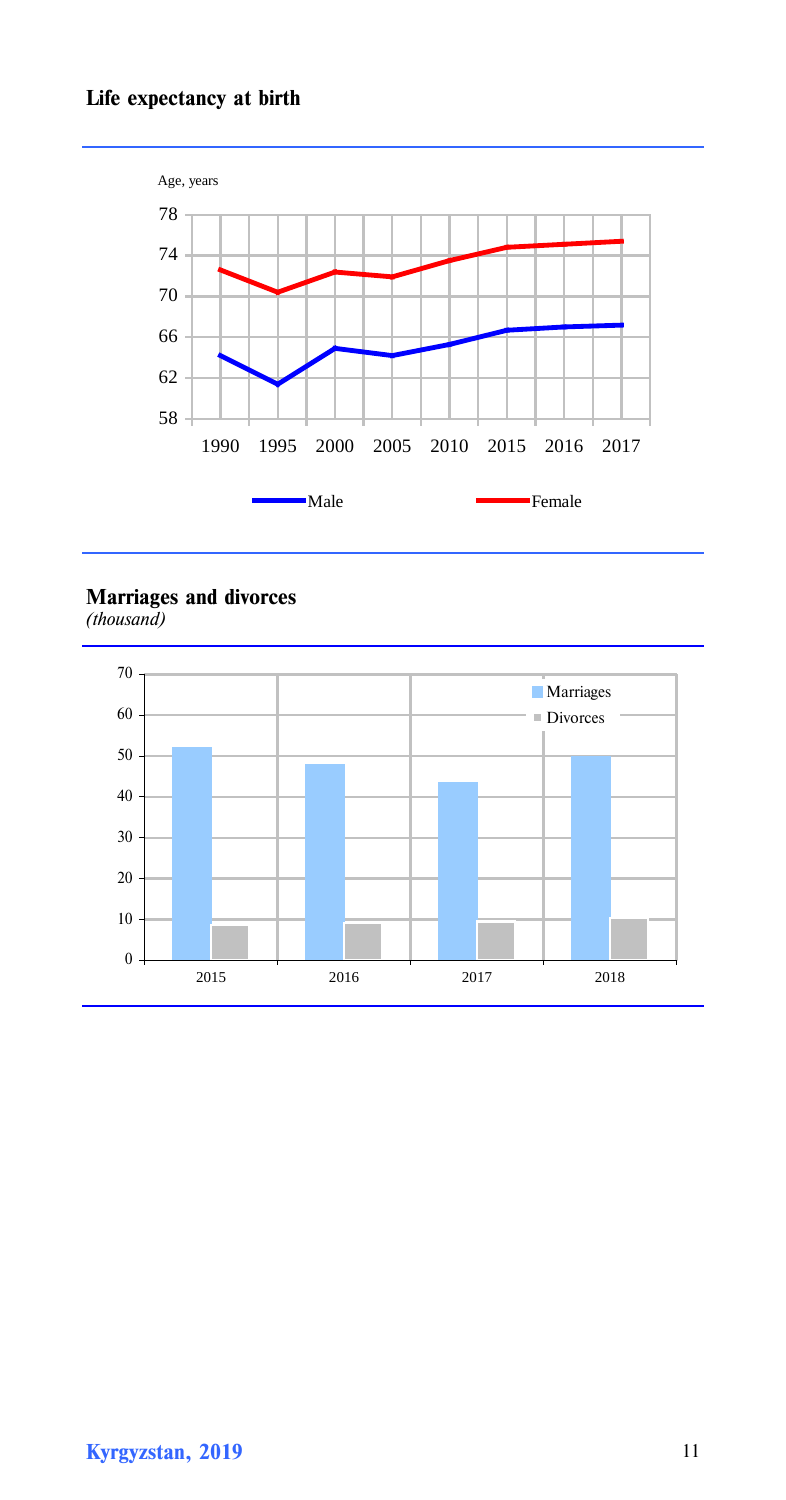

# **Number of first marriages by age group in 2018**

| Umar<br>Rayana         |  |
|------------------------|--|
|                        |  |
| Alinur<br>Amina        |  |
| Ali<br>Ailin           |  |
| Nurislam<br>Aruuke     |  |
| Alikhan<br>Aliya       |  |
| Fatima<br>Amir         |  |
| <b>Bilal</b><br>Aibike |  |
| Emir<br>Sumaya         |  |
| Ariet<br>Aruuzat       |  |
| Malika<br>Ramazan      |  |

*<sup>1</sup>*According to data of State Registration Service under the Government of the Kyrgyz Republic.

### **National composition of the population**

*(estimate at the end of the year)*

|                                 | Number of persons of<br>a given nationality,<br>thousand people |         | As a percentage<br>of the total<br>population |          |  |  |
|---------------------------------|-----------------------------------------------------------------|---------|-----------------------------------------------|----------|--|--|
|                                 | 2017                                                            | 2018    | 2017                                          | 2018     |  |  |
| All nationalities<br>including: | 6 256,7                                                         | 6 389,5 | 100                                           | 100      |  |  |
| kyrgyz                          | 4 5 8 7 4                                                       | 4 695,6 | 73,3                                          | 73,5     |  |  |
| uzbeks                          | 918,3                                                           | 940,6   | 14,7                                          | 14,7     |  |  |
| russians                        | 353,0                                                           | 348,9   | 5,6                                           | 5,5      |  |  |
| dungans                         | 70,5                                                            | 72,2    | 1,1                                           | 1,1      |  |  |
| uighurs                         | 57,0                                                            | 58,2    | 0,9                                           | $_{0,9}$ |  |  |
| other nationalities             | 270,5                                                           | 274,0   | 4,4                                           | 4,3      |  |  |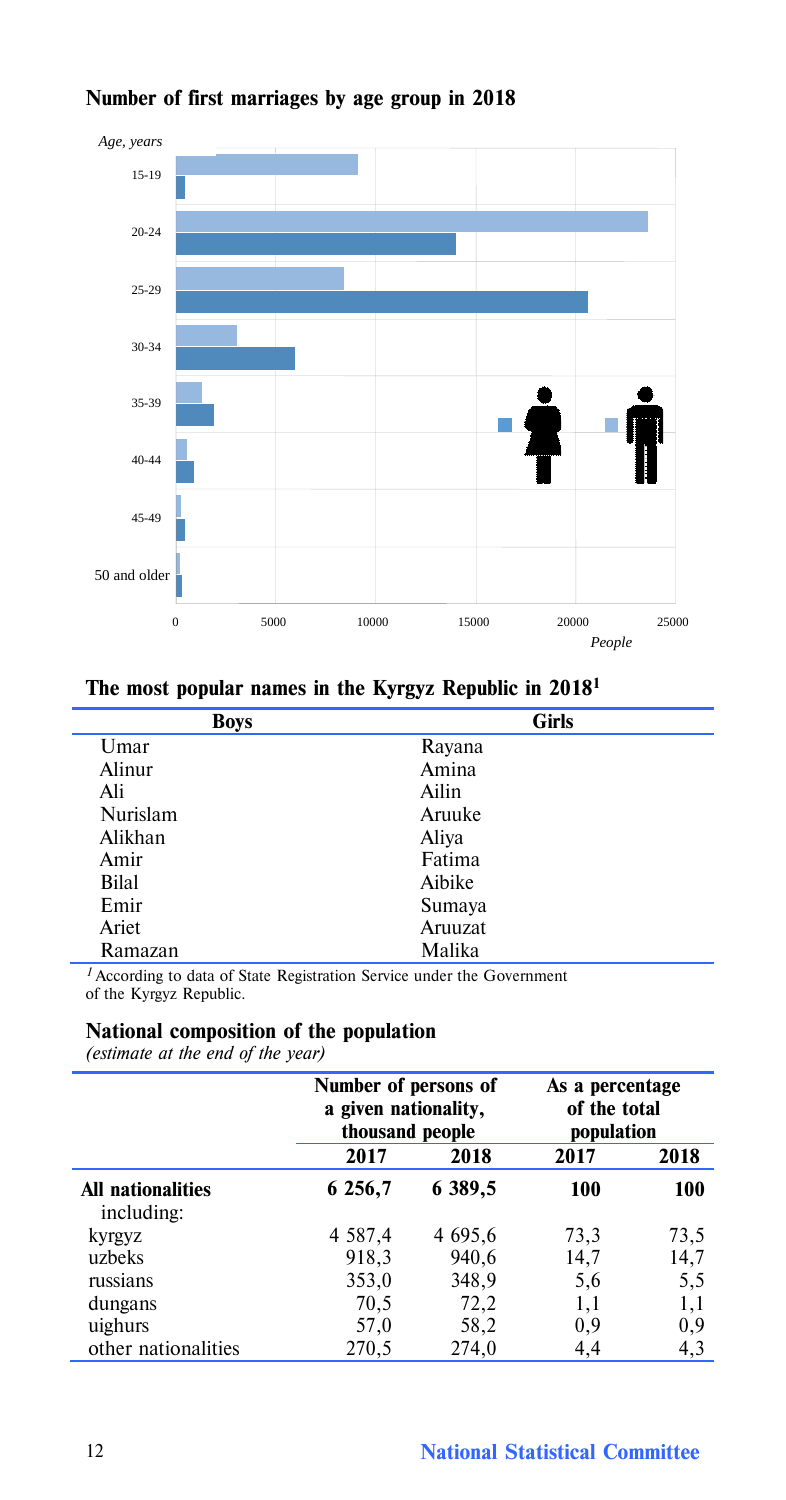**Share of individual nationalities in the total population in 2018** *(at the end of year, in percent)*

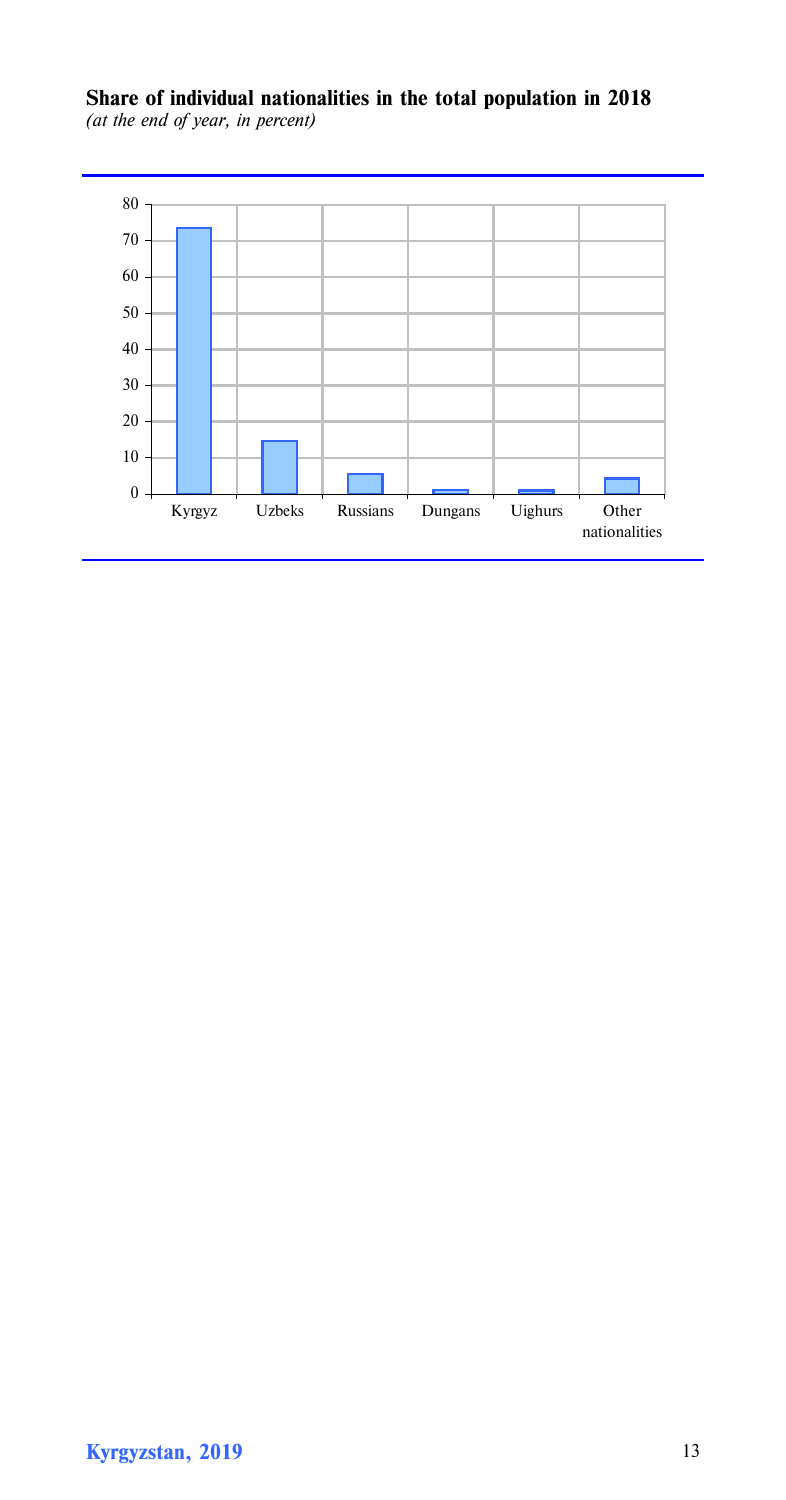# **Health care resource**

|                                         | 2016    | 2017    | 2018    |
|-----------------------------------------|---------|---------|---------|
| Number of doctors:                      |         |         |         |
| total, thsd. people                     | 13,9    | 13,9    | 14,1    |
| per 10 000 population                   | 23      | 22      | 22      |
| Number of nursing staff $\frac{1}{2}$ : |         |         |         |
| total, thsd. people                     | 35,2    | 35,5    | 35,6    |
| per 10 000 population                   | 57      | 57      | 57      |
| Number of hospital institutions,        |         |         |         |
| units                                   | 181     | 184     | 187     |
| Number of hospital beds:                |         |         |         |
| total, thsd.                            | 27,2    | 26,9    | 26,6    |
| per 10 000 population                   | 44      | 43      | 42      |
| Number of institutions, providing       |         |         |         |
| primary medical (sanitarian)            |         |         |         |
| assistance                              | 148     | 148     | 146     |
| Number of primary health worker         |         |         |         |
| (doctor's assistants) and obstetrical   |         |         |         |
| centers, units                          | 1 0 2 9 | 1 0 3 8 | 1 0 4 5 |
| Number of beds for pregnant             |         |         |         |
| and lying-in women, thsd.               | 2,8     | 2,7     | 2,7     |
| Number of beds for sick children,       |         |         |         |
| thsd.                                   | 5,1     | 4,9     | 5,0     |

1 Total nursing staff includes dentists, number of which in 2018 made up 633 people.

# **Died by cause of death in 2018**

*(people)*

|                             | Total   | Men    | Women   | As percent<br>to the<br>total |
|-----------------------------|---------|--------|---------|-------------------------------|
| <b>Total deaths</b>         | 32 989  | 18 457 | 14 532  | 100                           |
| Total deaths due to illness | 30 414  | 16 455 | 13 959  | 92,2                          |
| circulatory system          | 16 805  | 8 506  | 8 299   | 50,9                          |
| oncological diseases        | 418     | 2 109  | 2 0 3 9 | 12,6                          |
| digestive organs            | 2 0 9 5 | 1387   | 708     | 6,4                           |
| respiratory organs          | 1 764   | 1 042  | 722     | 5,3                           |
| other diseases              | 5 602   | 3411   | 2 191   | 17,0                          |
| Total violent deaths        | 2 5 7 5 | 2 002  | 573     | 7,8                           |
| traffic injuries            | 695     | 510    | 185     | 2,1                           |
| suicides                    | 380     | 305    | 75      | 1,2                           |
| killings                    | 144     | 119    | 25      | 0,4                           |
| accidental alcohol          |         |        |         |                               |
| poisoning                   | 308     | 270    | 38      | 0,9                           |
| other cases of violent      |         |        |         |                               |
| death                       | 1048    | 798    | 250     | 3,2                           |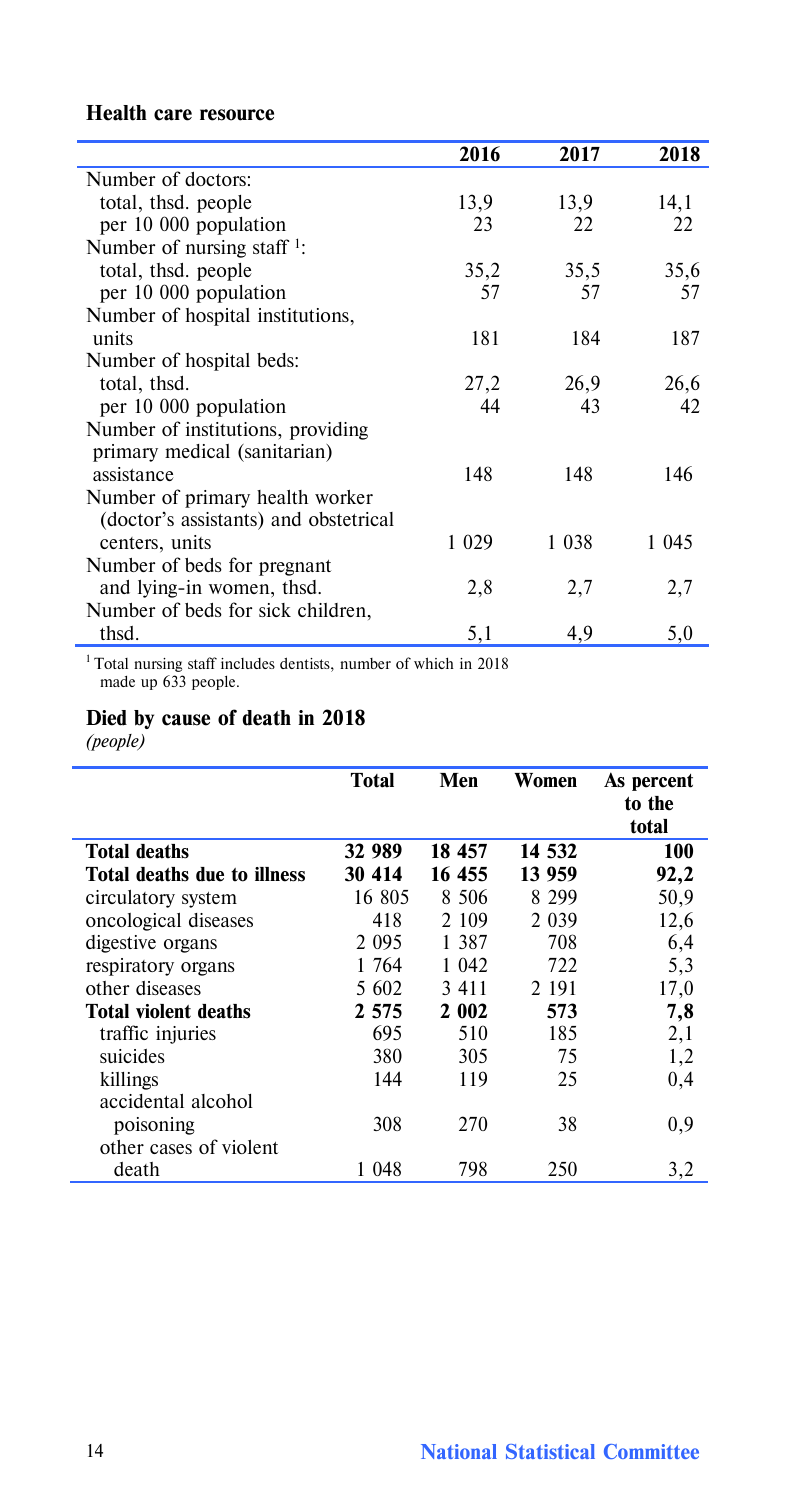|                                                          |         | 2005                                  |         | 2018                                  |
|----------------------------------------------------------|---------|---------------------------------------|---------|---------------------------------------|
|                                                          | cases   | per 10 000<br>population <sup>1</sup> | cases   | per 10 000<br>population <sup>1</sup> |
| Total crime, cases                                       | 33 277  | 907,7                                 | 29 7 19 | 717,8                                 |
| murder and attempted murder<br>intentional infliction of | 491     | 13,4                                  | 203     | 4,9                                   |
| grievous bodily harm                                     | 296     | 8,1                                   | 230     | 5,6                                   |
| rape and attempted rape                                  | 298     | 8,1                                   | 235     | 5,7                                   |
| robberies                                                | 264     | 7,2                                   | 160     | 3,9                                   |
| looting                                                  | 2 7 1 8 | 74,1                                  | 956     | 23,1                                  |
| thefts                                                   | 12 335  | 336,5                                 | 11 557  | 279,1                                 |
| bestiality                                               | 1 705   | 46,5                                  | 640     | 15,5                                  |
| drug trafficking offenses                                | 2 5 6 5 | 70,0                                  | 1 4 2 4 | 34,4                                  |
| hooliganism<br>violations of safety rules and            | 3 1 8 0 | 86,7                                  | 2 4 2 6 | 58,6                                  |
| transportation operations                                | 600     | 16,4                                  | 520     | 12,6                                  |

# **Recorded crime by type**

<sup>1</sup> Aged 14 and over.

# **The number of convicted on sentences of the courts, which entered into force, for certain types of crimes in 2018**

 *(as a percentage of the total)*

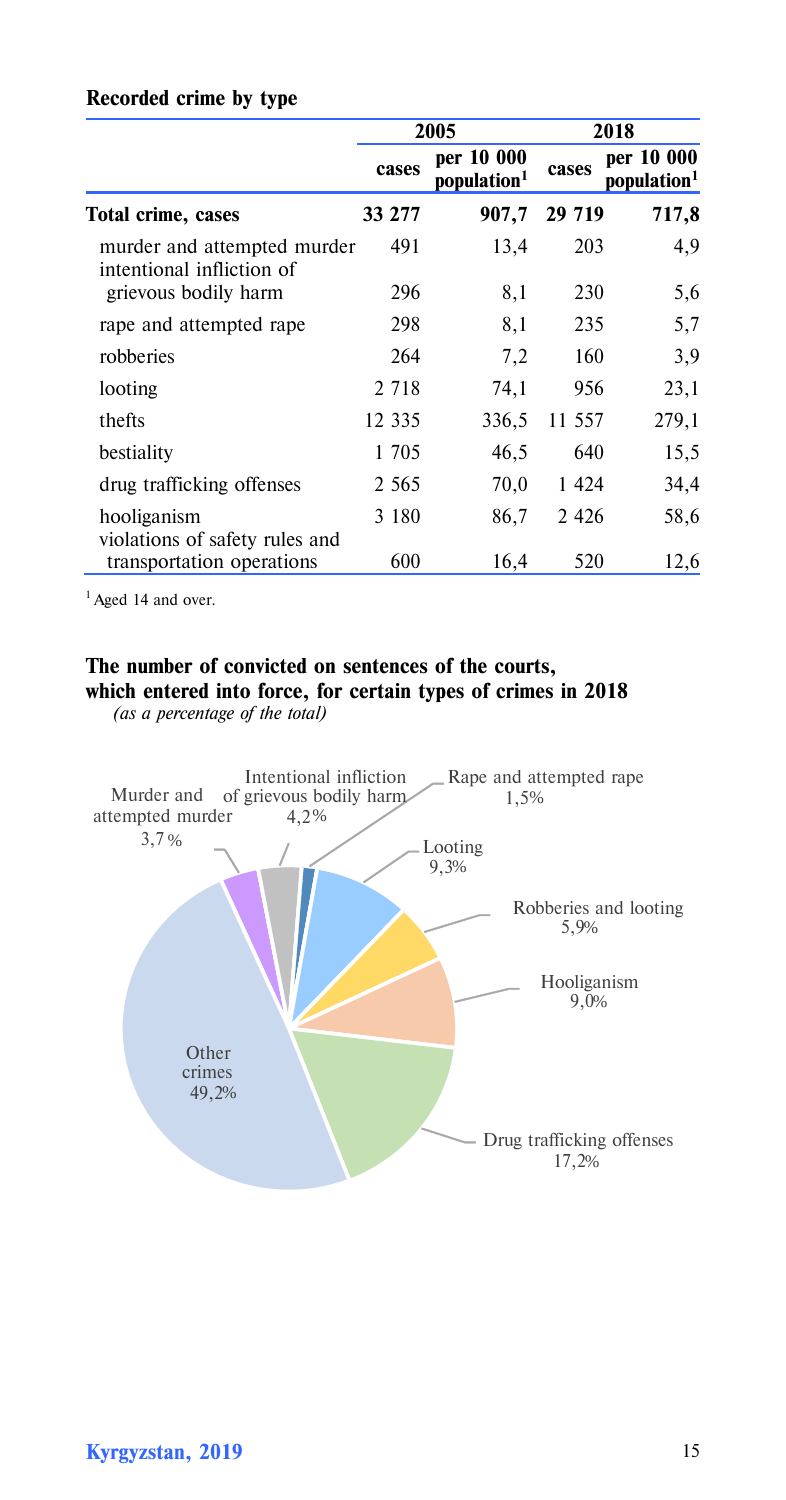

# **Housing conditions of population**

|                                                                                       | 2016 | 2017 | 2018 |
|---------------------------------------------------------------------------------------|------|------|------|
| Average provision of housing, total area<br>per one people (inhabitant), $m2$ - total | 13,1 | 13,2 | 13,1 |
| including:                                                                            |      |      |      |
| urban area                                                                            | 14,3 | 14,2 | 14,1 |
| rural area                                                                            | 12,4 | 12,6 | 12,5 |
| Share of total housing stock (in $\%$ , area)<br>equipped with:                       |      |      |      |
| water supply system                                                                   | 36,4 | 36,9 | 36,0 |
| gas                                                                                   | 25,1 | 25,7 | 24,7 |
| sewerage                                                                              | 26,7 | 27,1 | 25,8 |
| hot water                                                                             | 4,7  | 4,3  | 4,4  |
| central heating                                                                       | 14,0 | 14,7 | 13,6 |
| bathrooms (shower)                                                                    | 16,6 | 16,3 | 15,0 |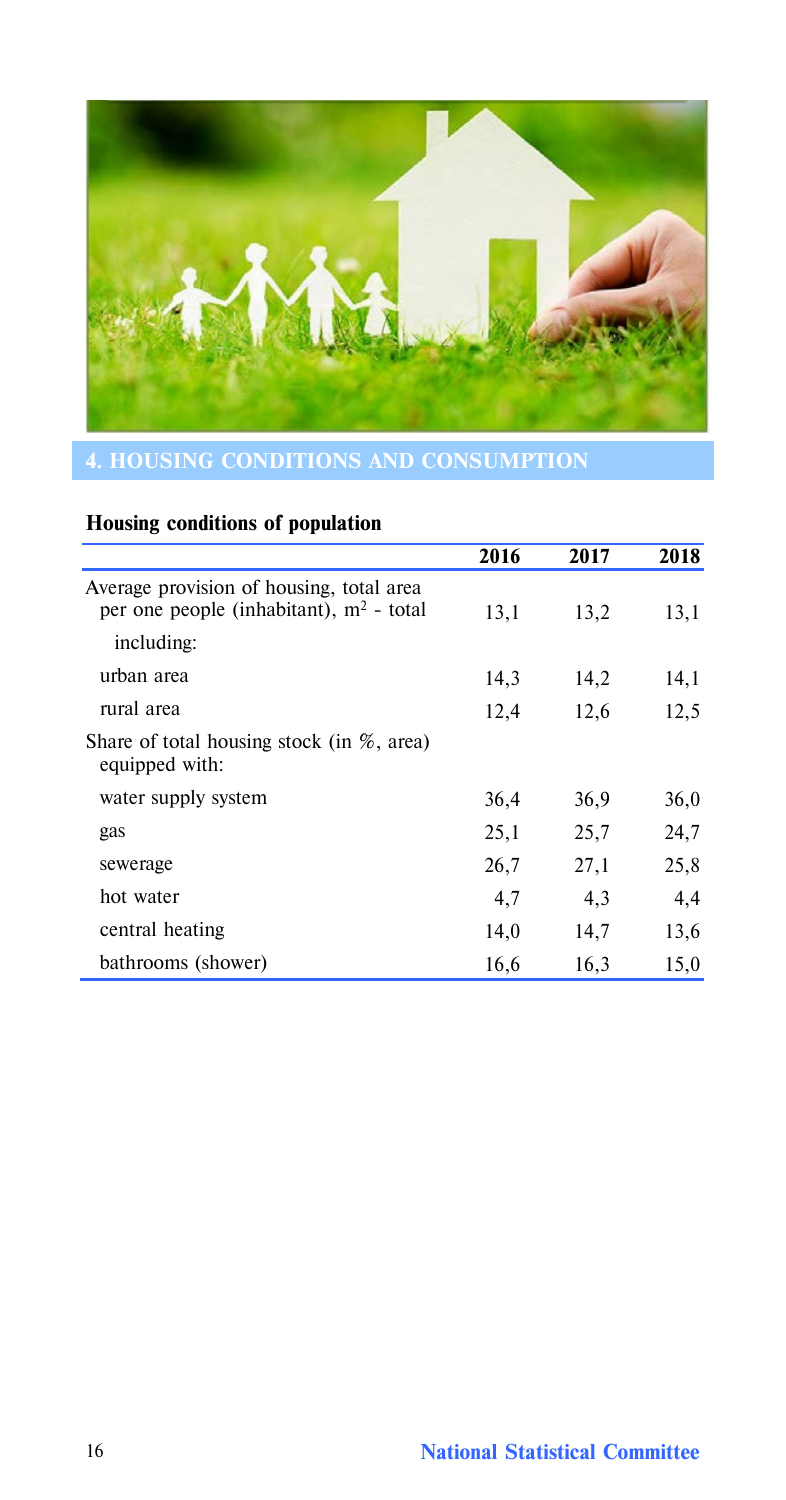# **Household consumption expenditure**<sup>1</sup>

*(per capita average)*

|                                  |                  | 2007                                                          | 2017    |                              |  |  |
|----------------------------------|------------------|---------------------------------------------------------------|---------|------------------------------|--|--|
|                                  | soms in<br>month | <b>as</b><br>percentage soms in percentage<br>to the<br>total | month   | <b>as</b><br>to the<br>total |  |  |
| Cash expenses - total            | 1578,8           | 100                                                           | 3460,5  | 100                          |  |  |
| including:                       |                  |                                                               |         |                              |  |  |
| Food products                    | 719,6            | 45,6                                                          | 1 477,1 | 42,7                         |  |  |
| Non-food products                | 347,0            | 22,0                                                          | 698,2   | 20,2                         |  |  |
| Fuel                             | 51,5             | 3,3                                                           | 159,1   | 4,6                          |  |  |
| Paid services                    | 69,7             | 4,4                                                           | 197,7   | 5,7                          |  |  |
| Housing and communal<br>services | 58,3             | 3,7                                                           | 177,0   | 5,1                          |  |  |
| Health expenditures              | 23,0             | 1,5                                                           | 65,9    | 1,9                          |  |  |
| Pulic transport services         | 60,0             | 3,8                                                           | 123,9   | 3,6                          |  |  |
| Preschool education              | 12,8             | 0,8                                                           | 22,0    | 0,6                          |  |  |
| <b>Education</b> services        | 29,1             | 1,8                                                           | 53,4    | 1,5                          |  |  |
| Other cash expenses              | 207,7            | 13,2                                                          | 486,1   | 14,0                         |  |  |

 $1$  According to the integrated sample survey of households budget and labor.

# **Household consumption expenditure**

*(per capita average, as percentage )*

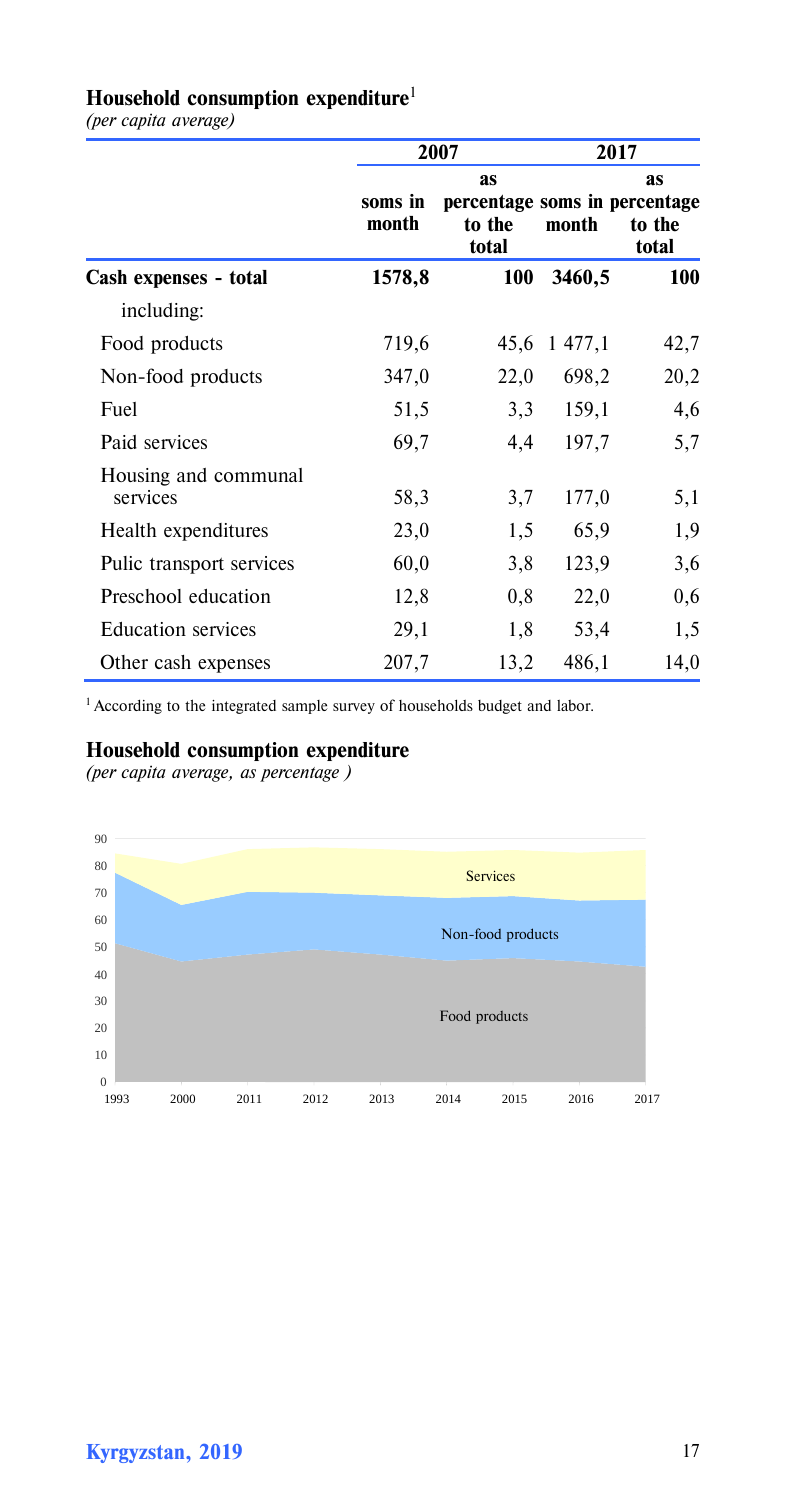# **Poverty**

*(as percentahe to the total population)*

|                       |              | 2015 | 2016 | 2017 |
|-----------------------|--------------|------|------|------|
|                       | <b>Total</b> |      |      |      |
| General poverty level |              | 32,1 | 25,4 | 25,6 |
| Extreme poverty level |              | 1,2  | 0,8  | 0,8  |
|                       | <b>Urban</b> |      |      |      |
| General poverty level |              | 29,3 | 18,6 | 20,4 |
| Extreme poverty level |              | 1,0  | 0,3  | 0,3  |
|                       | <b>Rural</b> |      |      |      |
| General poverty level |              | 33,6 | 29,0 | 28,4 |
| Extreme poverty level |              | 1,4  | 1,1  | 1,0  |

In 2017, 1 million 601 thousand people lived below the poverty line, 72 percent of which were residents of rural settlements.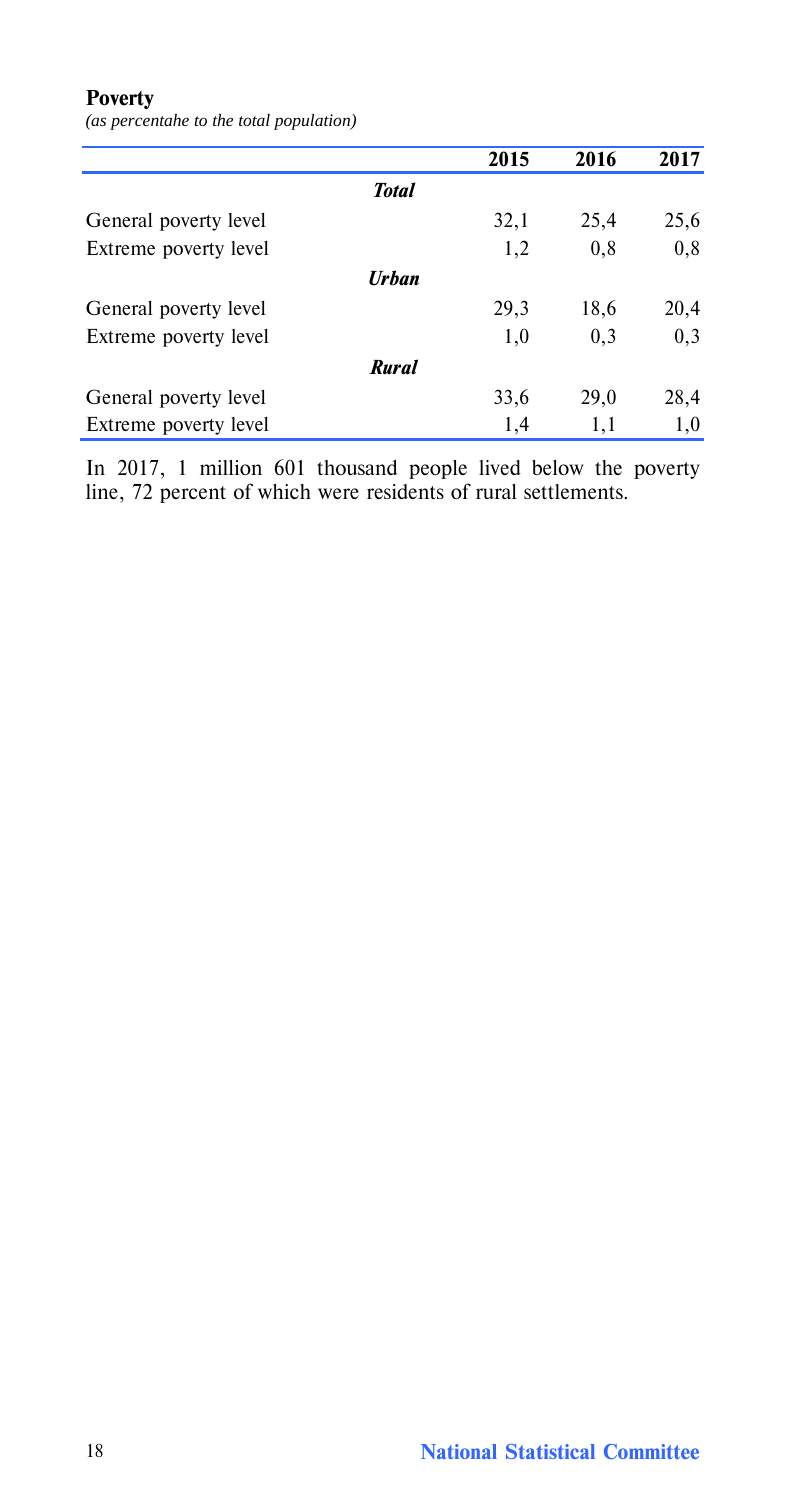

# **5. LABOR AND WAGES**

# **The main occupation of the population aged 15 years and older1 in 2017**

*(as percentage to the total)*



<sup>1</sup> According to the integrated sample survey of households budget and labor.

People aged 15 and over who are considered to be employed and unemployed during the review period (survey week) are among the economically active population. Employed people are persons who performed any activity (at least one hour per week) during the survey week related to the production of goods or the provision of service for payment or profit.

The economically inactive population includes students and pupils, retired persons by age and disability, non-job seekers and household workers.

In 2017, the economically active population was 60%, the economically inactive population - 40%.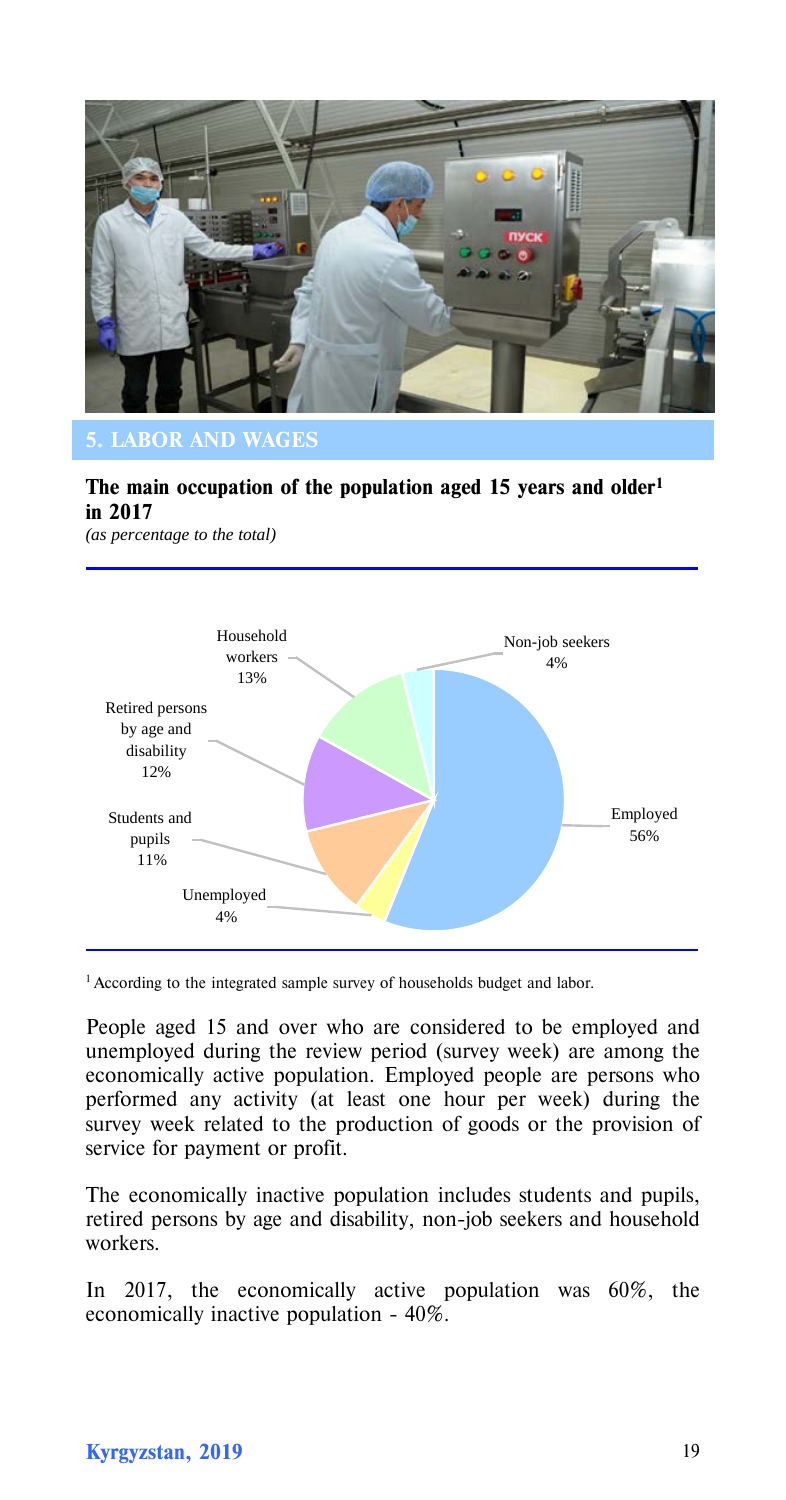|                          | Total       | Men    | Women | As<br>percentage |
|--------------------------|-------------|--------|-------|------------------|
|                          |             |        |       | to the total     |
| <b>Total</b>             | 2 3 5 1 , 2 | 1451,6 | 899,6 | 100              |
| Agriculture, forestry,   |             |        |       |                  |
| fishing                  | 541,4       | 341,5  | 199,9 | 23,0             |
| Manufacturing industry   | 236,8       | 135,1  | 101,7 | 10,1             |
| Construction             | 255,7       | 248,7  | 7,1   | 10,9             |
| Wholesale and retail     |             |        |       |                  |
| trade                    | 387,0       | 230,5  | 156,5 | 16,5             |
| Transport and storage    |             |        |       |                  |
| of goods                 | 189,9       | 180,5  | 9,4   | 8,1              |
| Activities of hotels and |             |        |       |                  |
| restaurants              | 115,6       | 51,5   | 64,1  | 4,9              |
| Public administration    | 94,3        | 61,9   | 32,3  | 4,0              |
| Education                | 206,3       | 42,1   | 164,2 | 8,8              |
| Public health and        |             |        |       |                  |
| social services          | 92,0        | 15,4   | 76,7  | 3,9              |
|                          |             |        |       |                  |
| Other activities         | 232,2       | 144,5  | 87,7  | 9,8              |

# **Employed population by type of economic activity in 20171** *(thousand people)*

<sup>1</sup> According to the integrated sample survey of households budget and labor.

# **Officially recorded unemployed in 2018**

*(as percentage)*

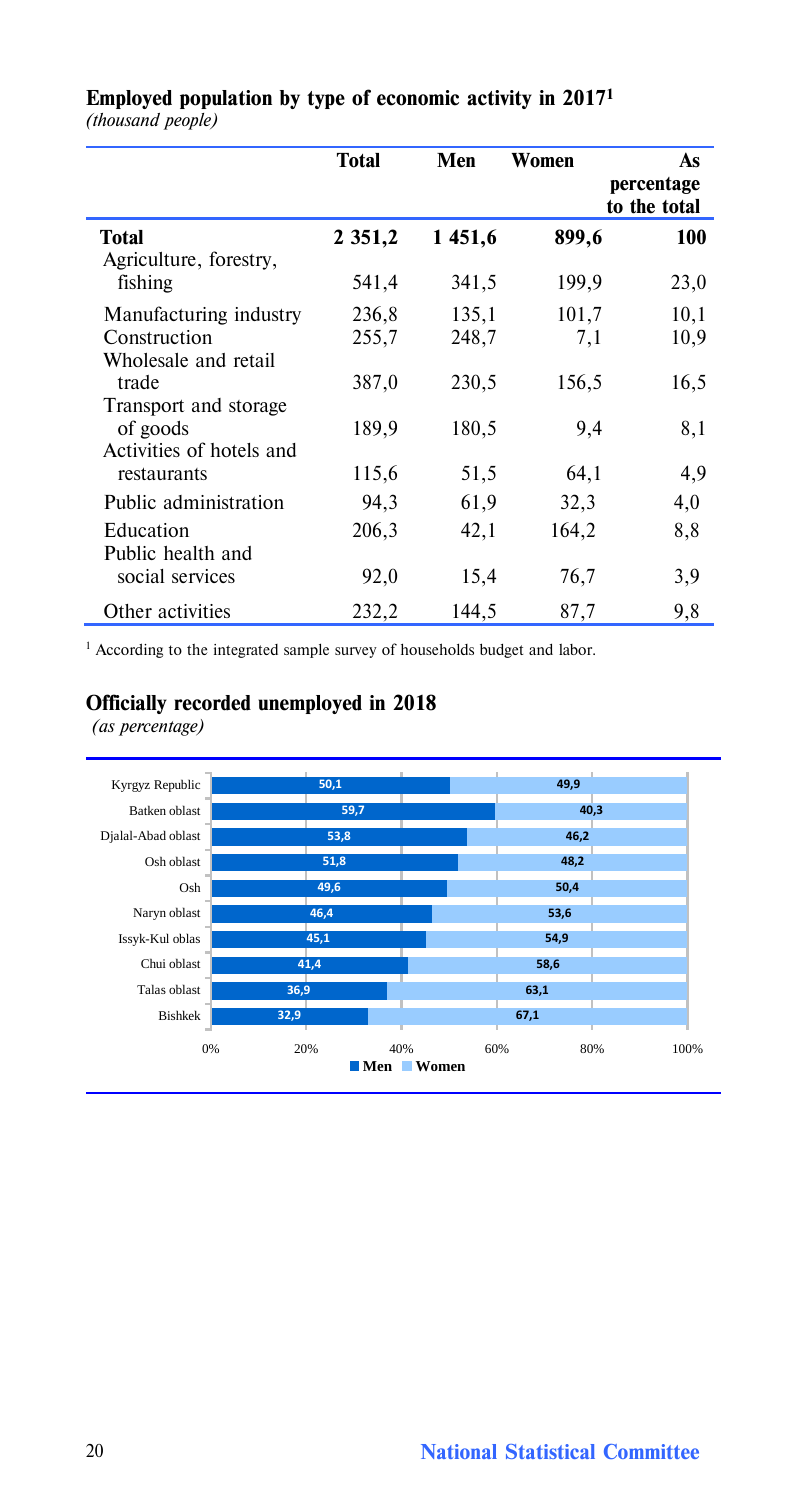# **Monthly average wages and salaries by type of economic activity in 20181**

*(soms)*

|                                                         | Men     | Women   | Women's<br>wage as<br>percentage<br>to men's<br>wage |
|---------------------------------------------------------|---------|---------|------------------------------------------------------|
| <b>Total</b>                                            | 17 556  | 12 574  | 71,6                                                 |
| Agriculture, forestry and fishing                       | 9 1 1 7 | 8 9 0 6 | 97,7                                                 |
| Mining and quarrying                                    | 26 350  | 19 859  | 75,4                                                 |
| Manufacturing                                           | 16 712  | 13 705  | 82,0                                                 |
| Construction                                            | 16 640  | 13 824  | 83,1                                                 |
| Wholesale and retail trade                              | 17 624  | 16 022  | 90,9                                                 |
| Transportation and storage<br>of goods                  | 25 678  | 14 877  | 57,9                                                 |
| Activities of hotels and<br>restaurants                 | 15 930  | 12 791  | 80,3                                                 |
| Information and communication                           | 39 038  | 26 920  | 69,0                                                 |
| Financial and insurance activities                      | 36 192  | 28 331  | 78,3                                                 |
| Public administration and<br>defence, compulsory social |         |         |                                                      |
| security                                                | 18 080  | 15 653  | 86,6                                                 |
| Education                                               | 11 006  | 10 691  | 97,1                                                 |
| Public health and social services                       | 9 5 8 5 | 10 482  | 109,4                                                |
| Arts, entertainment and<br>recreation                   | 8 0 61  | 8 799   | 109,2                                                |

**<sup>1</sup>** According to the survey of enterprises conducted in November.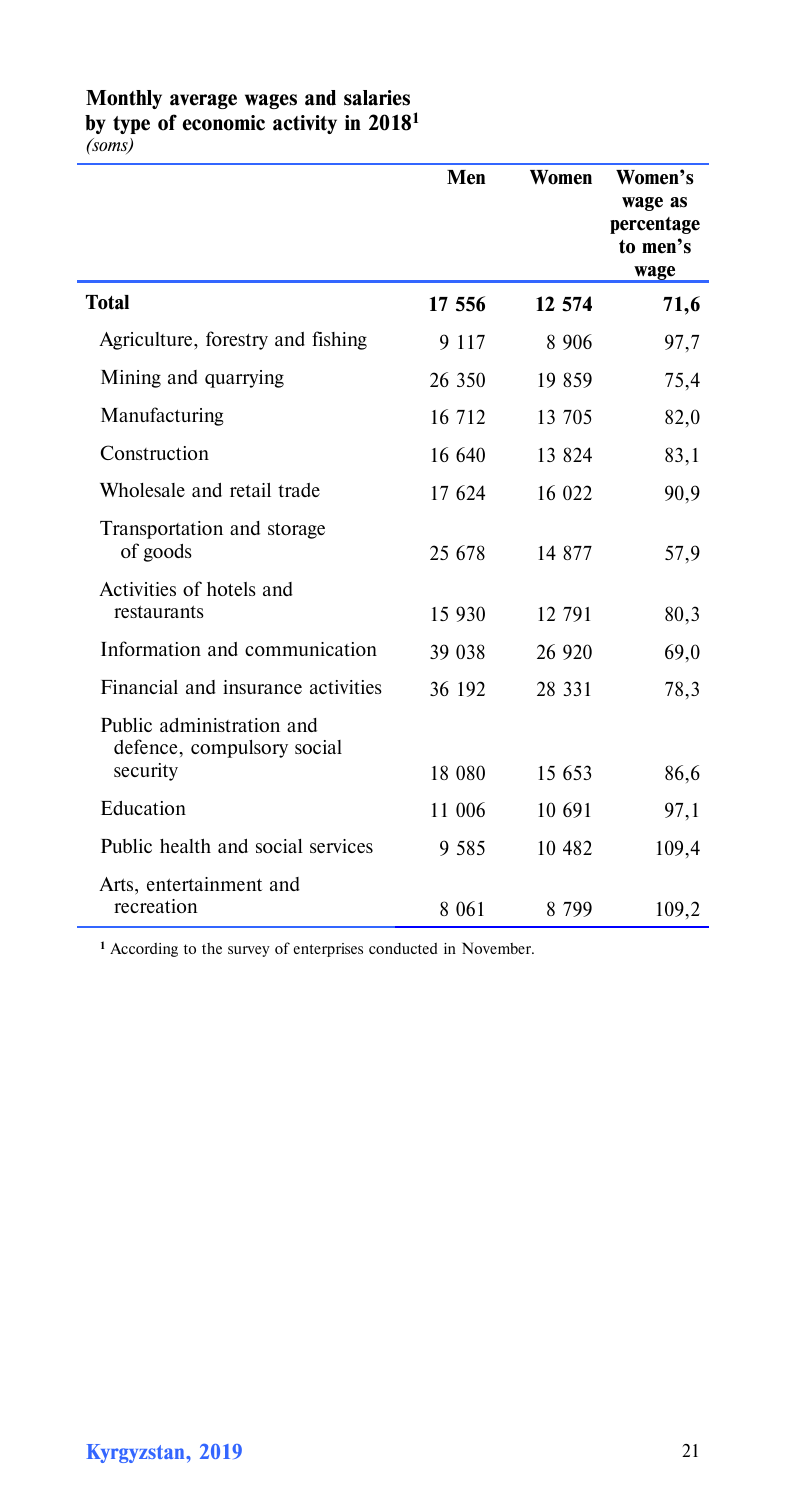

# **Main social and economic indicators of population living standard** *(soms)*

|                                                                                                | 2016   | 2017                       | 2018                 |
|------------------------------------------------------------------------------------------------|--------|----------------------------|----------------------|
| Monthly average nominal wages<br>and salaries of one employee:                                 |        |                            |                      |
| in national currency                                                                           | 14 847 | 15.670                     | 16 218               |
| in US dollars                                                                                  | 212,4  | 227,5                      | $235,6$ <sup>1</sup> |
| Minimal wages                                                                                  | 1 060  | 1 200                      | 1.662                |
| Living standarts (average per capita,<br>soms by month)                                        |        | 4 794,34 4 900,79 4 792,54 |                      |
| Number of pensioners <sup>2</sup><br>(as of the end of the year),<br>thsd. people              | 661    | 673                        | 695                  |
| Average monthly fixed pension with<br>compensation <sup>2</sup> (as of the end of the<br>year) |        | 5 578                      |                      |
|                                                                                                | 5 235  |                            | -721                 |

<sup>1</sup> Excluding small enterprises.<br><sup>2</sup> Registered in the pension authorities of the Social Fund and other ministries and departments.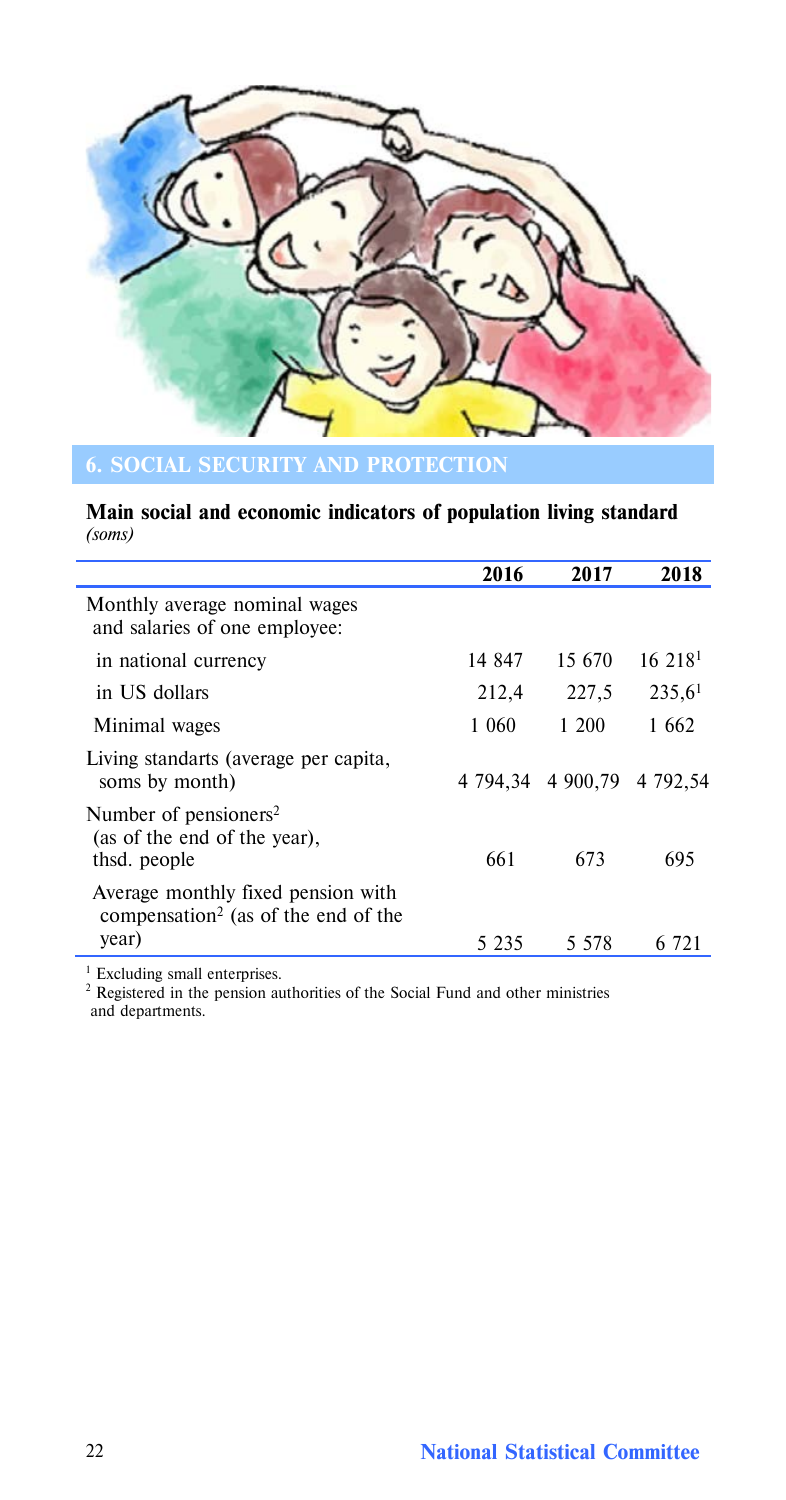#### **The number of recipients of state benefits1**

*(at the end of the year, people)*

|                                                                   | 2016  | 2017                   | 2018  |
|-------------------------------------------------------------------|-------|------------------------|-------|
| The number of recipients - total                                  |       | 360 189378 804 365 227 |       |
| from them:                                                        |       |                        |       |
| monthly allowance for low-income families 275 907 291 846 276 447 |       |                        |       |
| social benefits                                                   |       | 84 282 86 958 88 780   |       |
| from them:                                                        |       |                        |       |
| persons with disabilities since childhood                         |       | 29 561 30 502 31 688   |       |
| persons with disabilities from a general                          |       |                        |       |
| disease                                                           | 6.715 | 7.088                  | 7 183 |
| survivors (for each disabled family member) 16 948 17 709 18 333  |       |                        |       |

1 Registered in bodies of the Ministry of Labor and Social Development of the Kyrgyz Republic.

# **Average size of assigned monthly state benefits**

*(at the end of the year, soms)*

| 2016                                               | 2017    | 2018                                                                          |
|----------------------------------------------------|---------|-------------------------------------------------------------------------------|
|                                                    |         |                                                                               |
|                                                    |         |                                                                               |
| monthly allowance for low-income families<br>873.4 | 877.2   | 875,2                                                                         |
|                                                    |         |                                                                               |
|                                                    |         |                                                                               |
|                                                    |         |                                                                               |
|                                                    |         |                                                                               |
|                                                    |         |                                                                               |
|                                                    |         |                                                                               |
| 1 500.0                                            | 1 500,0 | 1 500.0                                                                       |
|                                                    |         | 2 405,3 2 389,8 3 008,8<br>2 451,4 2 450,0 3 251,7<br>1 434,8 1 435,0 1 433,7 |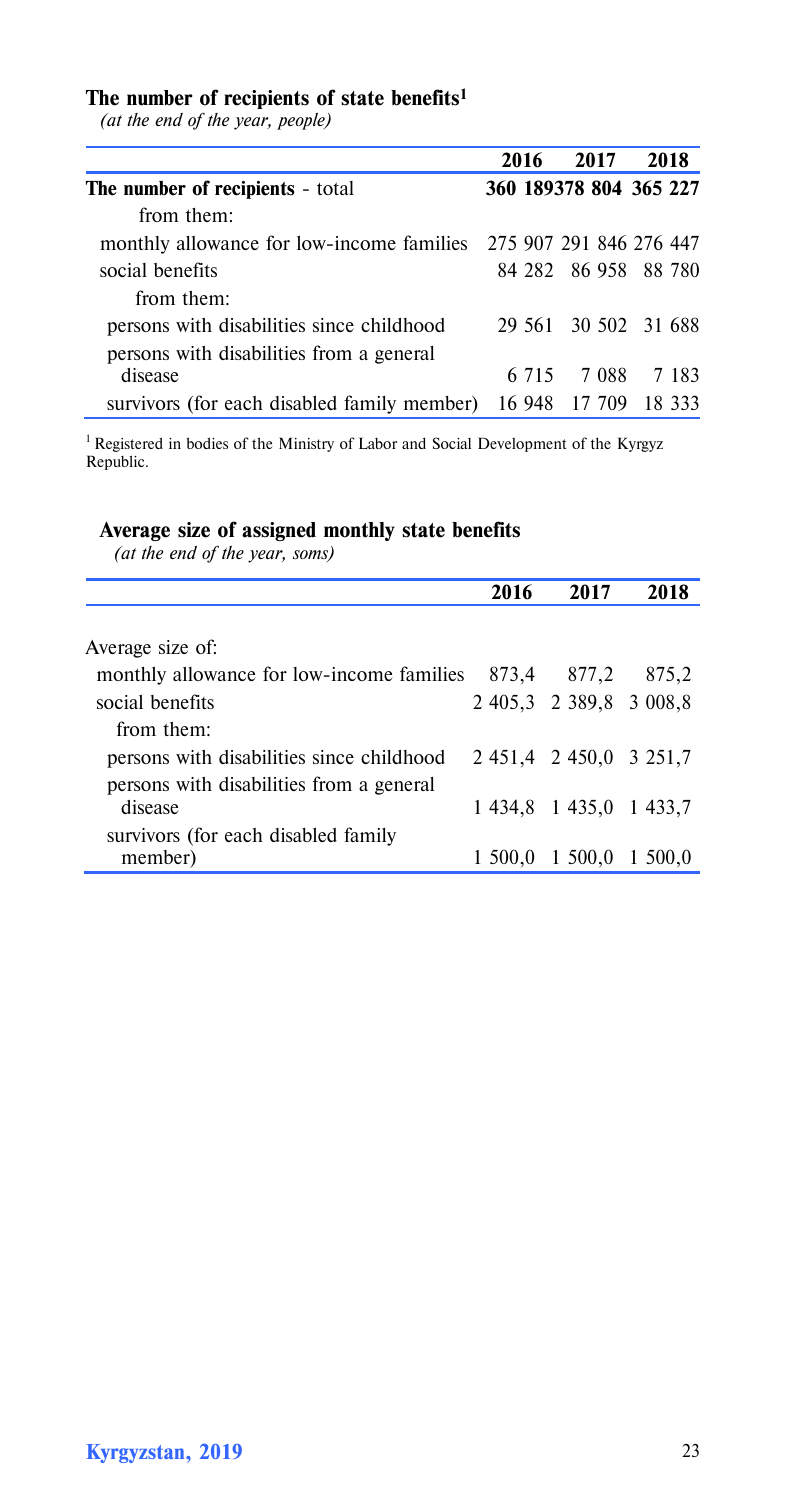# **State budget expenditures for social protection**

*(at the end of the year, as a percentage of the previous year)*



# **Nursing homes for the elderly and people with disabilities**

|                                                                                          | 2016    | 2017    | 2018    |
|------------------------------------------------------------------------------------------|---------|---------|---------|
| Number of nursing homes                                                                  | 16      | 16      | 16      |
| for the elderly and adults with                                                          |         |         |         |
| disabilities                                                                             | 11      | 11      | 11      |
| for children with disabilities                                                           | 5       | 5       | 5       |
| Number of places in nursing houses                                                       | 2 8 1 2 | 2 862   | 2 862   |
| for the elderly and adults with<br>disabilities                                          | 2 2 9 0 | 2 340   | 2 340   |
| for children with disabilities                                                           | 522     | 522     | 522     |
| Number of people living in nursing.<br>houses, people<br>for the elderly and adults with | 2 4 0 9 | 2 3 7 8 | 2 3 8 6 |
| disabilities                                                                             | 1955    | 1931    | 1952    |
| for children with disabilities                                                           | 454     | 447     | 434     |

*(at the end of the year)*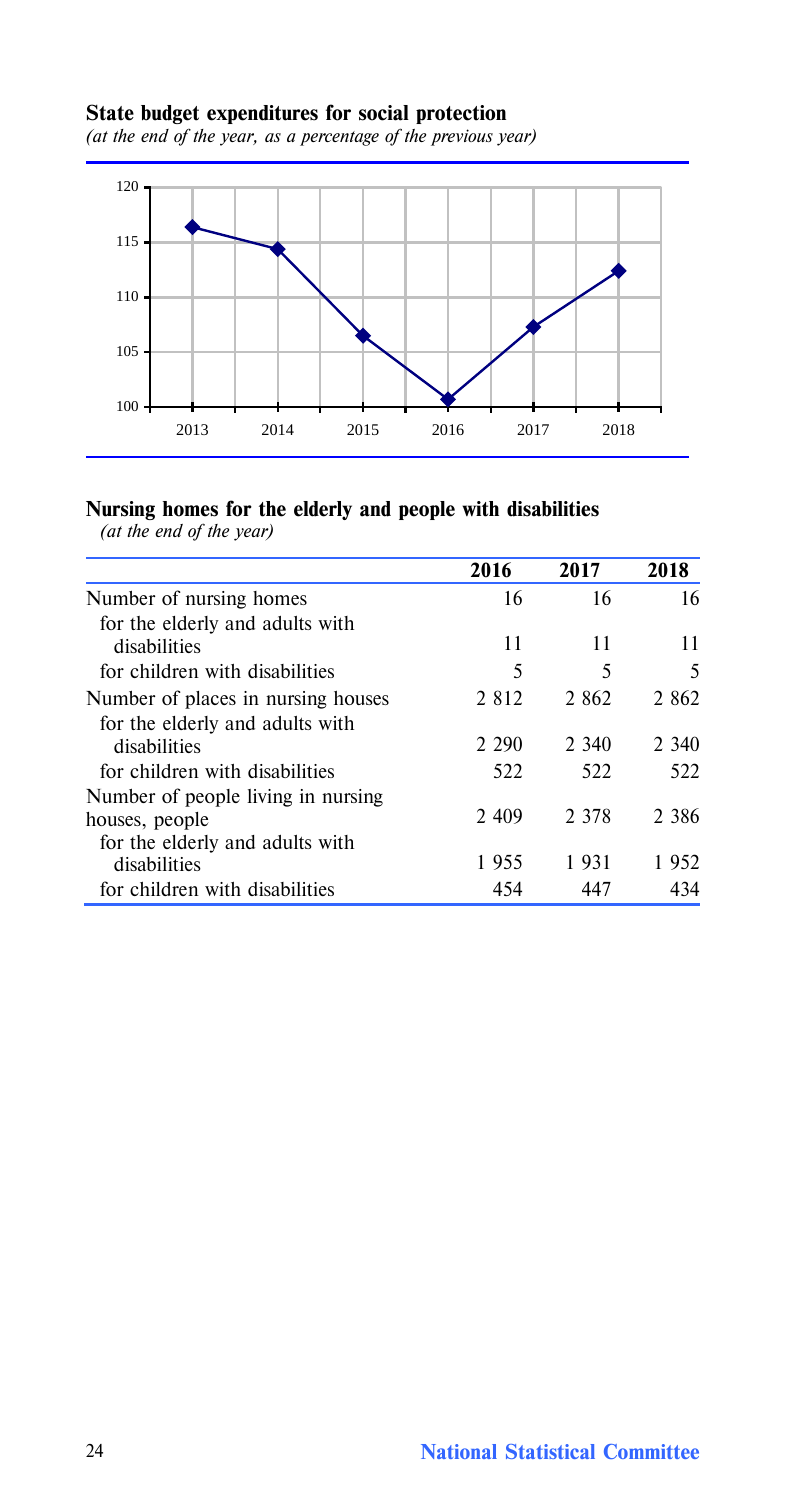

# **7. EDUCATION AND SCIENCE**

#### **Pre-school educational organizations**  *(units)*



Number of children attending pre-school educational organizations increased from 46 thousand in 2000 to 197 thousand in 2018 or 4,3 times.

# **Educational organizations and students**

*(at the beginning of the year)*

|                                         | 2016    | 2017    | 2018    |
|-----------------------------------------|---------|---------|---------|
| Number of day general education         |         |         |         |
| organizations                           | 2 2 3 6 | 2 2 6 2 | 2 2 6 5 |
| students there, thousand people         | 1 175.8 | 1 222,7 | 1 268,1 |
| Number of state evening (shift) general |         |         |         |
| education organizations <sup>1</sup>    | 5       |         |         |
| students there, thousand people         | 5,2     | 5,0     | 5,4     |
| Number of educational organizations     |         |         |         |
| of primary vocational education         | 101     | 99      | 98      |
| students there, thousand people         | 30,5    | 31.7    | 29.9    |
| per 10 000 population                   | 52      | 53      | 49      |

# **Kyrgyzstan, 2019** 25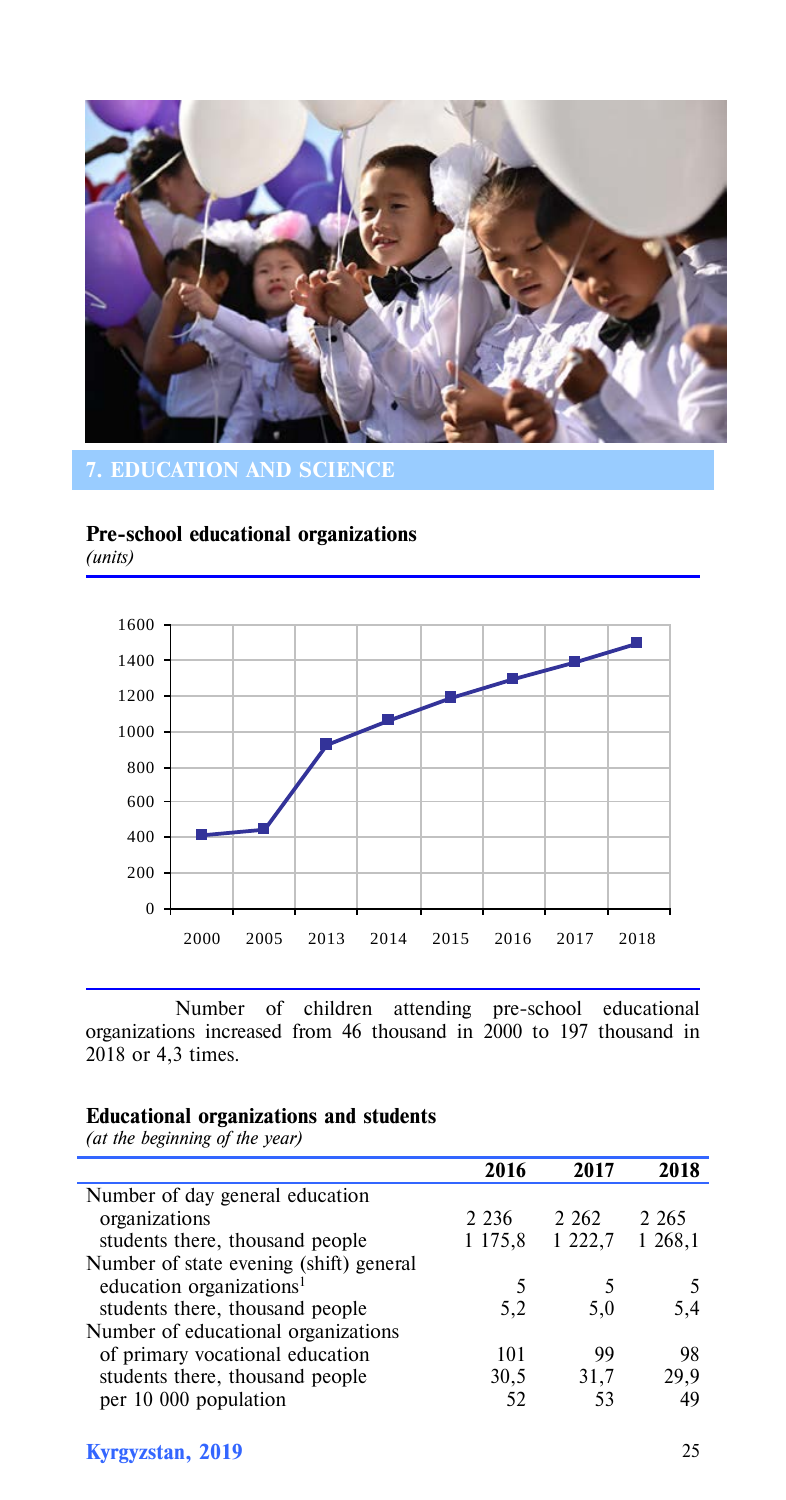|                                          | 2016  | 2017  | 2018 |
|------------------------------------------|-------|-------|------|
| Number of educational institutions of    |       |       |      |
| secondary vocational education           | 139   | 145   | 148  |
| students there, thousand people          | 90.6  | 91.9  | 91,5 |
| per 10 000 population                    | 154   | 153   | 150  |
| Number of state educational institutions |       |       |      |
| of higher professional education         | 33    | 35    | 34   |
| students there, thousand people          | 153.5 | 139.5 | 1412 |

<sup>1</sup> According to the Ministry of Education and Science of the Kyrgyz Republic. Excluding general education organizations with evening classes for young people.

### **Students of educational institutions of higher professional education by the areas of study**

*(at the beginning of the 2018/2019 studying year; as percentage)*



26 **National Statistical Committee**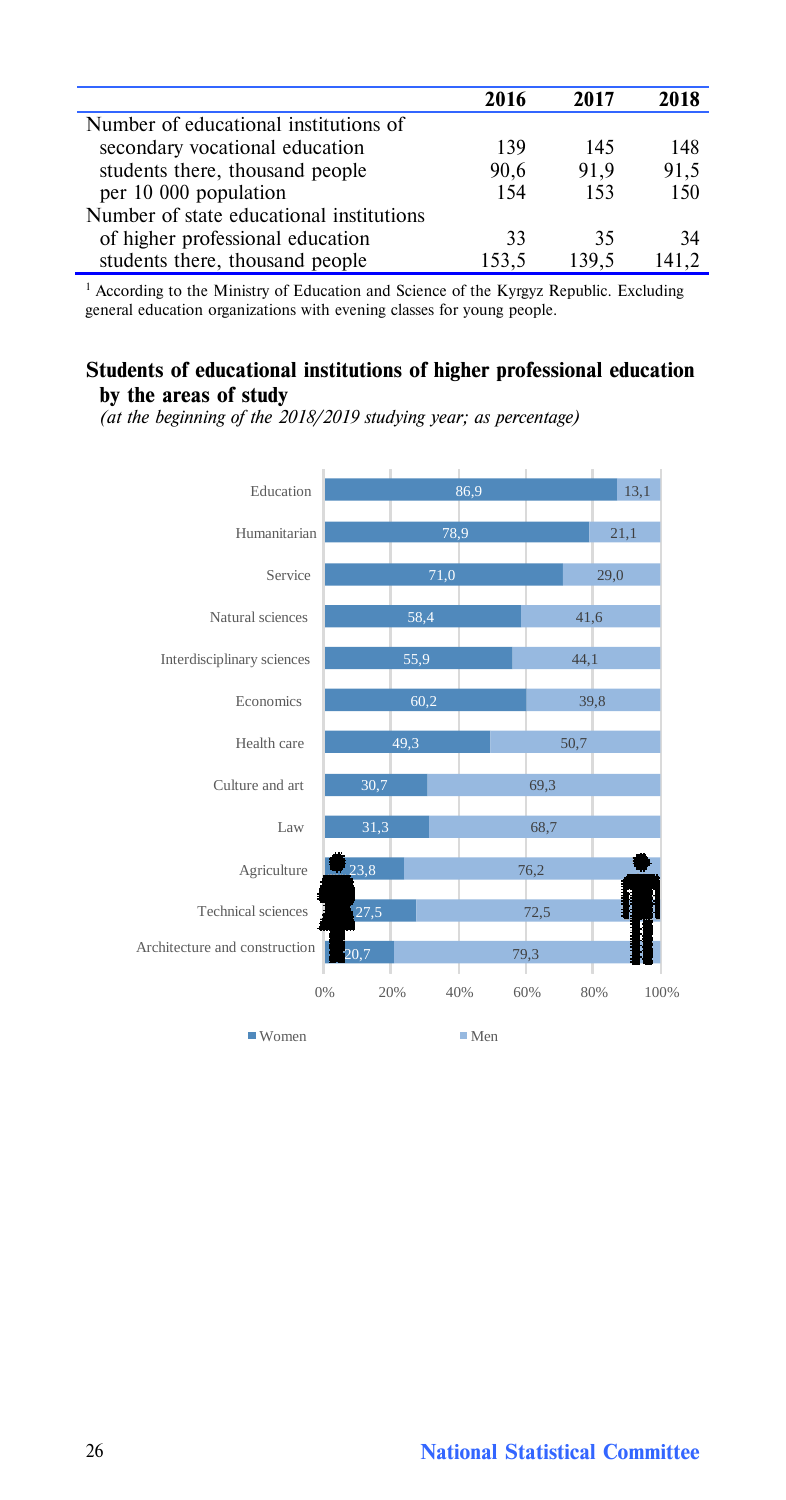## **Foreign students in the Kyrgyz Republic**

*(at the beginning of the studying year, people)*

|                 | 2010/<br>2011 | As<br>percentage<br>to the<br>total | 2018/<br>2019 | As<br>percentage<br>to the<br>total |
|-----------------|---------------|-------------------------------------|---------------|-------------------------------------|
|                 |               | <b>CIS</b> countries                |               |                                     |
| Total           | 9814          | 100                                 | 8 7 6 5       | 100                                 |
| Kazakhstan      | 2 700         | 27,5                                | 2479          | 28,3                                |
| Russia          | 818           | 8,3                                 | 1622          | 18,5                                |
| Tajikistan      | 570           | 5,8                                 | 2 3 6 5       | 27,0                                |
| Turkmenistan    | 1 567         | 16,0                                | 100           | 1,1                                 |
| Uzbekistan      | 4 1 2 2       | 42,0                                | 2 0 6 3       | 23,5                                |
| Other countries | 37            | 0,4                                 | 136           | 1,6                                 |
|                 |               | <b>Non-CIS</b> countries            |               |                                     |
| Total           | 3 3 6 6       | 100                                 | 10 861        | 100                                 |
| Afghanistan     | 73            | 2,2                                 | 161           | 1,5                                 |
| China           | 539           | 16,0                                | 220           | 2,0                                 |
| India           | 581           | 17,3                                | 8 6 6 2       | 79,8                                |
| Nepal           | 82            | 2,4                                 | 11            | 0,1                                 |
| Pakistan        | 955           | 28,4                                | 830           | 7,6                                 |
| Turkey          | 793           | 23,6                                | 510           | 4,7                                 |
| Other countries | 343           | 10,2                                | 467           | 4,3                                 |

# **Research and development**

*(at the end of year, people)*

|                                                            | 2016    | 2017    | 2018    |
|------------------------------------------------------------|---------|---------|---------|
| Number of employees performing<br>research and development | 4 4 9 6 | 4 300   | 4 4 8 0 |
| including:                                                 |         |         |         |
| specialist researchers                                     | 3 4 5 4 | 3 2 8 1 | 3 5 4 7 |
| engineering                                                | 336     | 318     | 272     |
| support staff                                              | 391     | 413     | 390     |
| other                                                      | 315     | 288     | 271     |
| Of the total number of employees<br>have a degree:         |         |         |         |
| doctors of science                                         | 394     | 392     | 377     |
| candidate of science                                       | 144     | 955     | 1043    |

Í,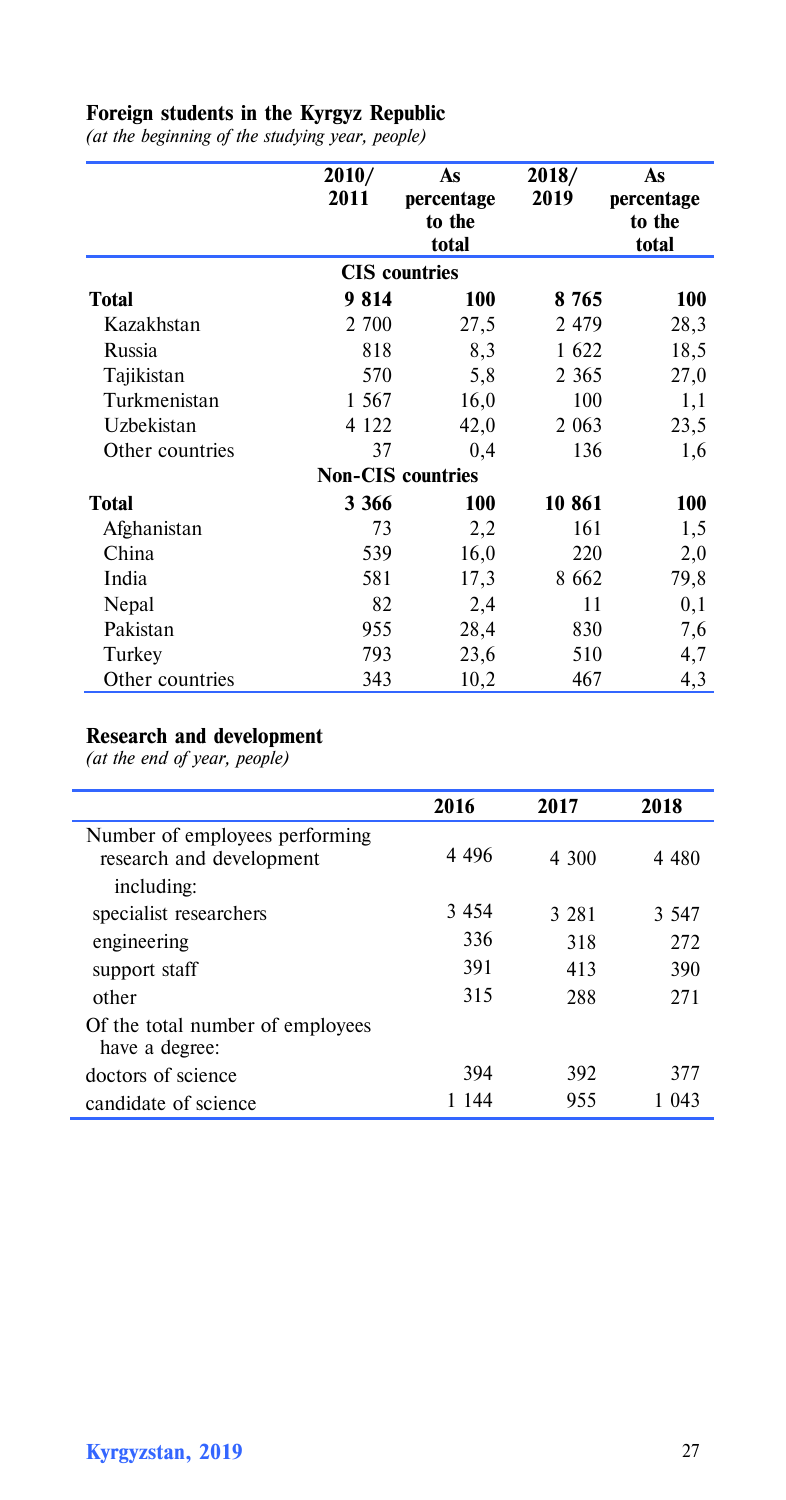

**8. MEDIA, CULTURE, PUBLIC AND RELIGIOUS** 

According to the Unified State Register of Statistical Units, the number of business entities registered as mass media increased from 1521 entities at the beginning of 2016 to 1741 at the beginning of 2019 or by 14 percent.

On the territory of republic by the beginning 2019 there were 126 independent television and radio companies (107 at the beginning 2016), including the Republican Radio Television Center, LLC New Television Network, LLC Radio Engineering Center "Pyramid", radio company "Europe", LLC "Independent Bishkek Television" and others.

|                                    | 2016  | 2017  | 2018  |
|------------------------------------|-------|-------|-------|
| Number of newspapers               |       |       |       |
| (publications) - total             | 176   | 176   | 168   |
| including:                         |       |       |       |
| republican                         | 31    | 31    | 27    |
| regional                           | 20    | 20    | 22    |
| urban                              | 22.   | 21    | 17    |
| district                           | 22    | 24    | 28    |
| grassroots                         | 81    | 80    | 74    |
| from them in kyrgyz language       | 121   | 121   | 110   |
| One-time circulation - total,      |       |       |       |
| thousand copies                    | 620,6 | 578,0 | 485,9 |
| from them in kyrgyz language       | 423,7 | 390,5 | 323,1 |
| Published newspapers per 1000      |       |       |       |
| population (one-time circulation), |       |       |       |
| copies                             | 105   | 96    | 79    |

# **Newspapers**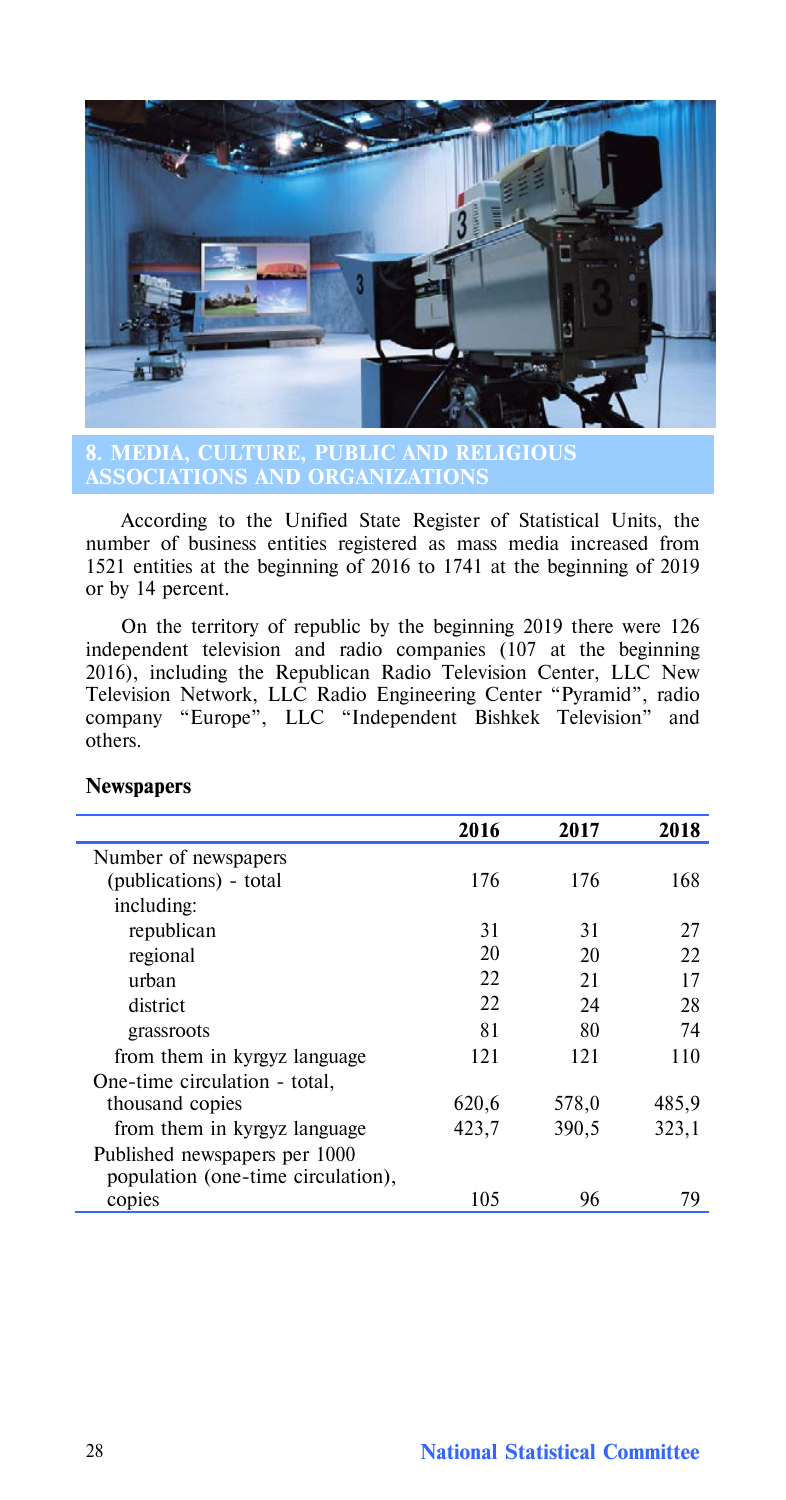# **Number of visitors of cultural events in 2018**



# **Registered public associations and organizations1**

*(at the beginning of the year)*

|                             | 2017   | 2018   | 2019   |  |  |  |
|-----------------------------|--------|--------|--------|--|--|--|
| <b>Total</b>                |        |        |        |  |  |  |
| All public associations and |        |        |        |  |  |  |
| organizations               | 19 083 | 19 757 | 20 409 |  |  |  |
| including:                  |        |        |        |  |  |  |
| political organizations     | 249    | 251    | 262    |  |  |  |
| commercial and business     |        |        |        |  |  |  |
| organizations               | 1482   | 1486   | 1 493  |  |  |  |
| trade unions                | 720    | 739    | 760    |  |  |  |
| professional organizations  | 762    | 744    | 747    |  |  |  |
| religious organizations     | 537    | 556    | 579    |  |  |  |
| other organizations         | 15 333 | 15 981 | 16 568 |  |  |  |
| As percentage to the total  |        |        |        |  |  |  |
| All public associations and |        |        |        |  |  |  |
| organizations               | 100    | 100    | 100    |  |  |  |
| including:                  |        |        |        |  |  |  |
| political organizations     | 1,3    | 1,3    | 1,3    |  |  |  |
| commercial and business     |        |        |        |  |  |  |
| organizations               | 7,8    | 7,5    | 7,3    |  |  |  |
| trade unions                | 3,8    | 3,7    | 3,7    |  |  |  |
| professional organizations  | 4,0    | 3,8    | 3,7    |  |  |  |
| religious organizations     | 2,8    | 2,8    | 2,8    |  |  |  |
| other organizations         | 80,3   | 80,9   | 81,2   |  |  |  |

<sup>1</sup> According to the Unified State Register of Statistical Units (USRSU).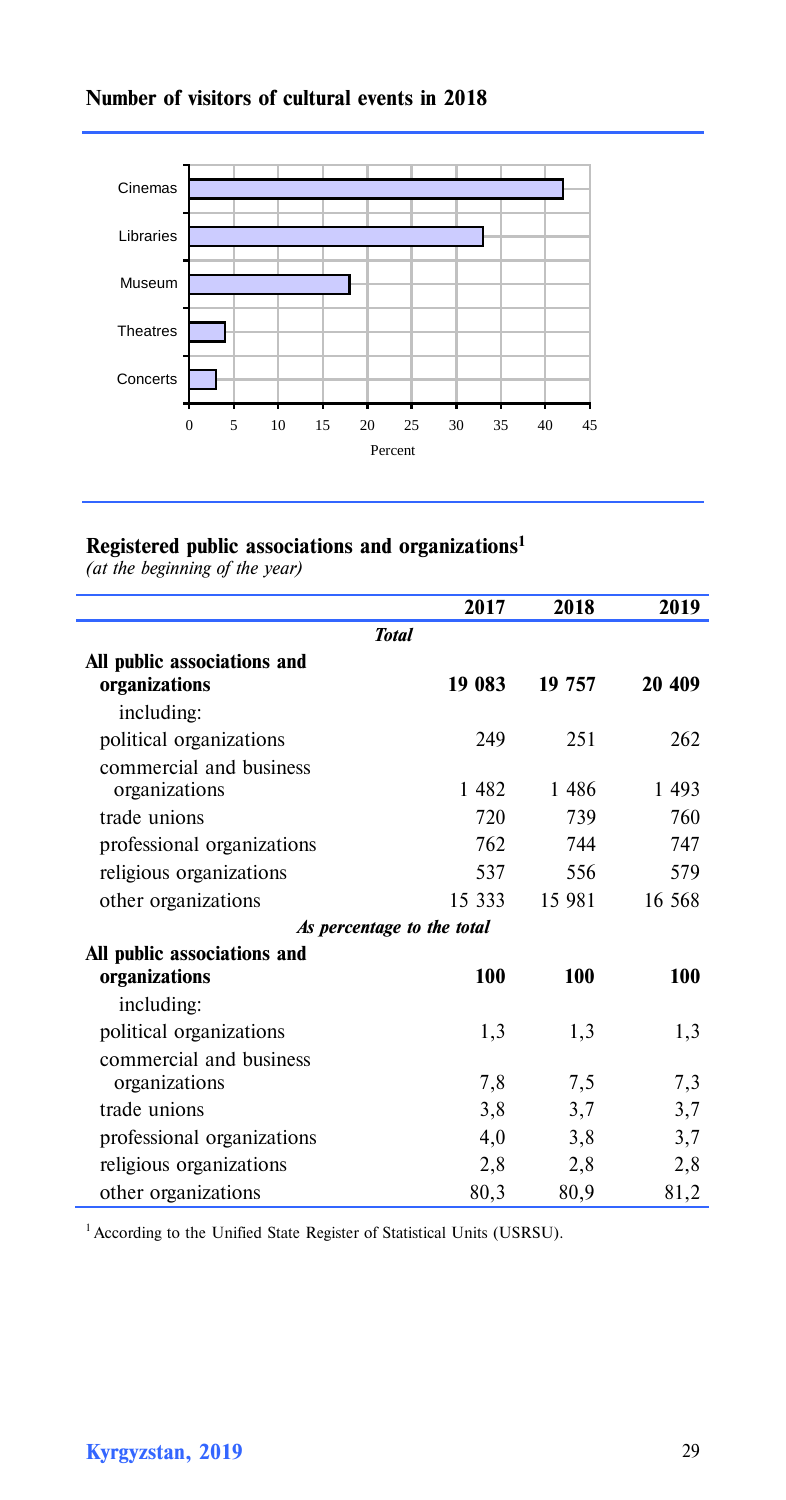|                                                          | 2016    | 2017    | 2018    |
|----------------------------------------------------------|---------|---------|---------|
| <b>Total religious associations</b><br>and organizations | 3 016   | 3 2 3 3 | 3 3 1 9 |
| including by confessions:                                |         |         |         |
| Islam                                                    | 2 6 2 2 | 2 8 2 2 | 2 9 1 0 |
| Christian                                                | 380     | 397     | 395     |
| Judaism                                                  | 1       | 1       |         |
| <b>Buddhism</b>                                          | 1       | 1       |         |
| New religious trends and<br>beliefs                      | 12      | 12      | 12      |

# **Registered religious associations and organizations1**

*(at the end of the year, units)*

<sup>1</sup> According to the State Commission for Religious Affairs under the President of the Kyrgyz Republic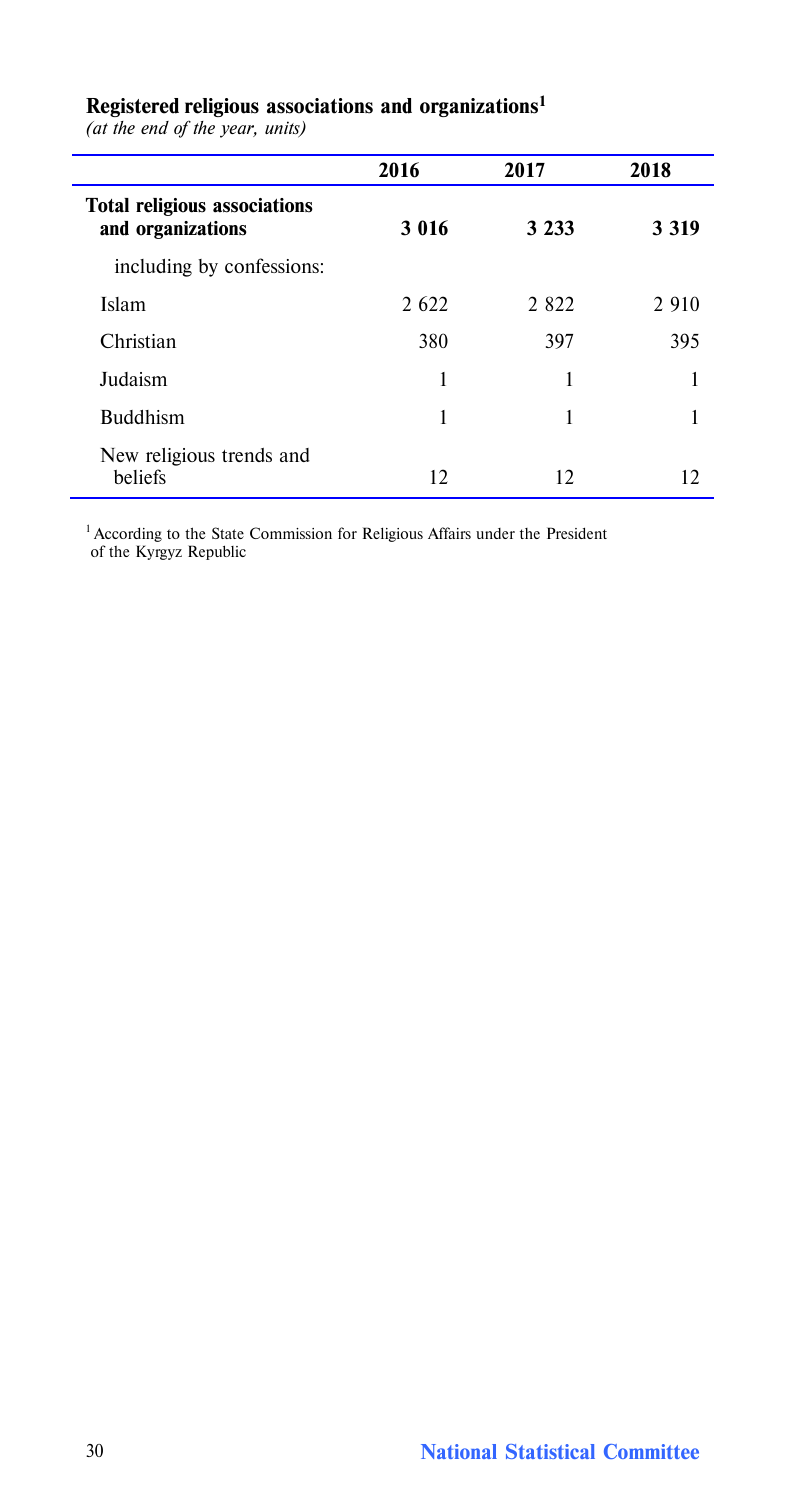

#### **9. TOURISM**

In 2018 486 recreation facilities and tourism organizations received tourists. Of these, 187 specialized accommodation facilities, 185 hotels and similar accommodation facilities, 64 travel agencies and tour operators, travel and excursions, 9 natural parks and more than 40 tourist sites.

The number of tourists in 2018 amounted to 1.4 million people, almost 66% of which were in Issyk-Kul oblast.

According to the State Border Service of the Kyrgyz Republic, the number of foreign citizens who crossed the border in 2018 amounted to more than 7 million people, exceeding the level of 2017 by 1,5 times.

|                                                          | 2016    | 2017    | 2018    |
|----------------------------------------------------------|---------|---------|---------|
| Share of tourism<br>in GDP <sup>2</sup> , in $%$         | 4,6     | 5,0     | 5,0     |
| Hotels and similar<br>accommodation<br>facilities, units | 189     | 192     | 185     |
| Specialized<br>accommodation<br>facilities $3$ , units   | 187     | 190     | 187     |
| Number of tourists -<br>total, thsd. people              | 1 273,2 | 1 375,1 | 1 380,4 |
| in organized sector                                      | 627,6   | 727,8   | 749,9   |
| in unorganized sector <sup>4</sup>                       | 645,6   | 647,3   | 630,5   |
| Fixed capital<br>investments in tourism,<br>billion soms | 17,5    | 22,8    | 25,6    |
| Retail trade turnover<br>in tourism,<br>billion soms     | 20,1    | 21,0    | 23,4    |
| Market service in                                        |         |         |         |
| tourism, billion soms                                    | 3,7     | 5,5     | 5,8     |

# **Main indicators of tourism development1**

<sup>1</sup> Data in value terms are provided in current prices.

2 Estimated data.

<sup>3</sup> Health resorts and recreational facilities.

<sup>4</sup> According to the data of sampling survey of households of the recreational area of Issyk-Kul oblast.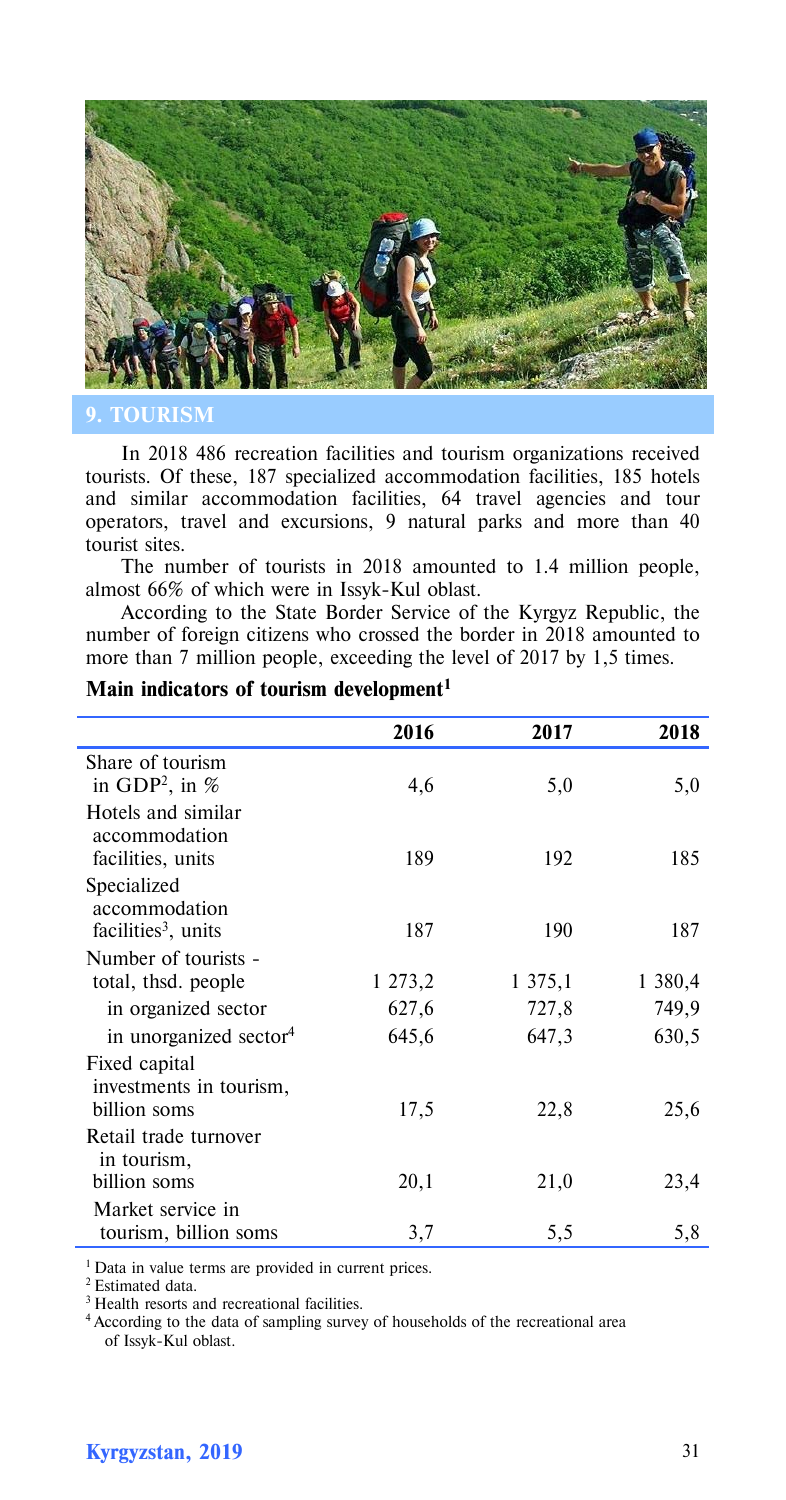# **Foreign citizens who crossed the border of the Kyrgyz Republic, by country in 2018**

*(as percentage to the total)*

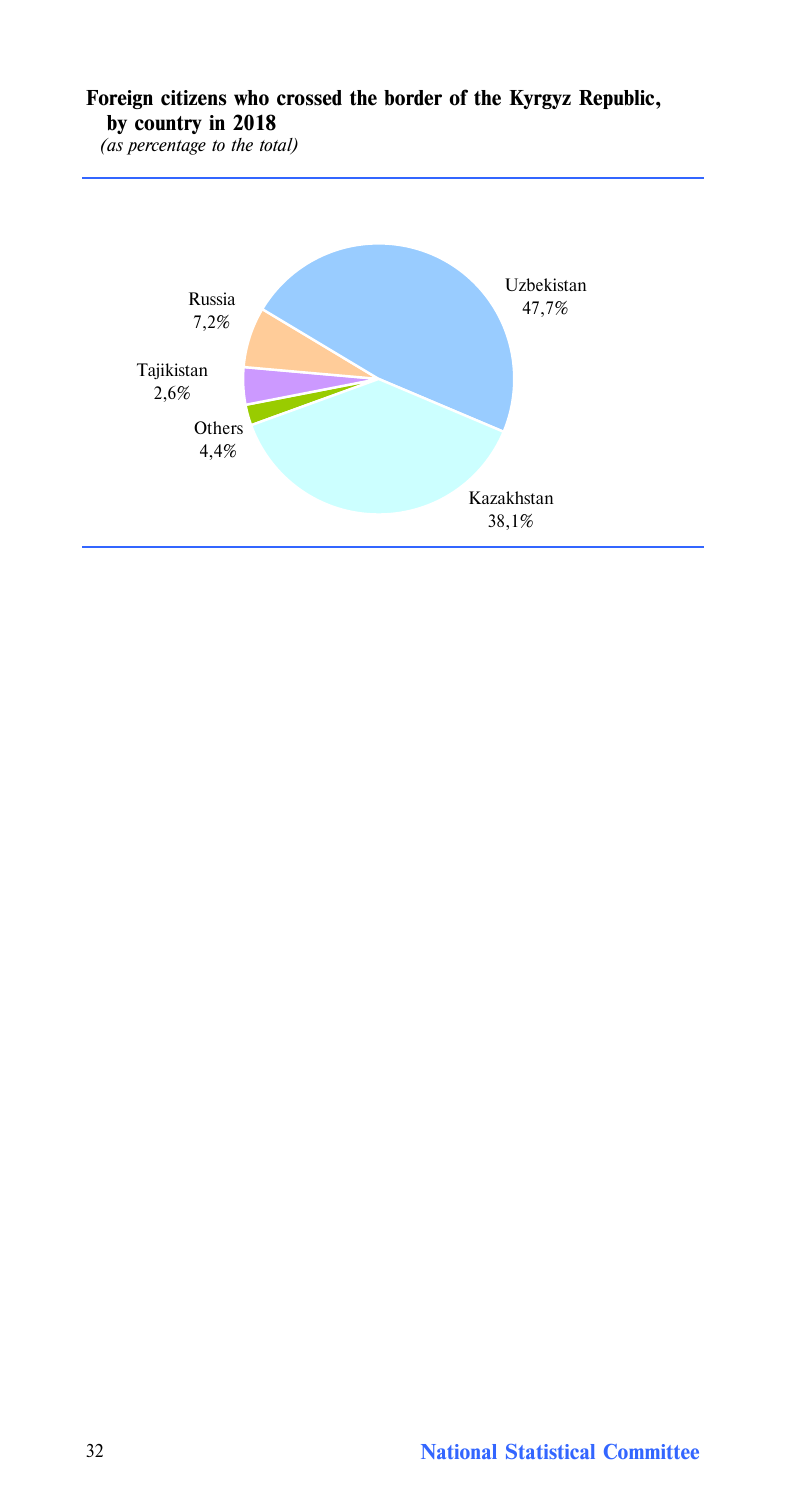

# **Prices and tariffs**

*(as percentage to the previous year)*

|                                                                                                            | 2016  | 2017  | 2018  |
|------------------------------------------------------------------------------------------------------------|-------|-------|-------|
| Consumer price index (CPI)<br>for goods and services<br>including:                                         | 100,4 | 103,2 | 101,5 |
| Goods                                                                                                      | 99,6  | 102,4 | 100,6 |
| foodstuffs and non-alcoholic<br>beverages                                                                  | 93,5  | 102,5 | 97,8  |
| alcoholic beverages, tobacco<br>products                                                                   | 109,7 | 103,5 | 107,7 |
| nonfood items                                                                                              | 105,9 | 101,8 | 102,6 |
| <b>Services</b>                                                                                            | 105,2 | 107,5 | 106,2 |
| Producers price index (PPI)<br>for industrial output                                                       | 106,4 | 101,7 | 101,5 |
| Price indices for sales of agricultural<br>products                                                        | 94,1  | 111,4 | 98,4  |
| Index of tariffs for services of freight<br>traffic by main types of transport                             | 113,6 | 105,5 | 102,4 |
| Index of tariffs for communication<br>services provided for enterprises,<br>institutions and organizations | 106,1 | 103,6 | 102,1 |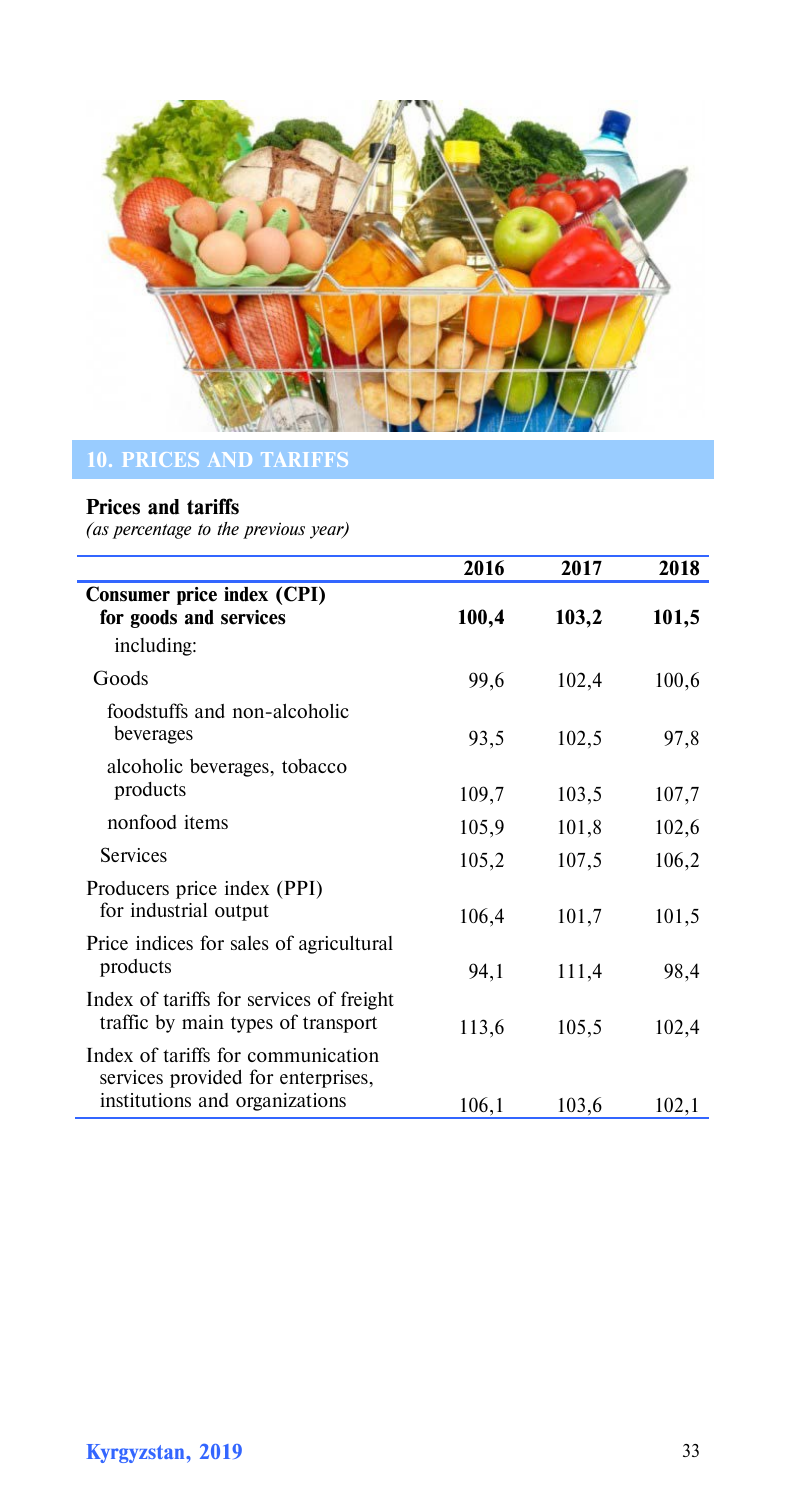# **The cost of basic foodstuffs in the capitals of the EAEU Member States in December 2018**

*(US dollars1)* 



<sup>1</sup> At the rate of National banks of the states.

In December 2018, the smallest amount of the cost of a food set, consisting of six main types of food (kilograms of beef, butter, bread, potatoes, a liter of milk and a dozen eggs), was formed in Bishkek - 11,88 US dollars.

|                                      | <b>Bishkek</b> | Astana                    | <b>Moscow</b> | <b>Minsk</b> | Erevan    |
|--------------------------------------|----------------|---------------------------|---------------|--------------|-----------|
|                                      |                | $US$ dollars <sup>2</sup> |               |              |           |
| Average monthly<br>wage <sup>3</sup> | 402,7          | 696,9                     | 1 640,8       | 735,1        | 500,0     |
|                                      |                | <b>Kilograms</b>          |               |              |           |
| <b>Beef</b>                          | 84,6           | 157,9                     | 286,3         | 185,7        | 69,5      |
| Mutton                               | 98,8           | 146,4                     | 252,3         |              | 60,0      |
| <b>Butter</b>                        | 88,7           | 111,6                     | 145,1         | 98,7         | 43,8      |
| Pasteurized milk,<br>liter           | 556,6          | 1 1 3 9 4                 | 1 599,8       | 1 2 2 4 2    | 578,7     |
| Eggs, a dozen                        | 390,6          | 850,1                     | 1 493,0       | 693,4        | 357,1     |
| Wheat flour of the<br>first grade    | 967,5          | 1 622,8                   | 2 806,2       | 1 3 6 2 . 6  | 576,2     |
| First Grade Bread                    | 676,6          | 1 872,5                   | 1 966,7       | 816,1        | 503,6     |
| Potatoes                             | 1765,6         | 3 113,6                   | 4 3 9 4 3     | 2 146,6      | 1 0 1 9 4 |

## **The purchasing power of the average monthly wage1 in the capitals of the EAEU member states in December 2018**

 $1$ <sup>1</sup> The amount of the relevant product, which can be purchased at the average monthly salary.

<sup>2</sup> At the rate of National banks of the states.

<sup>3</sup> In Astana, the average monthly salary for the fourth quarter of 2018.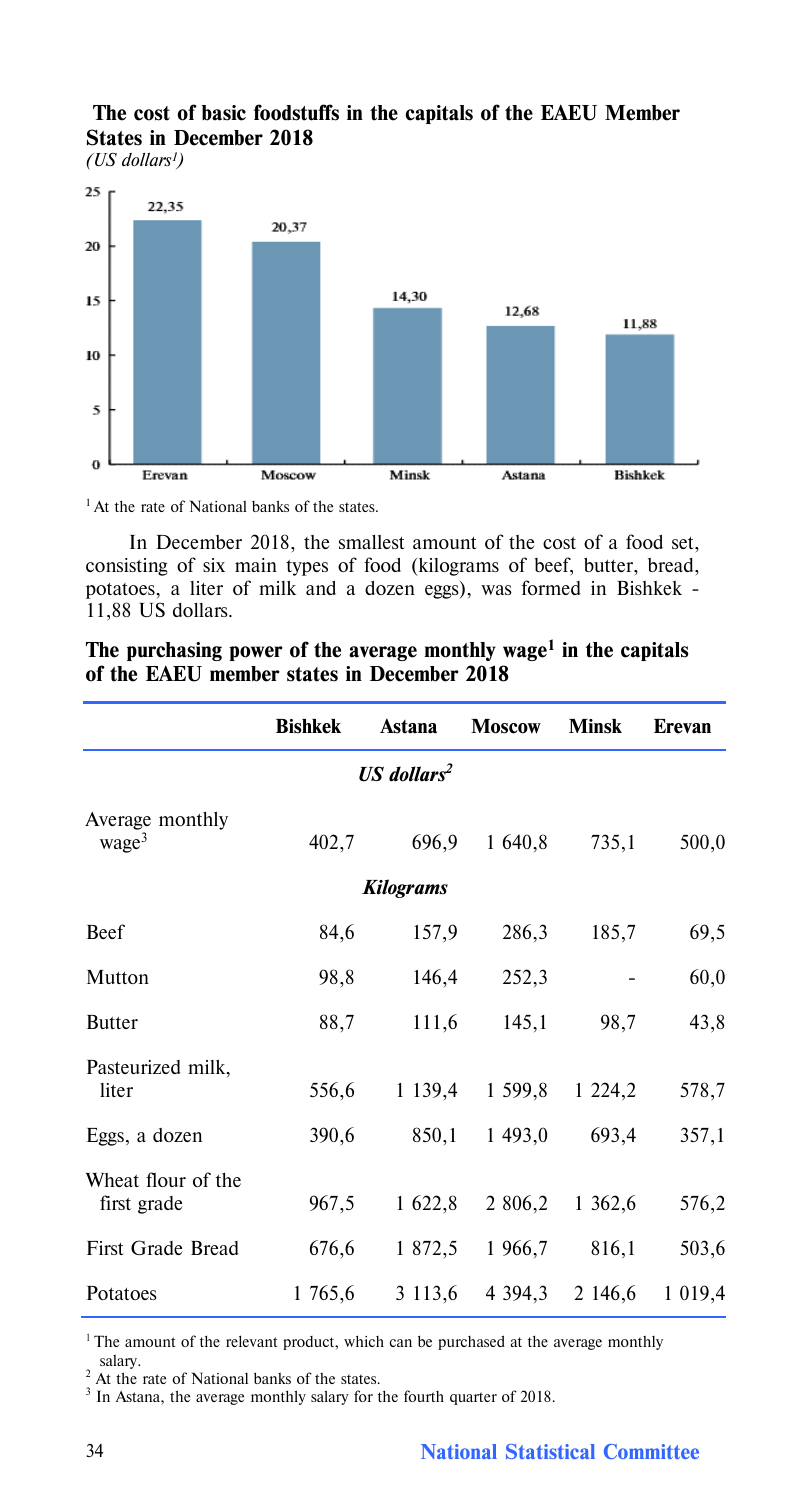

# **Gross domestic products**

|                                    | 2016  | 2017  | 2018  |
|------------------------------------|-------|-------|-------|
| Gross domestic products (GDP):     |       |       |       |
| billion soms                       | 476,3 | 530,5 | 557,1 |
| billion US dollars                 | 6,9   | 7,7   | 8,1   |
| as percentage to the previous year | 104,3 | 104,7 | 103,5 |
| GDP deflator, as a %               |       |       |       |
| to the previous year               | 106,1 | 106,3 | 101,5 |
| GDP per capita:                    |       |       |       |
| thousand soms                      | 81,8  | 89,3  | 91,8  |
| thousand US dollars                | 1,2   | 1,3   | 1,3   |
| as a % to the previous year        | 102,1 | 102,6 | 101,4 |
| Exchange rate of dollar,           |       |       |       |
| soms per one US dollar             | 69.39 | 68.90 | 68.93 |

# **Change of gross domestic product (GDP)**

*(as percentage)*



□ 2015=100 □ To the previous year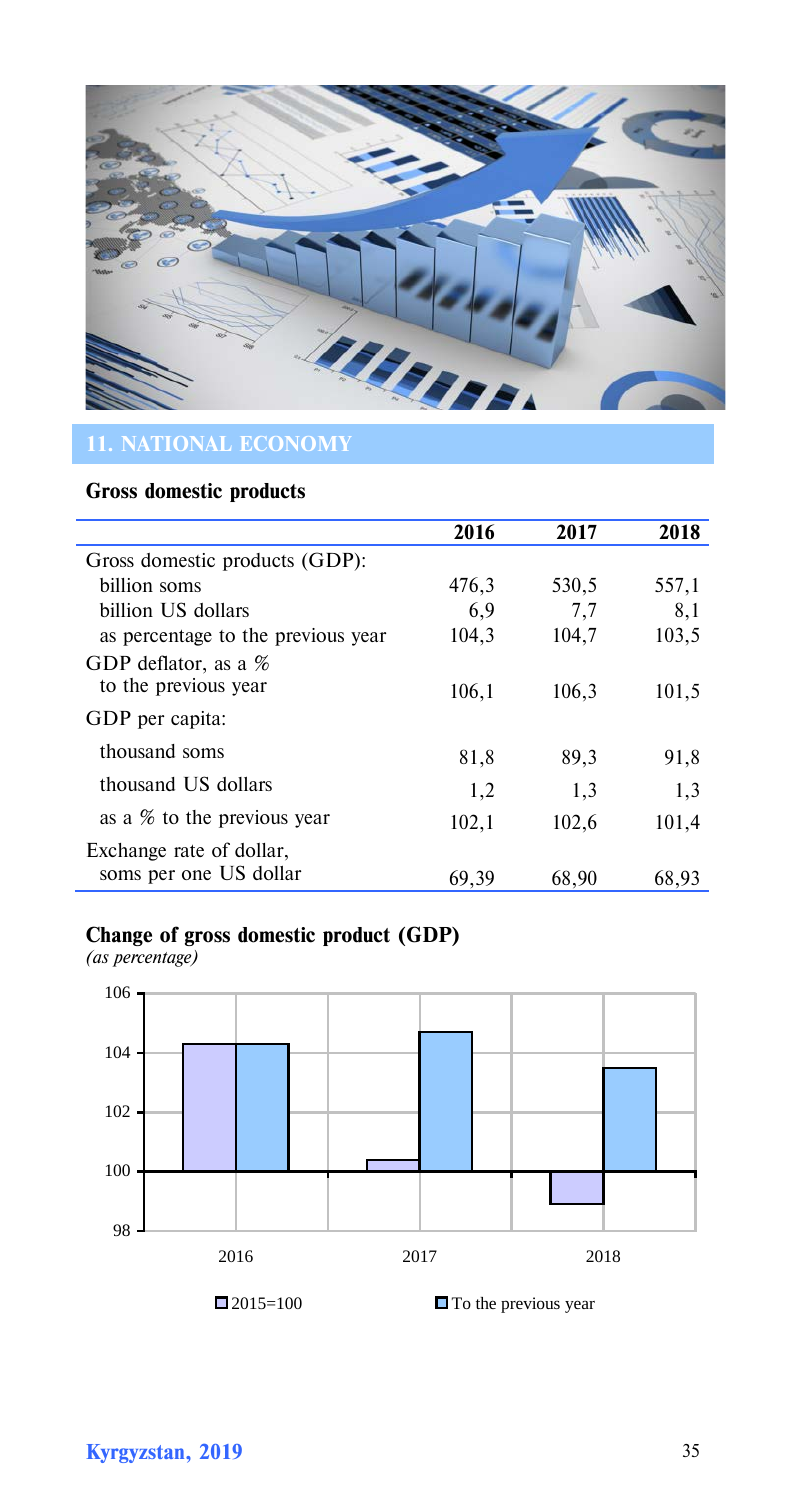# **Main indicators of industry**

í

|                                                                                     | 2016  | 2017  | 2018  |
|-------------------------------------------------------------------------------------|-------|-------|-------|
| Share of industry in GDP, in $%$                                                    | 18,2  | 18,7  | 18,6  |
| Volume of industrial production,<br>bln. soms                                       | 209,8 | 237.2 | 250,6 |
| Physical index of industrial<br>production,<br>as a percentage to the previous year | 104.9 | 111,5 | 105,4 |
| Number of enterprises and<br>productions                                            | 1707  | 1728  | 1725  |
| Number of employed in industry,<br>thsd. people                                     | 120,0 | 137.6 | 137.4 |
| Balanced financial result<br>(profit minus loss), bln. soms                         | 25,4  | 11,1  | 8,1   |

# **Output of main types of industrial products**

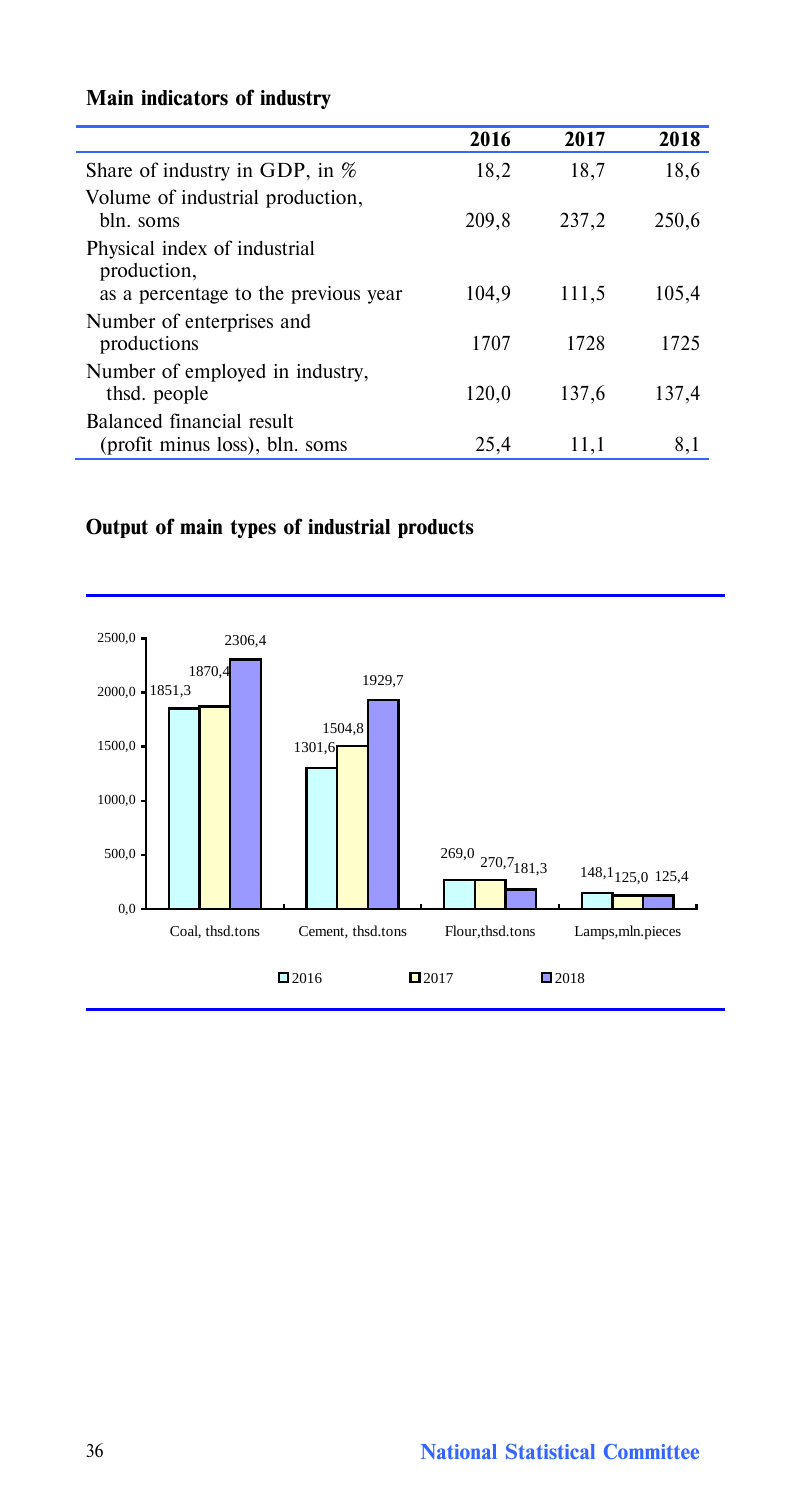#### **Sown areas of crops by categories of farms in 2018** *(as a percentage to the total)*



# **Production of main types of agricultural products in farms**

**of all categories** *(thousand tons)*

|                             | 2016    | 2017      | 2018      |
|-----------------------------|---------|-----------|-----------|
| Cereals (in weight after    |         |           |           |
| processing)                 | 1 728,1 | 1681,8    | 1 741,5   |
| Leguminous crops            | 97,7    | 102,6     | 106,6     |
| Raw cotton (in test weight) | 52,1    | 65,3      | 74,7      |
| Tobacco (in weight)         | 0.5     | 1,5       | 1,7       |
| Sugar beet (factory)        | 705,2   | 712,3     | 773,0     |
| Potatoes                    | 1 388,4 | 1416,0    | 1446,6    |
| Vegetables                  | 1 069,3 | 1 0 8 6 7 | 1 0 9 4 9 |
| Meat (slaughter weight)     | 212,4   | 216,6     | 221,2     |
| Raw milk                    | 1 524,6 | 1 556,2   | 1 589,7   |
| Eggs, million pieces        | 469,7   | 510,7     | 533,2     |
| Wool (in physical weight)   | 12.4    | 12.6      | 12.8      |

# **The number of main livestock and poultry species**

*(thousand heads)*

|                 | 1990     | 2018    | 2018<br><b>as</b><br>percentage<br>to 1990 |
|-----------------|----------|---------|--------------------------------------------|
| Cattle          | 1 205,3  | 1 627,3 | 135,0                                      |
| including cows  | 506,2    | 812,6   | 160,5                                      |
| Pigs            | 393,4    | 51,3    | 13,0                                       |
| Sheep and goats | 9 9 69,4 | 6 167,9 | 61,9                                       |
| Horses          | 312,7    | 498,7   | 159,5                                      |
| Domestic bird   | 13 914,7 | 6 009,7 | 43,2                                       |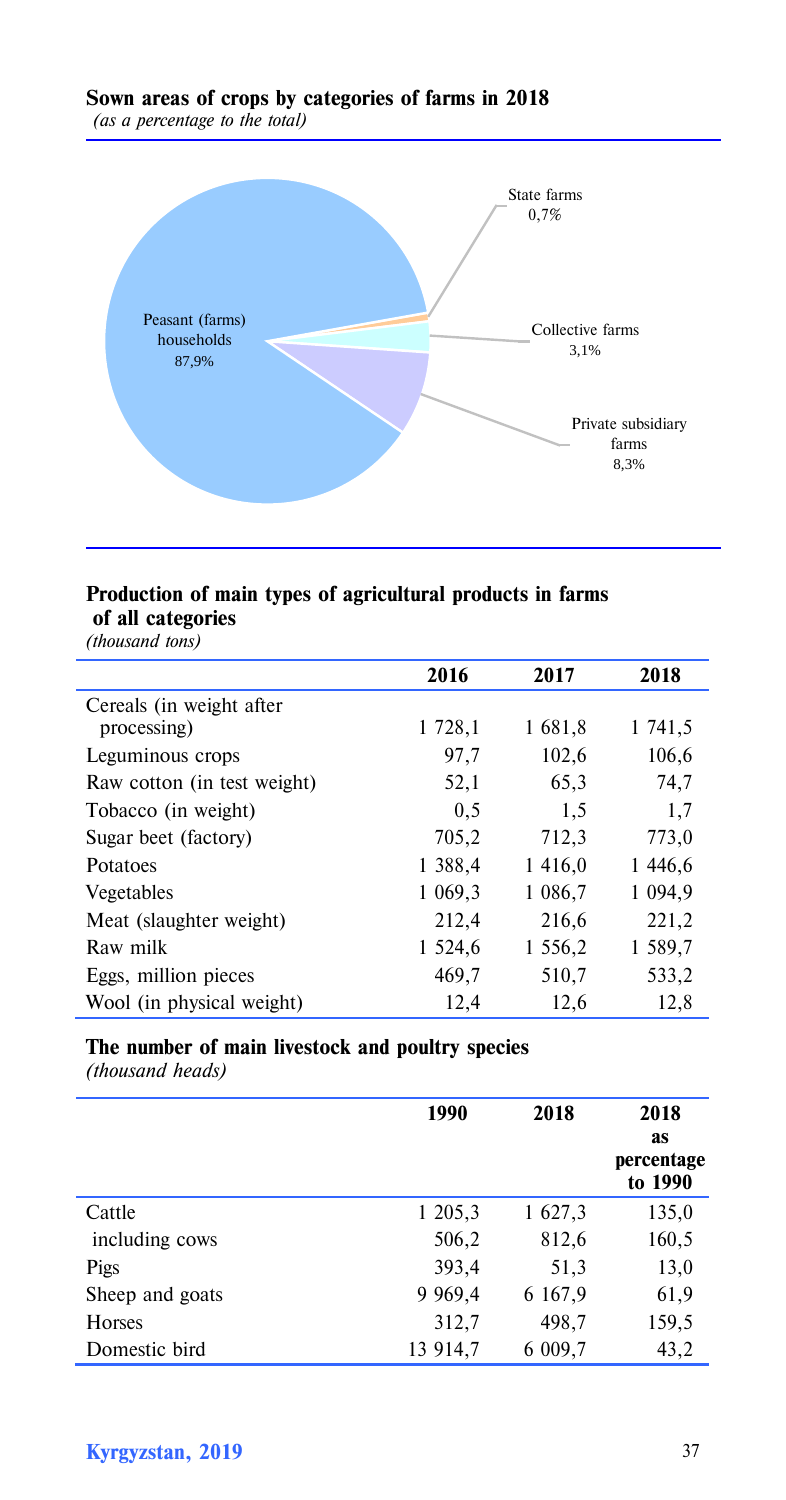| Investment and construction activity                              |         |         |       |
|-------------------------------------------------------------------|---------|---------|-------|
|                                                                   | 2016    | 2017    | 2018  |
| Commissioning of fixed assets,<br>hillion soms                    | 91,5    | 160.1   | 32,9  |
| Investments in fixed capital,<br>billion soms                     | 135.5   | 145.2   | 150.8 |
| Commissioning of residential buildings,<br>thousand square meters | 1 242.1 | 1 471.7 | 978,6 |
| of which are individual                                           | 812.8   | 853,1   | 907.5 |

## **Foreign direct investment by type of economic activity**

*(without outflow)*

|                                                                                                                    |                                 | 2017                                  |                                 | 2018                                  |
|--------------------------------------------------------------------------------------------------------------------|---------------------------------|---------------------------------------|---------------------------------|---------------------------------------|
|                                                                                                                    | <b>Million</b><br>US<br>dollars | As<br>percen-<br>tage to<br>the total | <b>Million</b><br>US<br>dollars | As<br>percen-<br>tage to<br>the total |
| Total                                                                                                              | 616,8                           | 100                                   | 569,8                           | 100                                   |
| Mining                                                                                                             | 81,0                            | 13,1                                  | 77,0                            | 13,5                                  |
| Manufacturing industries                                                                                           | 186,3                           | 30,2                                  | 266,1                           | 46,7                                  |
| Provision (supply) of<br>electricity, gas, steam<br>and air conditioning<br>Wholesale and retail<br>trade; car and | 79,8                            | 13,0                                  | 15,8                            | 2,8                                   |
| motorcycle repair                                                                                                  | 30,6                            | 5,0                                   | 35,7                            | 6,3                                   |
| Transport and storage of<br>goods                                                                                  | 0,1                             | 0,0                                   | 8,7                             | 1,5                                   |
| Information and                                                                                                    |                                 |                                       |                                 |                                       |
| communication                                                                                                      | 14,4                            | 2,3                                   | 36,7                            | 6,5                                   |
| Financial intermediation<br>and insurance<br>Professional, scientific                                              | 81,5                            | 13,2                                  | 52,6                            | 9,2                                   |
| and technical activities                                                                                           | 132,5                           | 21,5                                  | 70,6                            | 12,4                                  |
| Others                                                                                                             | 10,6                            | 1,7                                   | 6,6                             | 1,1                                   |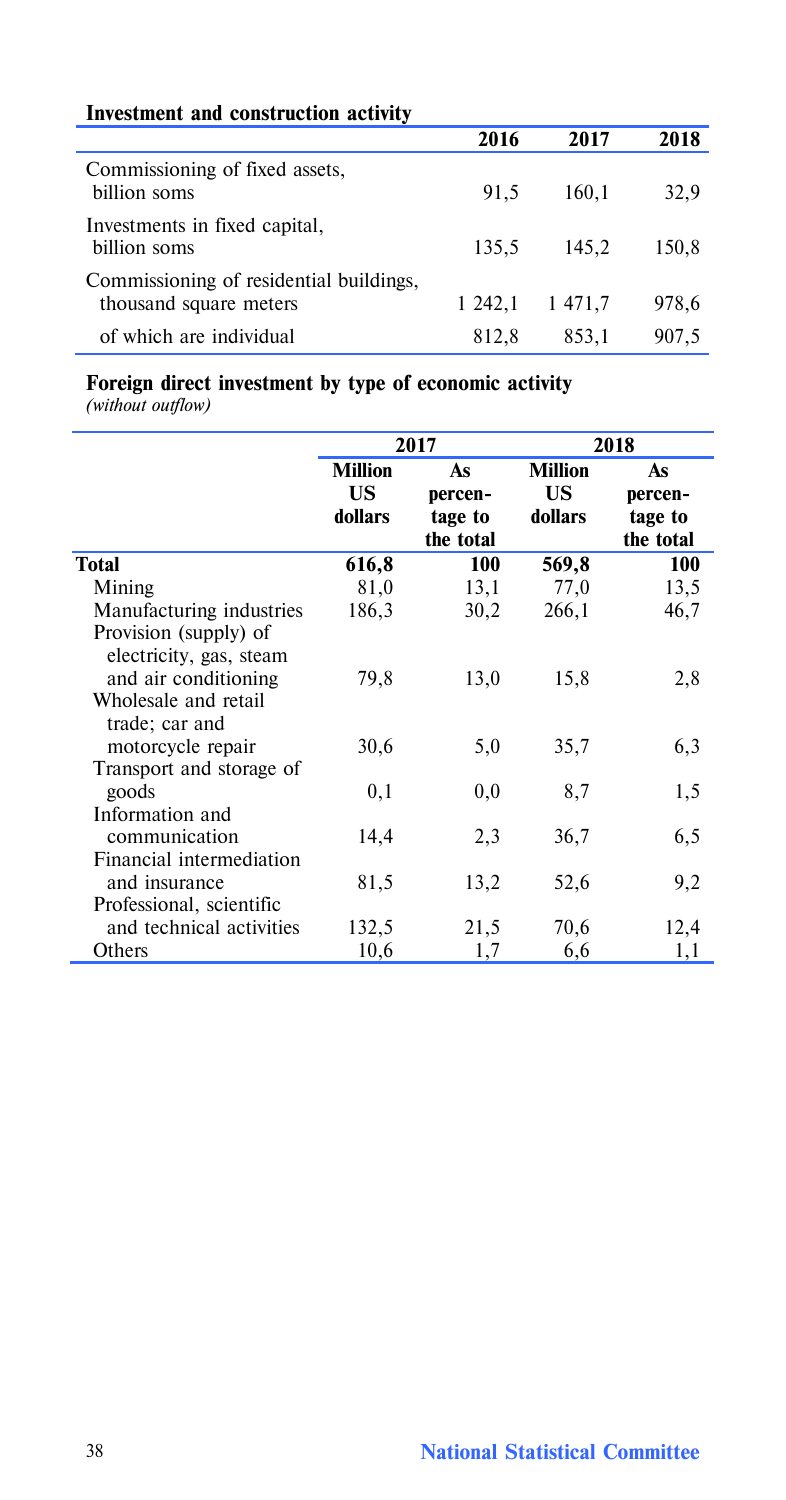### **Foreign direct investment by country in 2018**

*(as percentage to the total)*



# **Commissioning of residential buildings**

*(thousand square meters оf total area)*

|                                        | 2016    | 2017   | 2018  |
|----------------------------------------|---------|--------|-------|
| Commissioning of residential buildings | 1 242,1 | 1471,7 | 978,6 |
| including:                             |         |        |       |
| in urban area                          | 718,8   | 910,4  | 371,0 |
| in rural area                          | 523,3   | 561,3  | 607,6 |
| of which:                              |         |        |       |
| by individual building owners          | 812,8   | 853,1  | 907,5 |
| in urban areas                         | 290,6   | 293,3  | 310,6 |
| in rural areas                         | 522,2   | 559,8  | 596,9 |
| Built residential buildings per 1000   |         |        |       |
| population, square, m total area       | 204,3   | 237.4  | 154,8 |
| The average size of apartments built,  |         |        |       |
| square, m total area                   | 102,6   | 95,4   | 111,3 |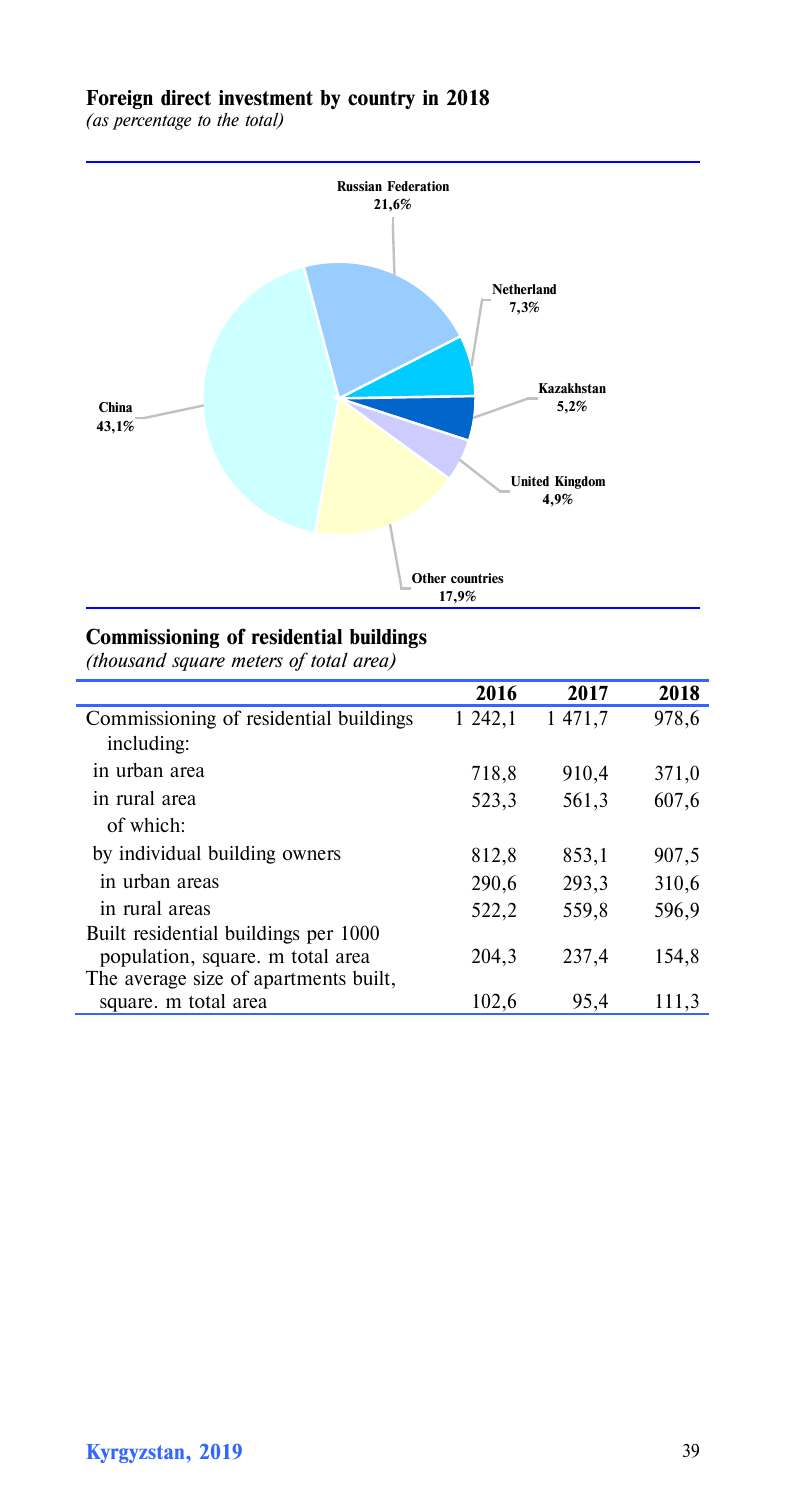# **Retail and wholesale trade** *(billion soms)*

|                                                         | 2016  | 2017  | 2018  |
|---------------------------------------------------------|-------|-------|-------|
| Volume of retail trade                                  | 307,2 | 336,9 | 362,7 |
| Including:                                              |       |       |       |
| foodstuffs                                              | 154,6 | 173,4 | 187,6 |
| of which:                                               |       |       |       |
| food products                                           | 137,3 | 154,1 | 167,0 |
| nonfood items                                           | 152,5 | 163,5 | 175,1 |
| Retail trade of alcoholic beverages<br>and beer         | 16,9  | 16,9  | 17,1  |
| Retail trade of tobacco products                        | 5,8   | 5,8   | 6,0   |
| Retail trade turnover per capita,<br>thousand soms      | 52,7  | 56,2  | 59,2  |
| including                                               |       |       |       |
| foodstuffs                                              | 26,5  | 29,0  | 30,6  |
| nonfood items                                           | 26,2  | 27,2  | 28,6  |
| Services for providing food<br>and beverages (catering) | 17,3  | 19,3  | 20,6  |
| Volume of wholesale trade                               | 146,9 | 174,2 | 188,1 |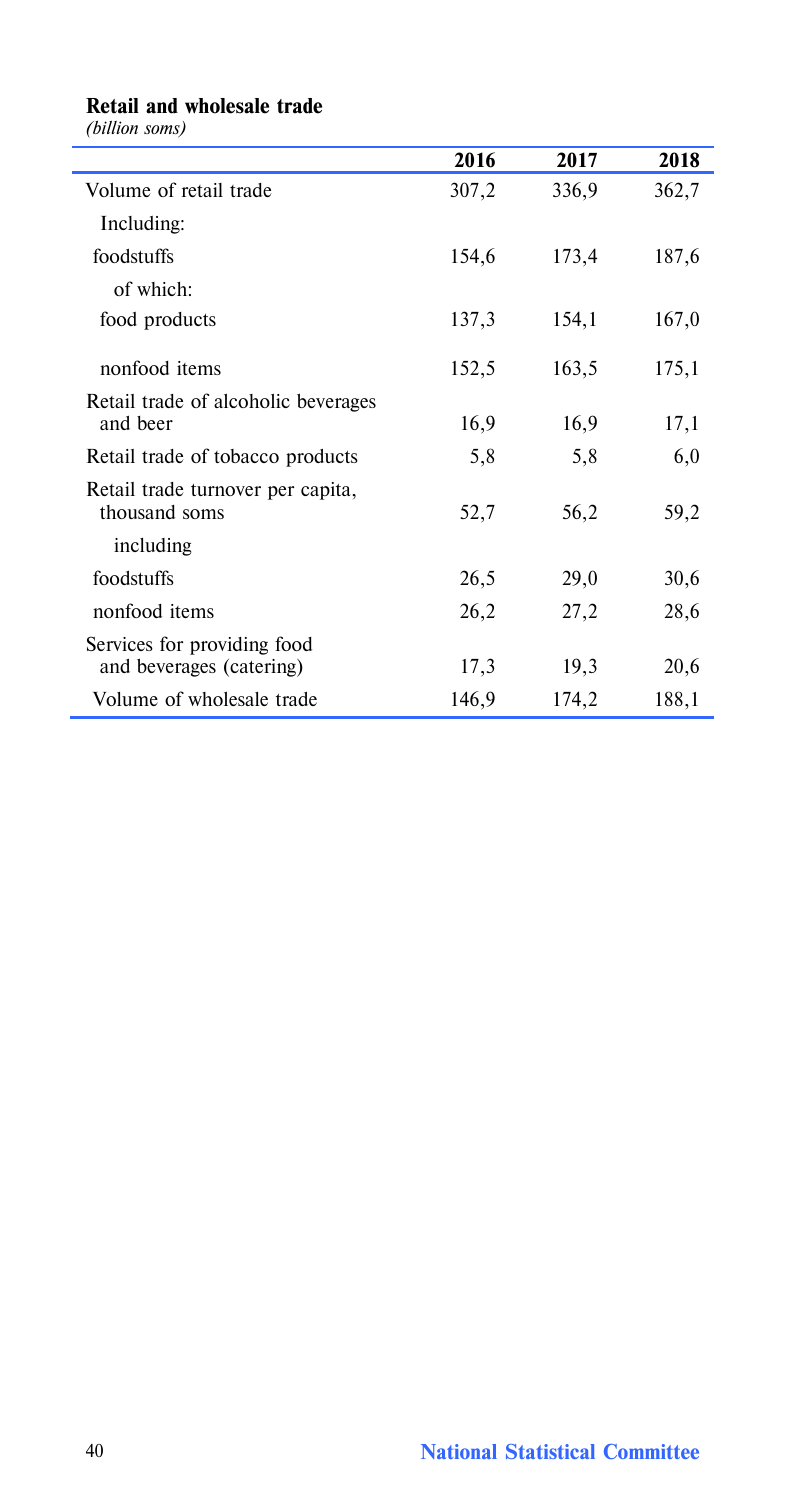|                                        | Freight traffic,<br>million tons |      | Passenger traffic,<br>million people |       |
|----------------------------------------|----------------------------------|------|--------------------------------------|-------|
|                                        | 2017                             | 2018 | 2017                                 | 2018  |
| <b>Transport</b> - total               | 31,9                             | 33,0 | 709,9                                | 731,6 |
| including:                             |                                  |      |                                      |       |
| land                                   |                                  |      |                                      |       |
| railway <sup>1</sup>                   | 1,9                              | 2,3  | 0,3                                  | 0,3   |
| motor                                  | 29,8                             | 30,5 | 678,8                                | 696,8 |
| electric                               |                                  |      | 29,3                                 | 33,1  |
| pipe-line                              | 0,2                              | 0,2  |                                      |       |
| inland water <sup>1</sup> , thsd. tons |                                  |      |                                      |       |
| air, thsd. tons                        | 0,3                              | 1,0  | 1,5                                  | 1,4   |

# **Main indicators of transport**

<sup>1</sup> At the moment of cargo shipping.

# **Number of landline and mobile telephone subscribers1**



<sup>1</sup> According to the State Communications Agency under the State Committee of Information Technologies and Communications of the Kyrgyz Republic.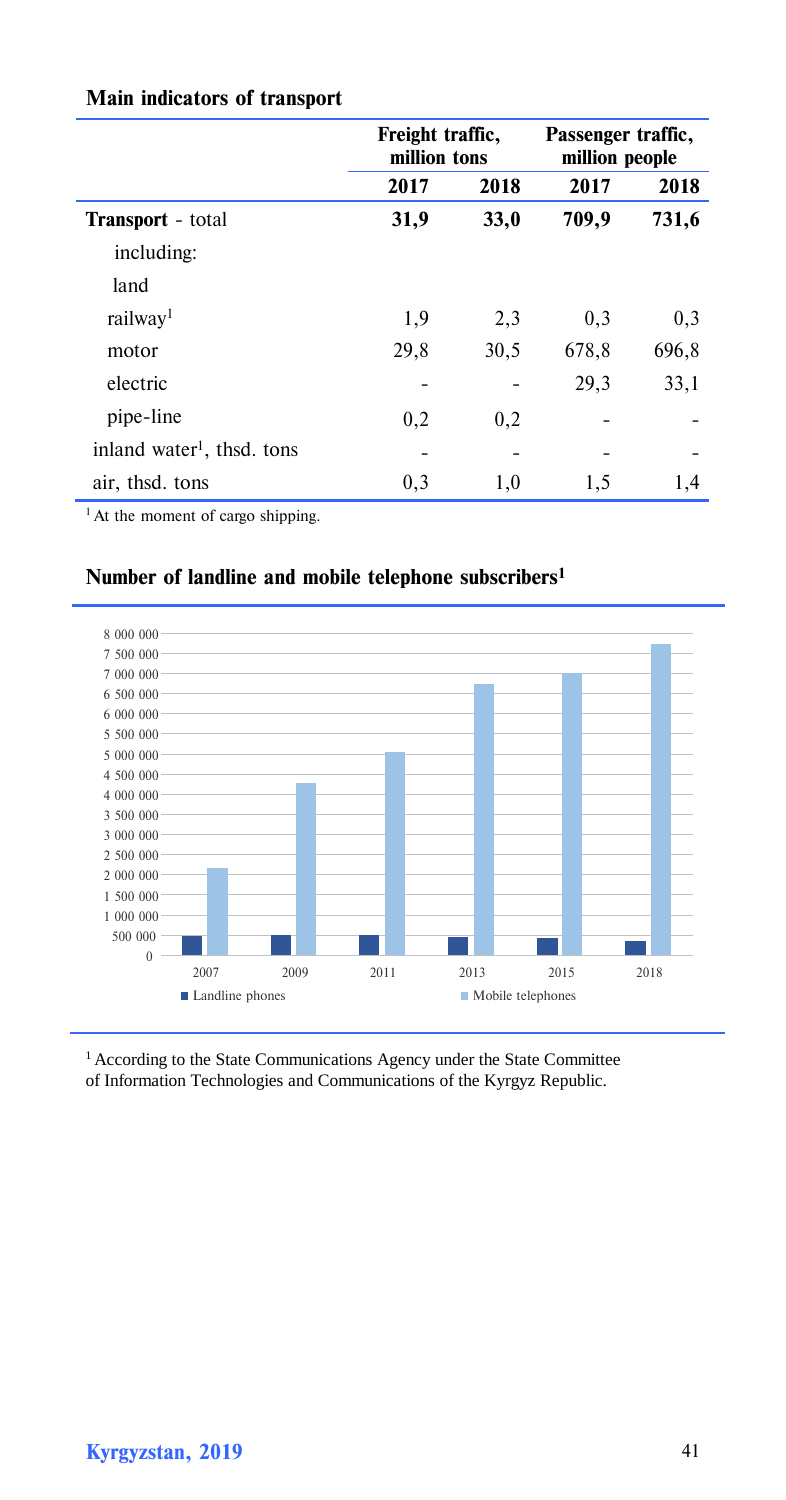

### **State budget**

*(billion soms)*

|                           | 2016    | 2017    | 2018   |
|---------------------------|---------|---------|--------|
| Incomes <sup>1</sup>      | 130,7   | 149,5   | 151,5  |
| Expenditures <sup>2</sup> | 151,6   | 166,0   | 157,9  |
| Deficit $(-)$ , surplus   | $-20.9$ | $-16,5$ | $-6.4$ |
| as percentage to GDP      | $-4,4$  | $-3,2$  | $-1,1$ |

 $1$  Including proceeds (revenues) from the sale of non-financial assets.<br><sup>2</sup> Including expenditures of acquisition of non-financial assets.

### **State budget expenditures on social and culture sphere**

|                                  | 2016 | 2017 | 2018 |
|----------------------------------|------|------|------|
| <b>Billion soms</b>              |      |      |      |
| Total                            | 77,5 | 84,2 | 86,2 |
| including:                       |      |      |      |
| education                        | 30,6 | 32,3 | 33,4 |
| health care                      | 13,3 | 16,1 | 13,6 |
| social protection                | 24,9 | 26,8 | 30,2 |
| recreation, culture and religion | 3,7  | 3,6  | 4,2  |
| housing and public (communal)    |      |      |      |
| services                         | 5,0  | 5,4  | 4,8  |
| As a percentage to total         |      |      |      |
| Всего                            | 100  | 100  | 100  |
| including:                       |      |      |      |
| education                        | 39,2 | 38,3 | 38,7 |
| health care                      | 17,2 | 19,2 | 15,8 |
| social protection                | 32,2 | 31,8 | 35,0 |
| recreation, culture and religion | 4,9  | 4,3  | 4,9  |
| housing and public (communal)    |      |      |      |
| services                         | 6,5  | 6,4  | 5,6  |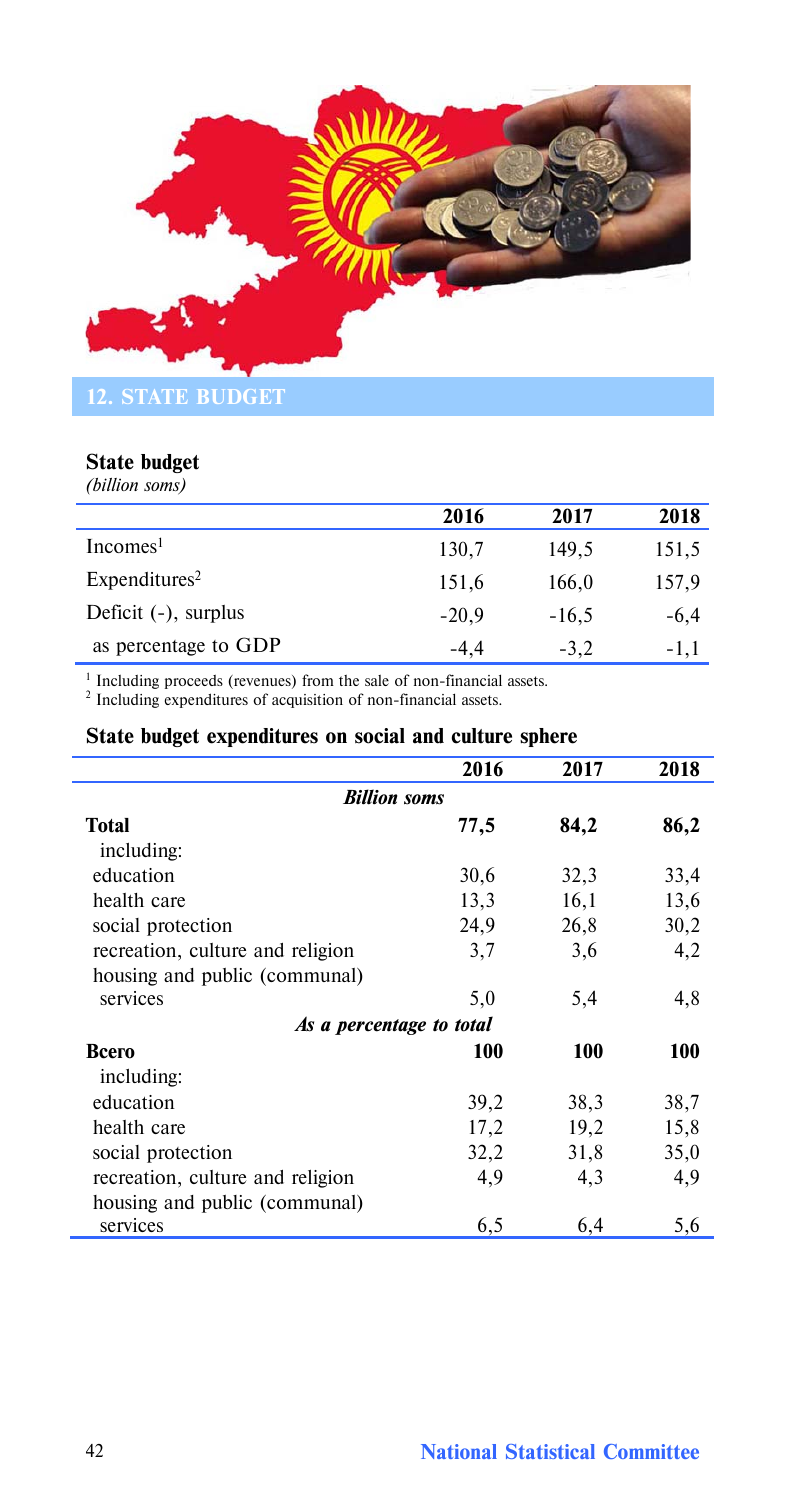## **Structure of tax revenues in 2018**

*(as a percentage to total volume of tax revenues)*

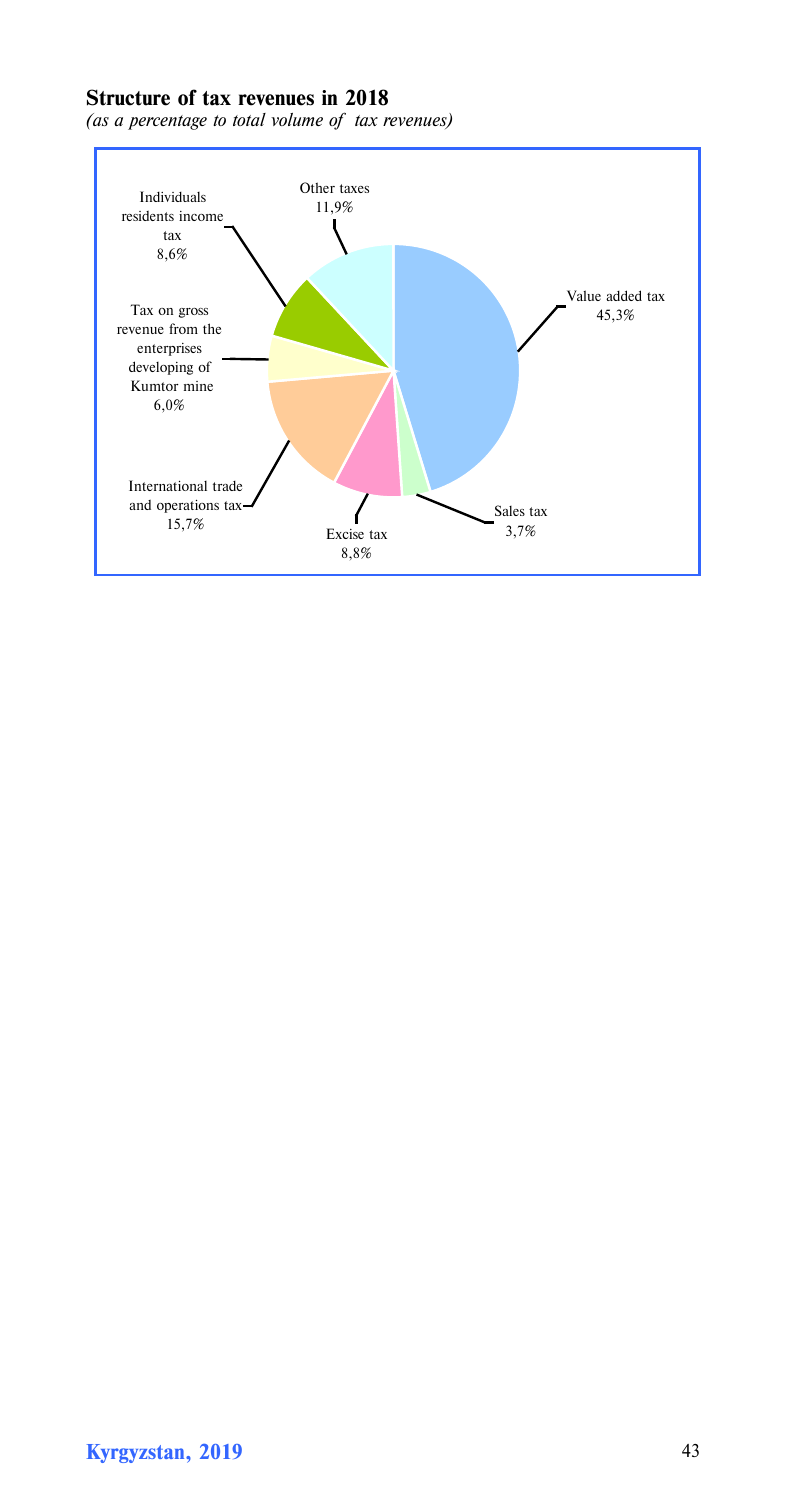

# **External trade of the Kyrgyz Republic**

*(million US dollars)*

|                         | 2016        | 2017        | 2018        |
|-------------------------|-------------|-------------|-------------|
| External trade turnover | 5 5 7 3 , 6 | 6 259,0     | 6 672,0     |
| including:              |             |             |             |
| CIS countries           | 2 3 5 5 9   | 2 805,3     | 2 789,2     |
| non-CIS countries       | 3 217,7     | 3 453,7     | 3 882,8     |
| Export - total          | 1 573,2     | 1764,3      | 1764,6      |
| including:              |             |             |             |
| CIS countries           | 603,8       | 722,1       | 786,7       |
| non-CIS countries       | 969,4       | 1042,2      | 977,9       |
| Import - total          | 4 000,4     | 4 4 9 4.7   | 4 907.4     |
| including:              |             |             |             |
| CIS countries           | 1 752,1     | 2 0 8 3 , 2 | 2 0 0 2 , 5 |
| non-CIS countries       | 2 2 4 8 . 3 | 2 4 1 1 , 5 | 2 9 04.9    |

# **Export-import operations of the Kyrgyz Republic with EAEU member states**

|                                                                        | <b>Export</b> |                           | Import      |         |
|------------------------------------------------------------------------|---------------|---------------------------|-------------|---------|
|                                                                        | 2015          | 2018                      | 2015        | 2018    |
|                                                                        |               | <b>Million US dollars</b> |             |         |
| Total                                                                  | 1482.9        | 1 764.6                   | 4 1 5 3 , 9 | 4 907,4 |
| <b>Total countries</b>                                                 |               |                           |             |         |
| <b>EAEU</b>                                                            | 410,2         | 568,4                     | 2 065,1     | 1 776,7 |
| Armenia                                                                | 0,2           | 0,1                       | 0,3         | 0,7     |
| <b>Belorussia</b>                                                      | 5,6           | 7.0                       | 51,4        | 34,1    |
| Kazakhstan                                                             | 237,6         | 247,2                     | 553,2       | 502,0   |
| Russia                                                                 | 166,8         | 314,1                     | 1 460,2     | 1 239,9 |
| The share of countries in the total volume of mutual trade, in percent |               |                           |             |         |
| Armenia                                                                | 0,0           | 0,0                       | 0,0         | 0,0     |
| Belorussia                                                             | 1,4           | 1,2                       | 2,5         | 1,9     |
| Kazakhstan                                                             | 57,9          | 43,5                      | 26,8        | 28,3    |
| Russia                                                                 | 40,7          | 55,3                      | 70,7        | 69,8    |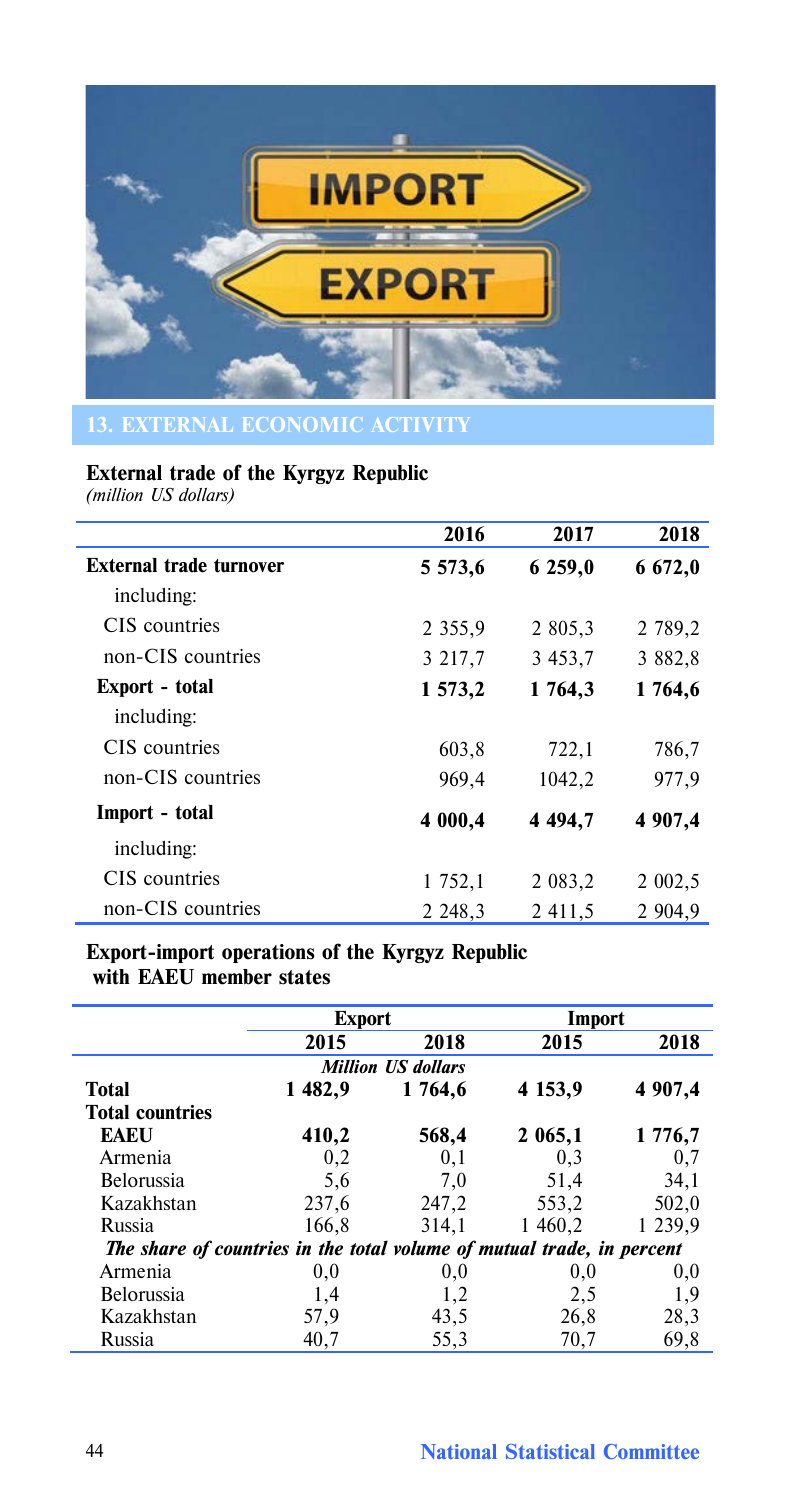# **Export shipments of the Kyrgyz Republic to the EAEU member states**

*(million US dollars)*